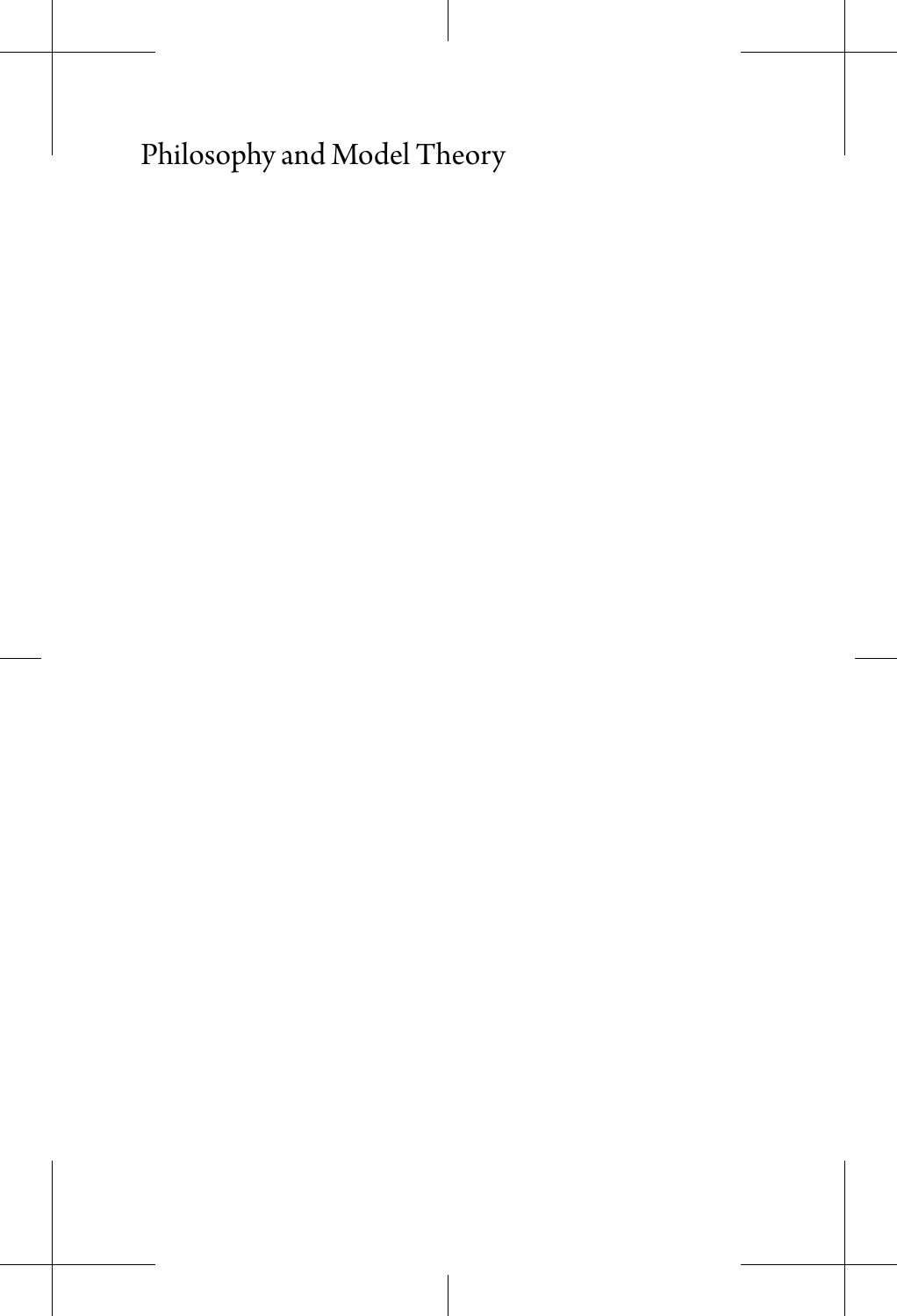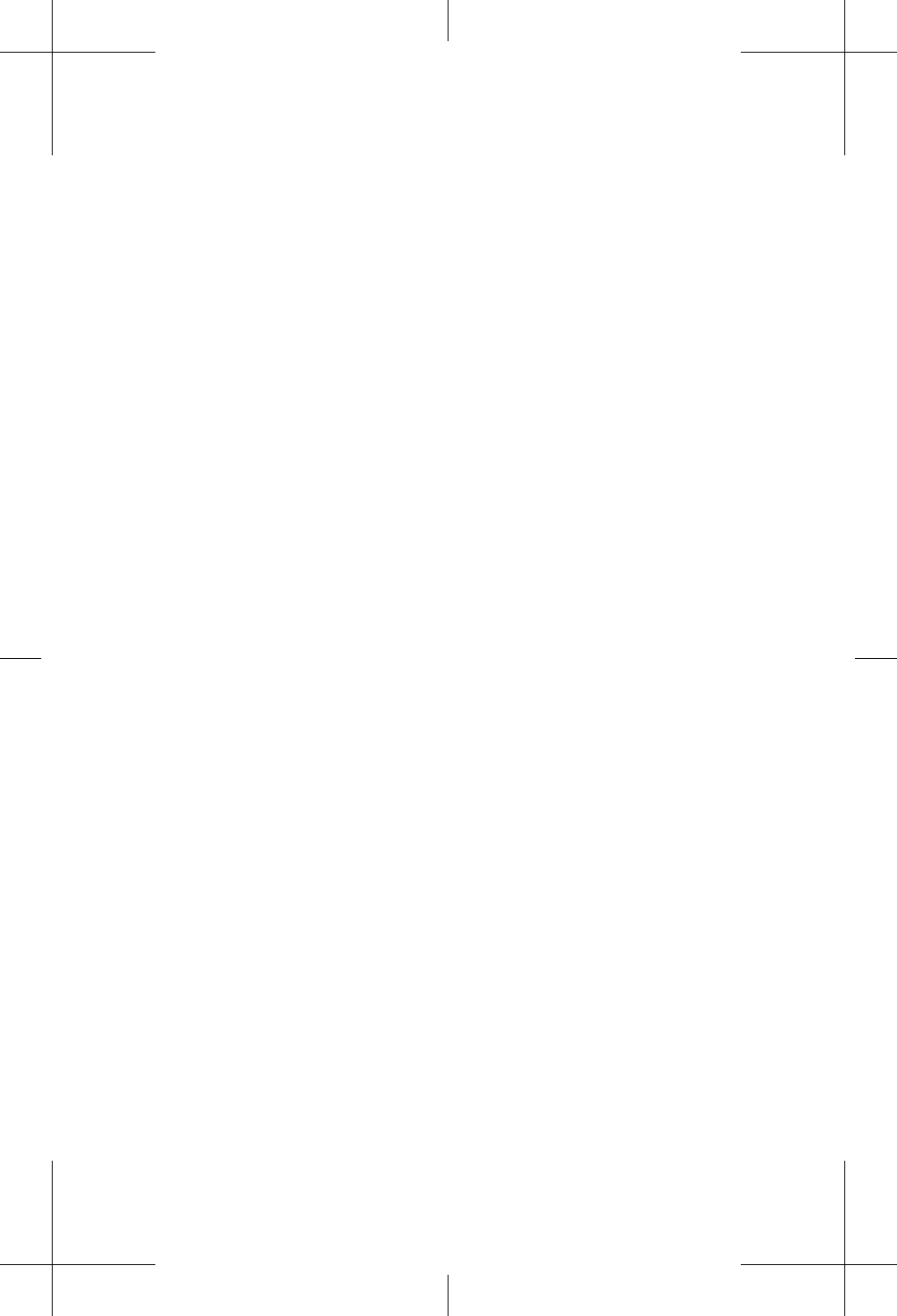# Philosophy and Model Theory

Tim Button and Sean Walsh

*with a historical appendix by Wilfrid Hodges*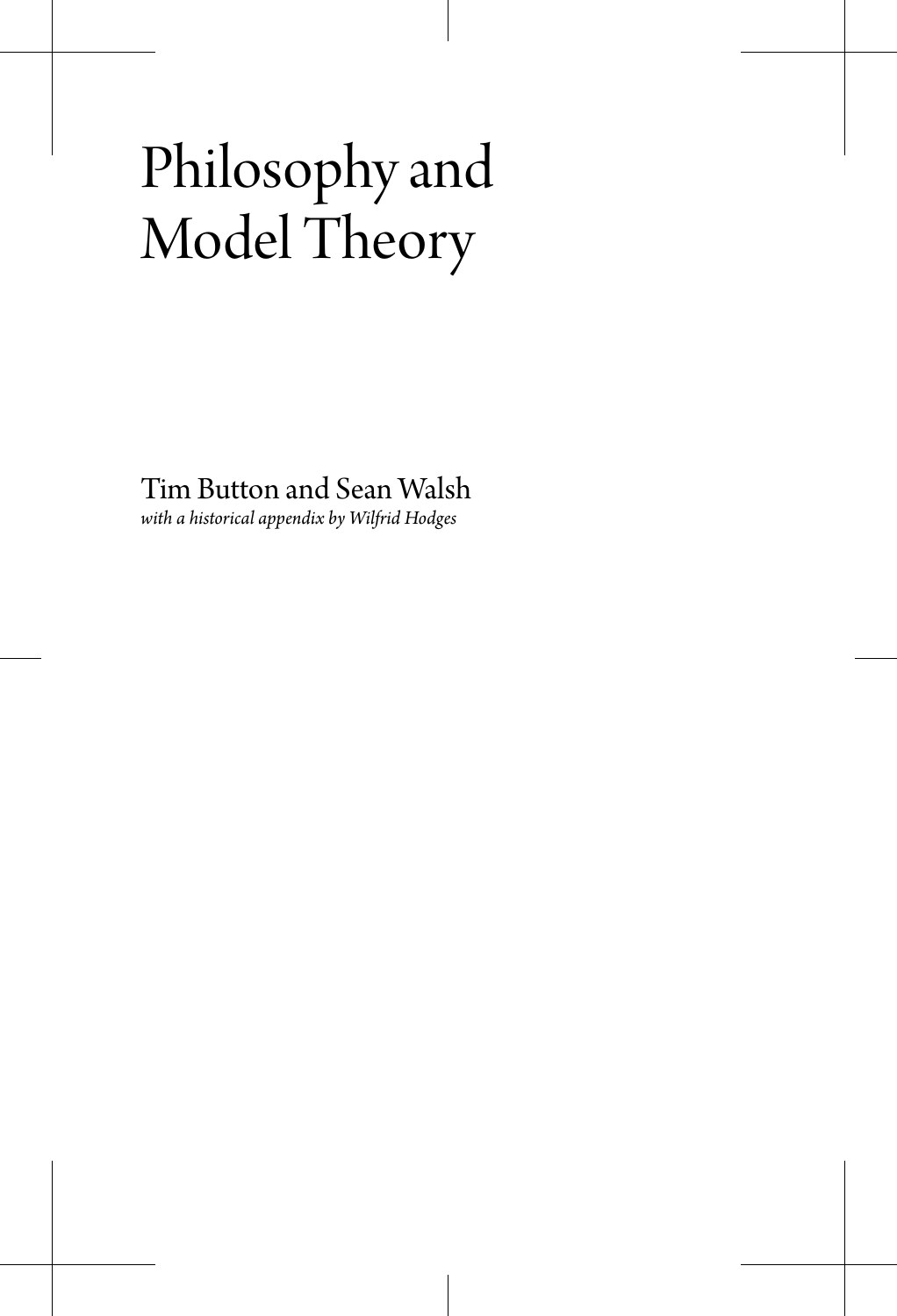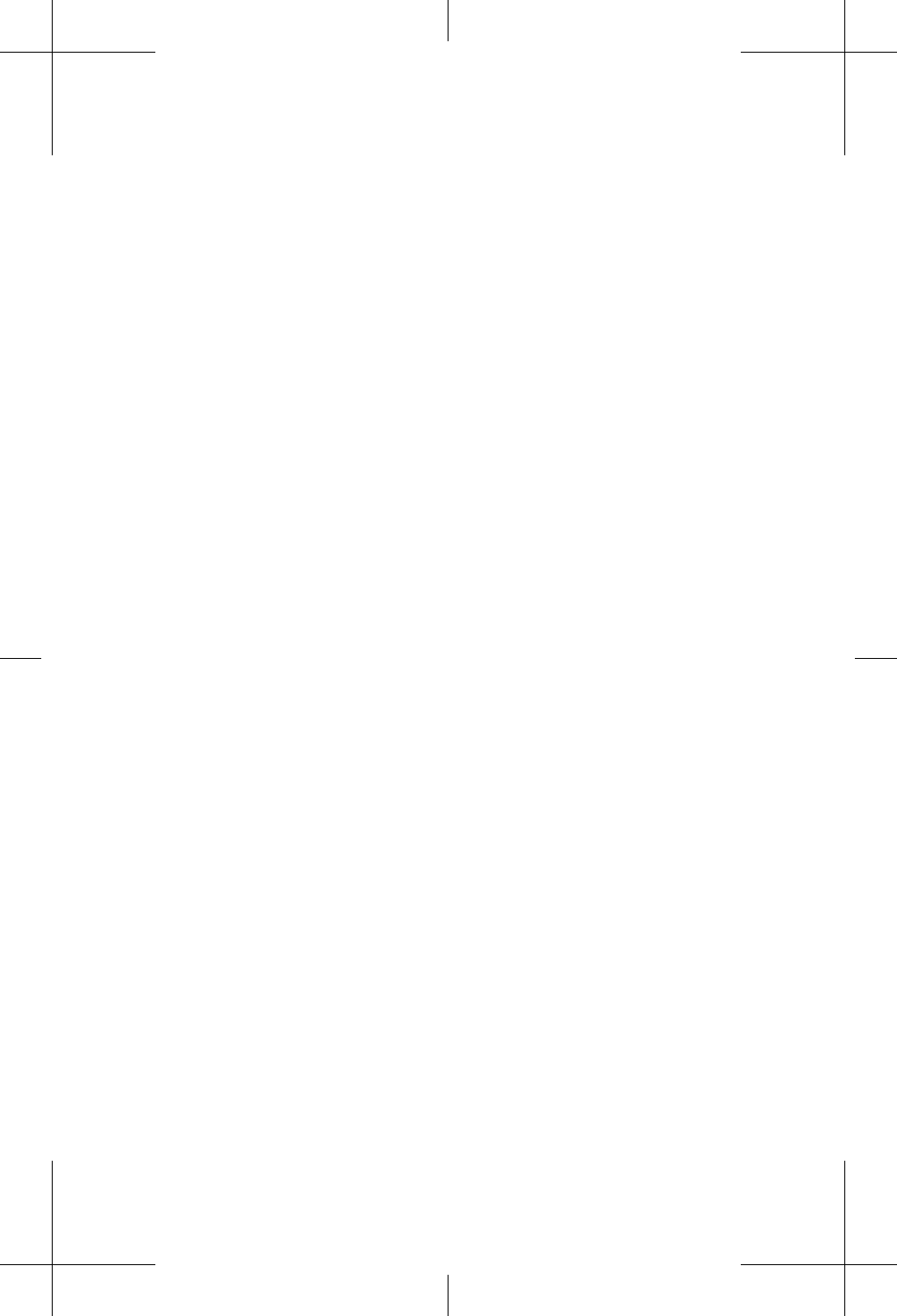## **Contents**

| A            | Reference and realism |                                                                               | $\mathbf{1}$ |
|--------------|-----------------------|-------------------------------------------------------------------------------|--------------|
| $\mathbf{1}$ | Logics and languages  |                                                                               | 7            |
|              | 1.1                   |                                                                               | 7            |
|              | 1.2                   |                                                                               | 9            |
|              | 1.3                   | The Tarskian approach to semantics                                            | 12           |
|              | 1.4                   |                                                                               | 13           |
|              | 1.5                   | The Robinsonian approach to semantics                                         | 15           |
|              | 1.6                   |                                                                               | 17           |
|              | 1.7                   |                                                                               | 18           |
|              | 1.8                   |                                                                               | 19           |
|              | 1.9                   |                                                                               | 21           |
|              | 1.10                  | Full semantics                                                                | 22           |
|              | 1.11                  |                                                                               | 24           |
|              | 1.12                  |                                                                               | 26           |
|              | 1.13                  |                                                                               | 27           |
|              | 1.A                   |                                                                               | 28           |
|              | 1.B                   |                                                                               | 30           |
|              | 1.C                   |                                                                               | 33           |
| $\mathbf{2}$ |                       | Permutations and referential indeterminacy                                    | 35           |
|              | 2.1                   | Isomorphism and the Push-Through Construction                                 | 35           |
|              | 2.2                   |                                                                               | 37           |
|              | 2.3                   |                                                                               | 39           |
|              | 2.4                   | Attempts to secure reference in mathematics                                   | 44           |
|              | 2.5                   | Supervaluationism and indeterminacy                                           | 47           |
|              | 2.6                   |                                                                               | 49           |
|              | 2.A                   | Eligibility, definitions, and Completeness                                    | 50           |
|              | 2.B                   |                                                                               | 52           |
| 3            |                       | Ramsey sentences and Newman's objection                                       | 55           |
|              | 3.1                   | The $o/t$ dichotomy $\ldots \ldots \ldots \ldots \ldots \ldots \ldots \ldots$ | 55           |
|              | 3.2                   |                                                                               | 56           |
|              | 3.3                   |                                                                               | 57           |
|              | 3.4                   | A caveat on the $o/t$ dichotomy $\ldots \ldots \ldots \ldots \ldots \ldots$   | 58           |
|              | 3.5                   |                                                                               | 59           |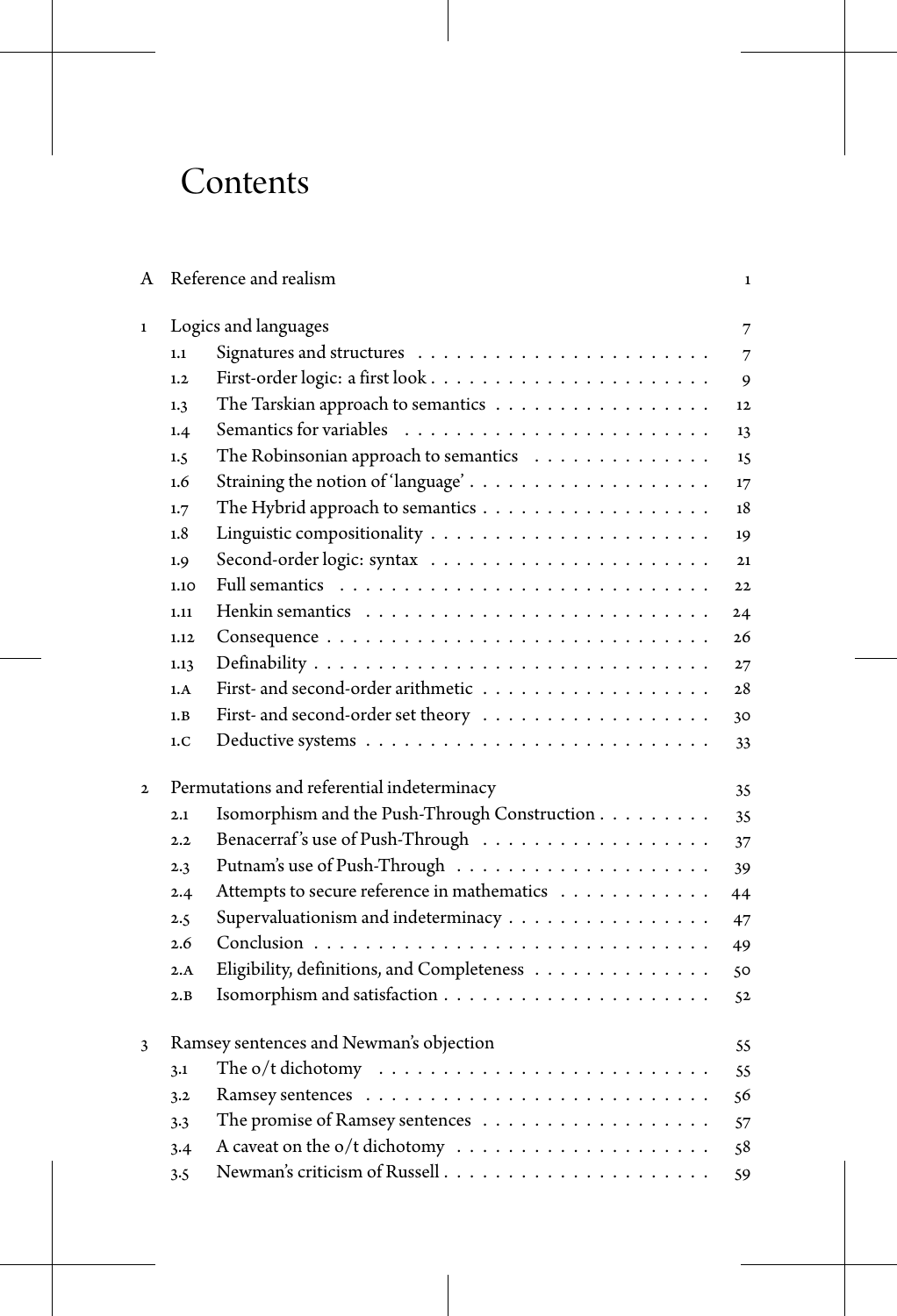xii CONTENTS

|   | 3.6  | The Newman-conservation-objection                         | 60  |
|---|------|-----------------------------------------------------------|-----|
|   | 3.7  | Observation vocabulary versus observable objects          | 63  |
|   | 3.8  | The Newman-cardinality-objection                          | 64  |
|   | 3.9  | Mixed-predicates again: the case of causation             | 66  |
|   | 3.10 | Natural properties and just more theory                   | 67  |
|   | 3.A  | Newman and elementary extensions                          | 69  |
|   | 3.B  | Conservation in first-order theories                      | 72  |
| 4 |      | Compactness, infinitesimals, and the reals                | 75  |
|   | 4.1  |                                                           | 75  |
|   | 4.2  |                                                           | 77  |
|   | 4.3  |                                                           | 79  |
|   | 4.4  | Differentials, derivatives, and the use of infinitesimals | 79  |
|   | 4.5  |                                                           | 81  |
|   | 4.6  | Non-standard analysis with a valuation                    | 84  |
|   | 4.7  |                                                           | 88  |
|   | 4.8  |                                                           | 91  |
|   | 4.9  | Axiomatising non-standard analysis                        | 93  |
|   | 4.10 |                                                           | 97  |
|   | 4.A  |                                                           | 99  |
|   | 4.B  | A model-theoretic proof of Compactness                    | 103 |
|   | 4.C  |                                                           | 104 |
| 5 |      | Sameness of structure and theory                          | 107 |
|   | 5.1  |                                                           | 107 |
|   | 5.2  | Sameness of structure and ante rem structuralism          | 108 |
|   | 5.3  |                                                           | 110 |
|   | 5.4  |                                                           | 113 |
|   | 5.5  |                                                           | 114 |
|   | 5.6  | Interpretability and the transfer of truth                | 119 |
|   | 5.7  | Interpretability and arithmetical equivalence             | 123 |
|   | 5.8  | Interpretability and transfer of proof                    | 126 |
|   | 5.9  |                                                           | 129 |
|   | 5.A  | Arithmetisation of syntax and incompleteness              | 130 |
|   | 5.B  | Definitional equivalence in second-order logic            | 132 |
| B |      | Categoricity                                              | 137 |
|   |      |                                                           |     |
| 6 |      | Modelism and mathematical doxology                        | 143 |
|   | 6.1  | Towards modelism                                          | 143 |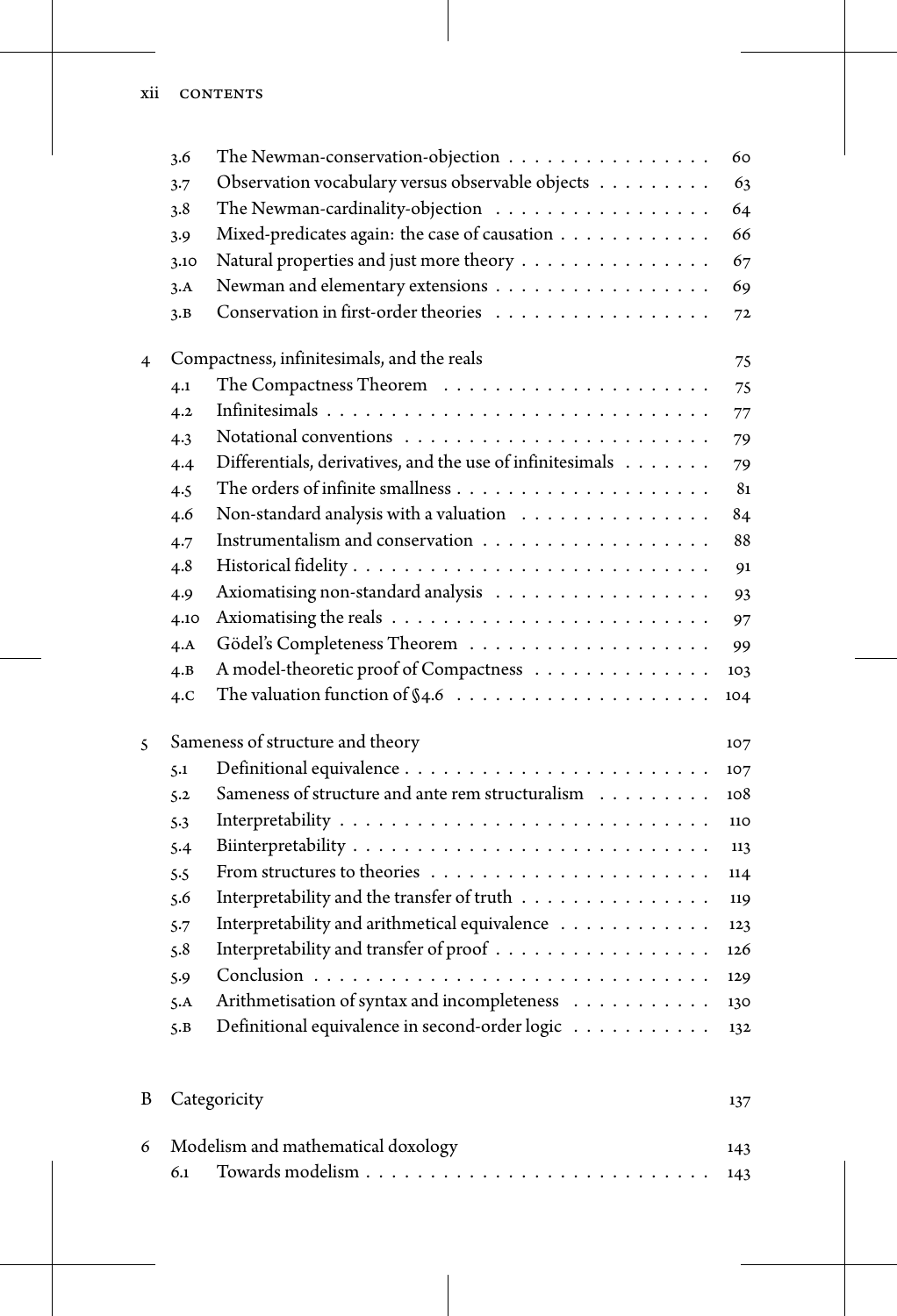### contents xiii

|    | 6.2  |                                                               | 144       |
|----|------|---------------------------------------------------------------|-----------|
|    | 6.3  |                                                               | 145       |
|    | 6.4  |                                                               | 146       |
|    | 6.5  |                                                               | 148       |
| 7  |      | Categoricity and the natural numbers                          | 151       |
|    | 7.1  |                                                               | 151       |
|    | 7.2  |                                                               | 153       |
|    | 7.3  | Categoricity within first-order model theory                  | 153       |
|    | 7.4  |                                                               | 154       |
|    | 7.5  | Metatheory of full second-order logic                         | 155       |
|    | 7.6  | Attitudes towards full second-order logic                     | 156       |
|    | 7.7  | Moderate modelism and full second-order logic                 | 158       |
|    | 7.8  |                                                               | 160       |
|    | 7.9  |                                                               | 161       |
|    | 7.10 | Weaker logics which deliver categoricity                      | 162       |
|    | 7.11 | Application to specific kinds of moderate modelism            | 164       |
|    | 7.12 | Two simple problems for modelists                             | 167       |
|    | 7.A  | Proof of the Löwenheim-Skolem Theorem                         | 167       |
| 8  |      | Categoricity and the sets                                     | 171       |
|    | 8.1  |                                                               | 171       |
|    | 8.2  |                                                               | 173       |
|    | 8.3  | Zermelo's Quasi-Categoricity Theorem                          | 178       |
|    | 8.4  | Attitudes towards full second-order logic: redux              | 179       |
|    | 8.5  |                                                               | 182       |
|    | 8.6  |                                                               | 184       |
|    | 8.A  |                                                               | 186       |
|    | 8.B  | Elementary Scott-Potter foundations                           | 192       |
|    | 8.C  |                                                               | 197       |
|    |      |                                                               |           |
| 9  |      | Transcendental arguments against model-theoretical scepticism | 203       |
|    | 9.1  |                                                               | 203       |
|    | 9.2  | Moorean versus transcendental arguments                       | 206       |
|    | 9.3  | The Metaresources Transcendental Argument                     | 206       |
|    | 9.4  | The Disquotational Transcendental Argument                    | 210       |
|    | 9.5  |                                                               | 214       |
|    | 9.A  | Application: the (non-)absoluteness of truth                  | $\bf 217$ |
| 10 |      | Internal categoricity and the natural numbers                 | 223       |
|    | 10.1 | Metamathematics without semantics                             | 224       |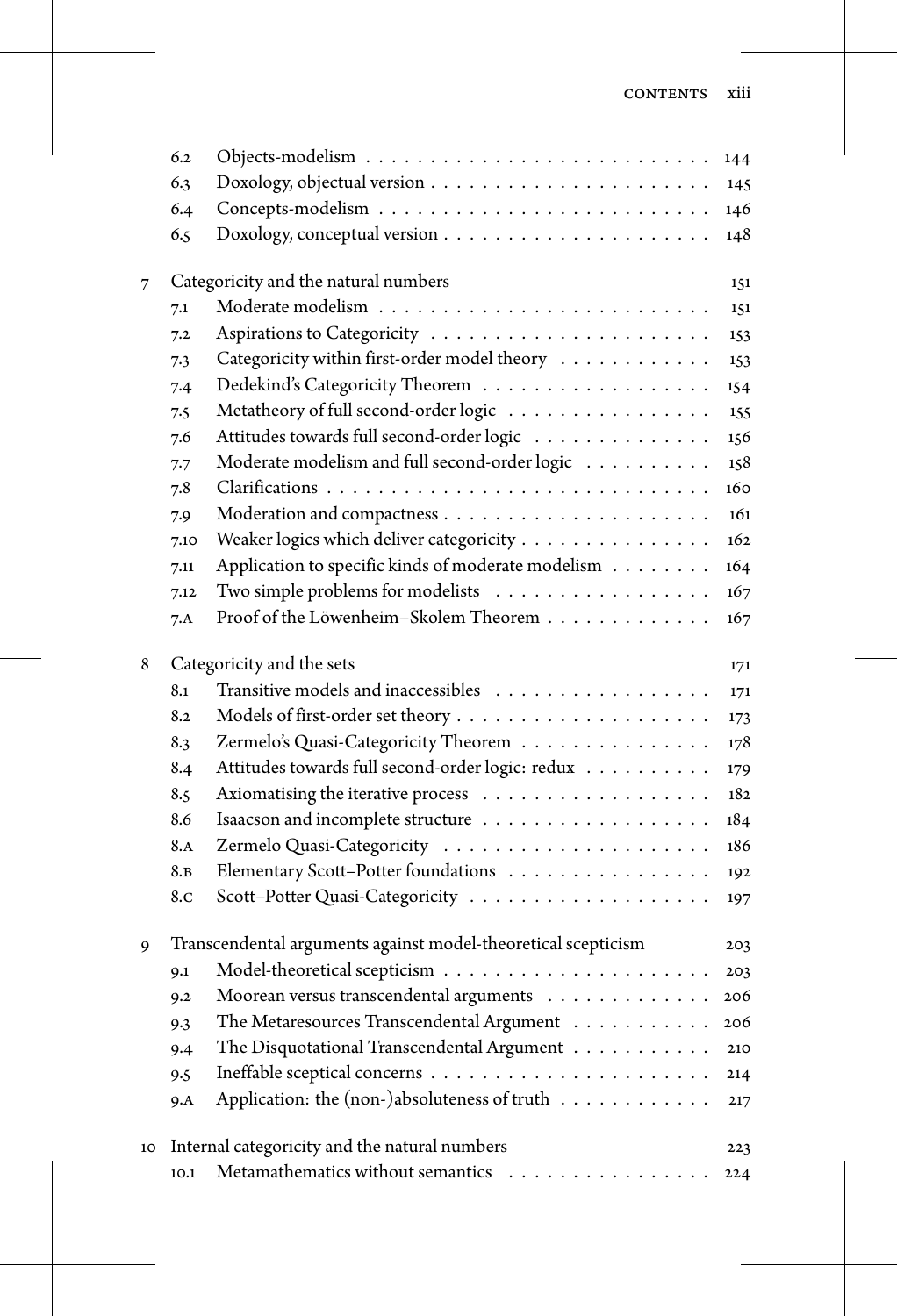|    | 10.2 | The internal categoricity of arithmetic             | 227 |
|----|------|-----------------------------------------------------|-----|
|    | 10.3 | Limits on what internal categoricity could show     | 229 |
|    | 10.4 |                                                     | 232 |
|    | 10.5 |                                                     | 232 |
|    | 10.6 | The algebraic / univocal distinction                | 233 |
|    | 10.7 | Situating internalism in the landscape              | 236 |
|    | 10.8 |                                                     | 237 |
|    | 10.A |                                                     | 239 |
|    | 10.B | Proofs of internal categoricity and intolerance     | 242 |
|    | 10.C |                                                     | 246 |
| 11 |      | Internal categoricity and the sets                  | 251 |
|    | 11.1 | Internalising Scott-Potter set theory               | 251 |
|    | 11.2 | Quasi-intolerance for pure set theory               | 253 |
|    | 11.3 | The status of the continuum hypothesis              | 255 |
|    | 11.4 | Total internal categoricity for pure set theory     | 256 |
|    | 11.5 | Total intolerance for pure set theory               | 257 |
|    | 11.6 | Internalism and indefinite extensibility            | 258 |
|    | 11.A |                                                     | 260 |
|    | 11.B |                                                     | 262 |
|    | 11.C |                                                     | 263 |
|    | 11.D |                                                     | 266 |
|    | 11.E | Internal quasi-categoricity of ordinals             | 268 |
| 12 |      | Internal categoricity and truth                     | 271 |
|    | 12.1 |                                                     | 271 |
|    | 12.2 |                                                     | 273 |
|    | 12.3 | Internalism about model theory and internal realism | 276 |
|    | 12.4 |                                                     | 282 |
|    | 12.5 | Two general issues for truth-internalism            | 284 |
|    | 12.A |                                                     | 285 |
| 13 |      | Boolean-valued structures                           | 295 |
|    | 13.1 | Semantic-underdetermination via Push-Through        | 295 |
|    | 13.2 |                                                     | 296 |
|    | 13.3 |                                                     | 298 |
|    | 13.4 | Semantic-underdetermination via filters             | 301 |
|    | 13.5 |                                                     | 304 |
|    | 13.6 |                                                     | 307 |
|    | 13.7 |                                                     | 311 |
|    | 13.8 |                                                     | 314 |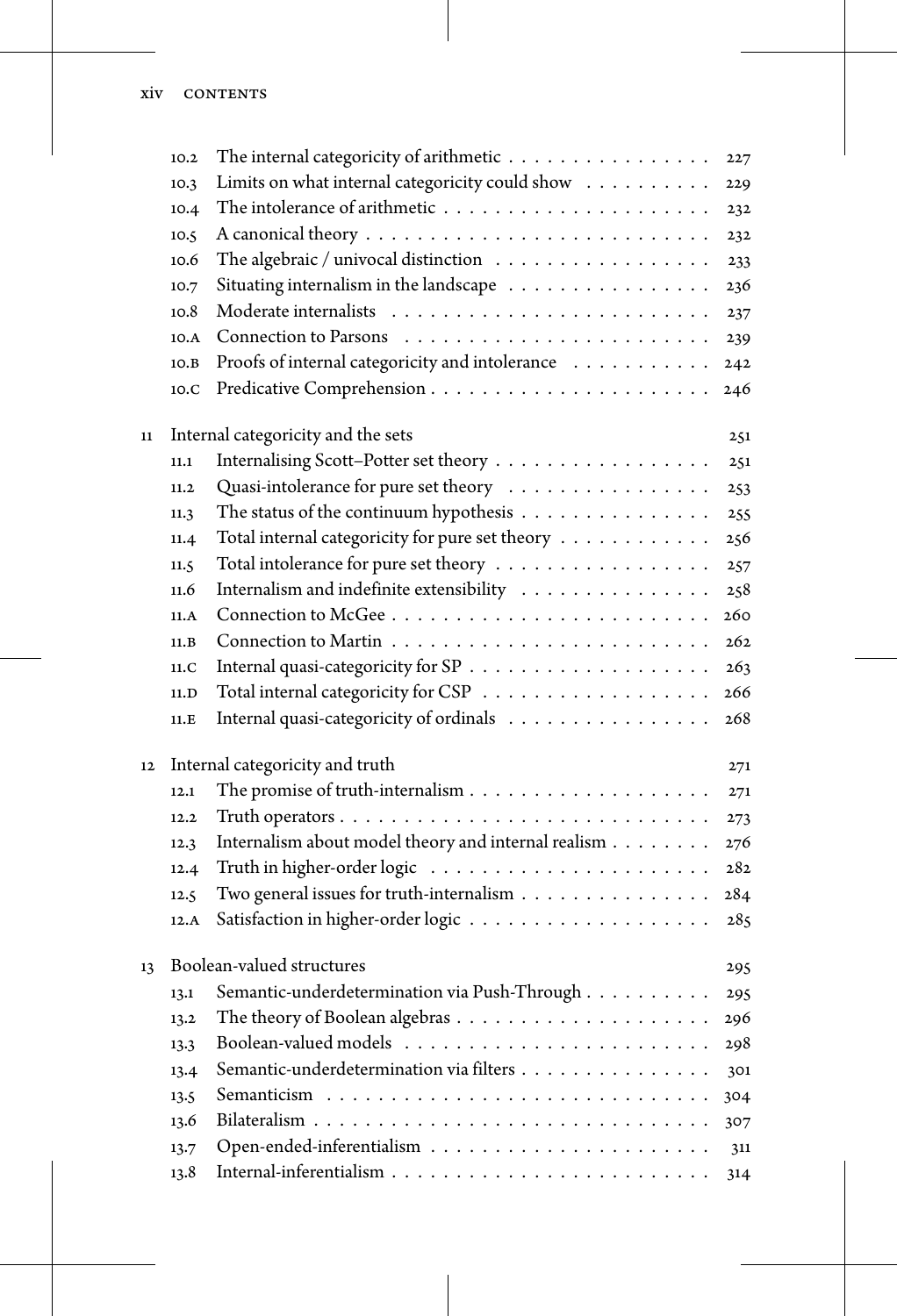contents xv

|    | 13.9 |                                                   | 316 |
|----|------|---------------------------------------------------|-----|
|    | 13.A | Boolean-valued structures with filters            | 321 |
|    | 13.B | Full second-order Boolean-valued structures       | 323 |
|    | 13.C | Ultrafilters, ultraproducts, Łoś, and compactness | 326 |
|    | 13.D | The Boolean-non-categoricity of CBA               | 328 |
|    | 13.E |                                                   | 330 |
|    |      |                                                   |     |
| C  |      | Indiscernibility and classification               | 333 |
| 14 |      | Types and Stone spaces                            | 337 |
|    | 14.1 |                                                   | 337 |
|    | 14.2 |                                                   | 338 |
|    | 14.3 |                                                   | 339 |
|    | 14.4 |                                                   | 342 |
|    | 14.5 |                                                   | 346 |
|    | 14.6 |                                                   | 349 |
|    | 14.7 |                                                   | 350 |
|    | 14.A |                                                   | 354 |
|    | 14.B | Bivalent-calculi and bivalent-universes           | 356 |
| 15 |      | Indiscernibility                                  | 359 |
|    | 15.1 |                                                   | 359 |
|    | 15.2 |                                                   | 366 |
|    | 15.3 |                                                   | 370 |
|    | 15.4 | Two-indiscernibles in infinitary logics           | 376 |
|    | 15.5 | <i>n</i> -indiscernibles, order, and stability    | 380 |
|    | 15.A | Charting the grades of discernibility             | 384 |
| 16 |      | Quantifiers                                       | 387 |
|    | 16.1 |                                                   | 387 |
|    | 16.2 | Clarifying the question of logicality             | 389 |
|    | 16.3 |                                                   | 389 |
|    | 16.4 | Tarski and Klein's Erlangen Programme             | 390 |
|    | 16.5 | The Principle of Non-Discrimination               | 392 |
|    | 16.6 |                                                   | 399 |
|    | 16.7 |                                                   | 407 |
|    | 16.8 |                                                   | 408 |
|    | 16.9 |                                                   | 410 |
| 17 |      | Classification and uncountable categoricity       | 413 |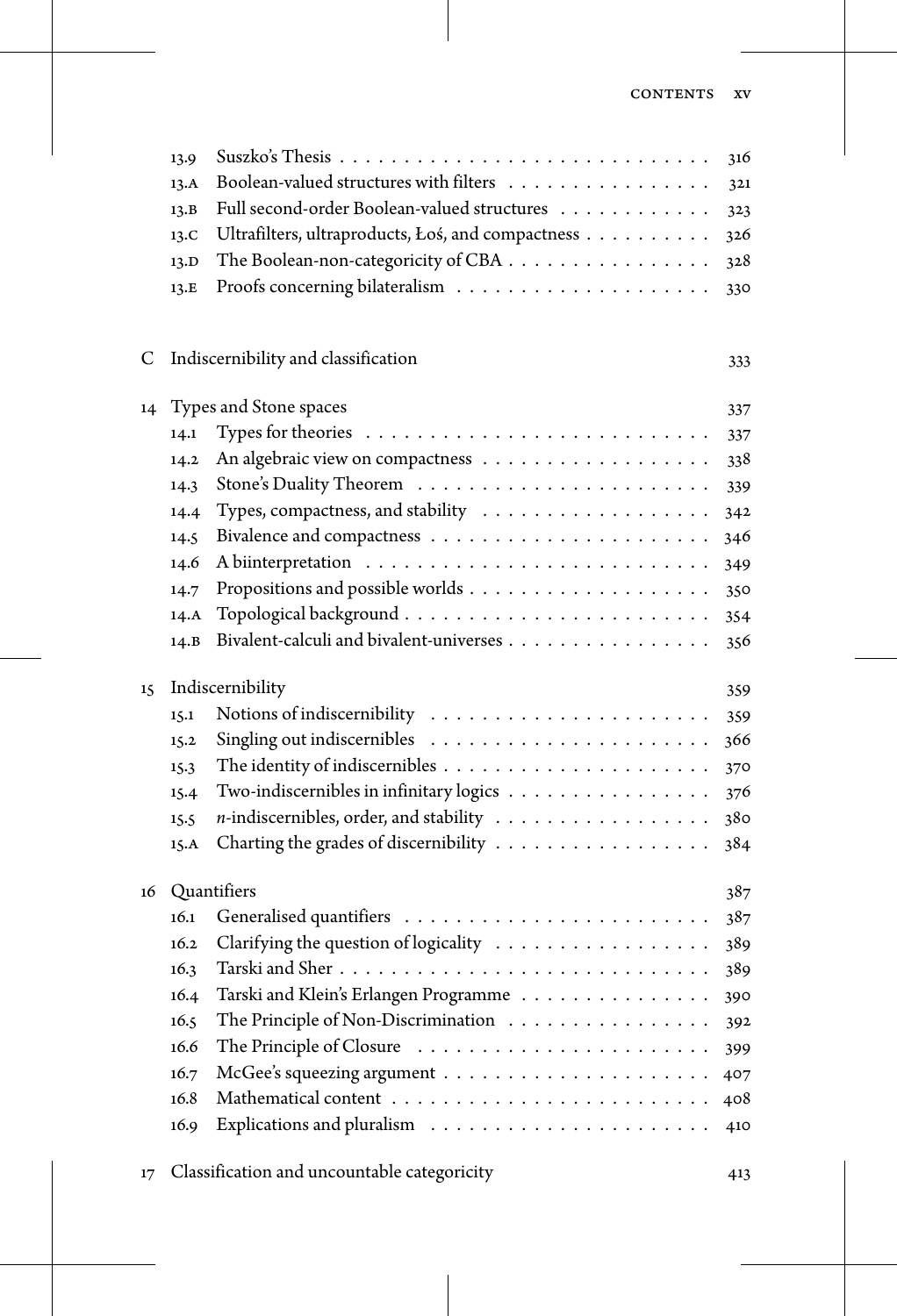| XV1 | <b>CONTENTS</b> |
|-----|-----------------|
|     |                 |

| 17.2 Shelah on classification $\ldots \ldots \ldots \ldots \ldots \ldots \ldots \ldots$ 419 |  |
|---------------------------------------------------------------------------------------------|--|
|                                                                                             |  |
|                                                                                             |  |
|                                                                                             |  |
|                                                                                             |  |

## D Historical appendix 435

| 18                                            | Wilfrid Hodges                                     |                                          |     |  |
|-----------------------------------------------|----------------------------------------------------|------------------------------------------|-----|--|
|                                               | A short history of model theory                    |                                          |     |  |
| 'A new branch of metamathematics' 439<br>18.1 |                                                    |                                          |     |  |
|                                               | 18.2                                               | Replacing the old metamathematics 440    |     |  |
|                                               | 18.3                                               | Definable relations in one structure 445 |     |  |
|                                               | 18.4                                               |                                          |     |  |
|                                               | 18.5                                               |                                          |     |  |
| 18.6                                          |                                                    |                                          |     |  |
|                                               | Categoricity and classification theory 465<br>18.7 |                                          |     |  |
| 18.8<br>18.9<br>18.10                         |                                                    |                                          |     |  |
|                                               |                                                    |                                          |     |  |
|                                               |                                                    |                                          |     |  |
| 18.11                                         |                                                    |                                          |     |  |
|                                               |                                                    |                                          |     |  |
|                                               | Bibliography                                       |                                          | 477 |  |
| Index                                         |                                                    |                                          | 507 |  |
|                                               | Index of names                                     |                                          | 513 |  |
|                                               |                                                    | Index of symbols and definitions         | 515 |  |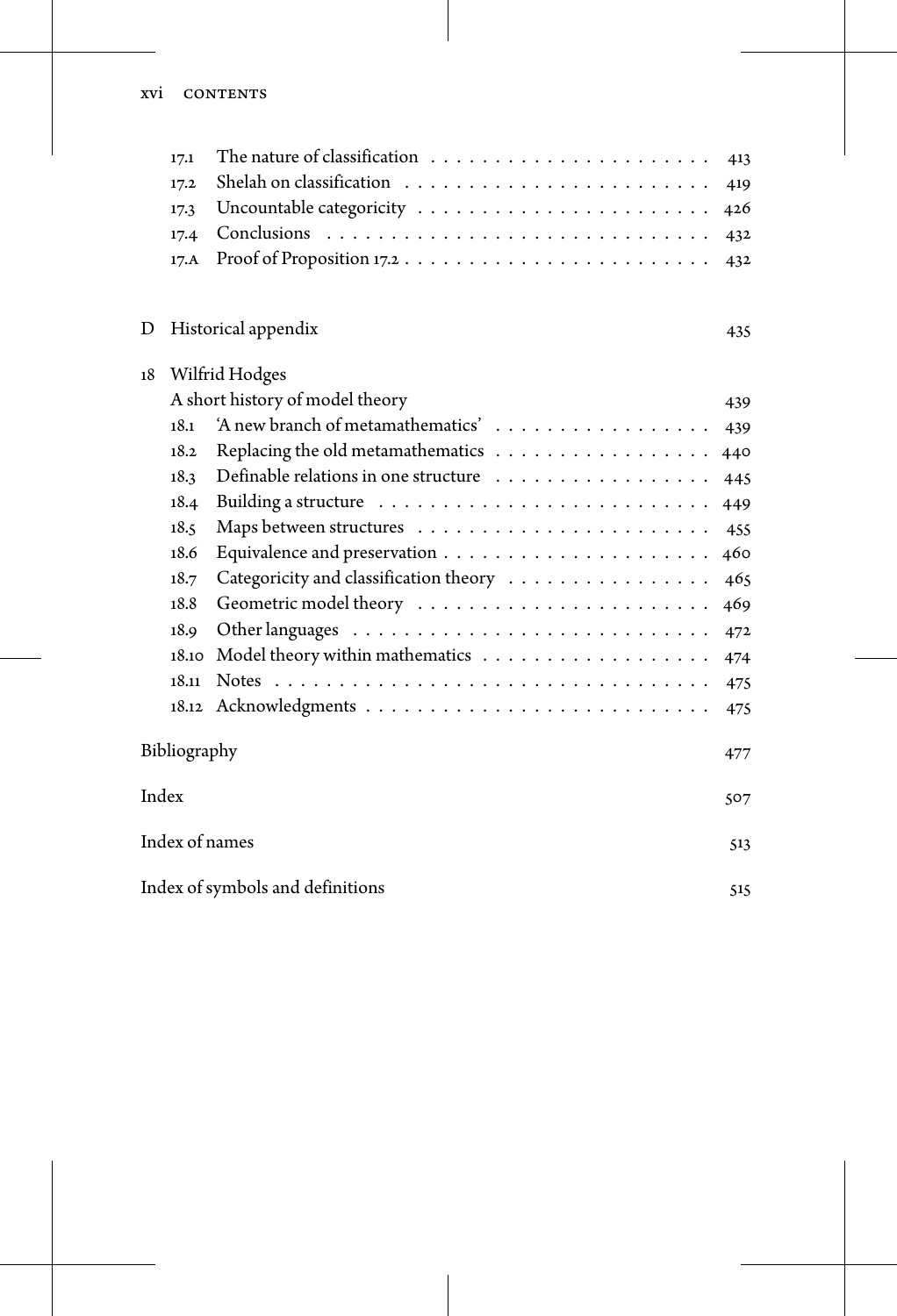# A

# Reference and realism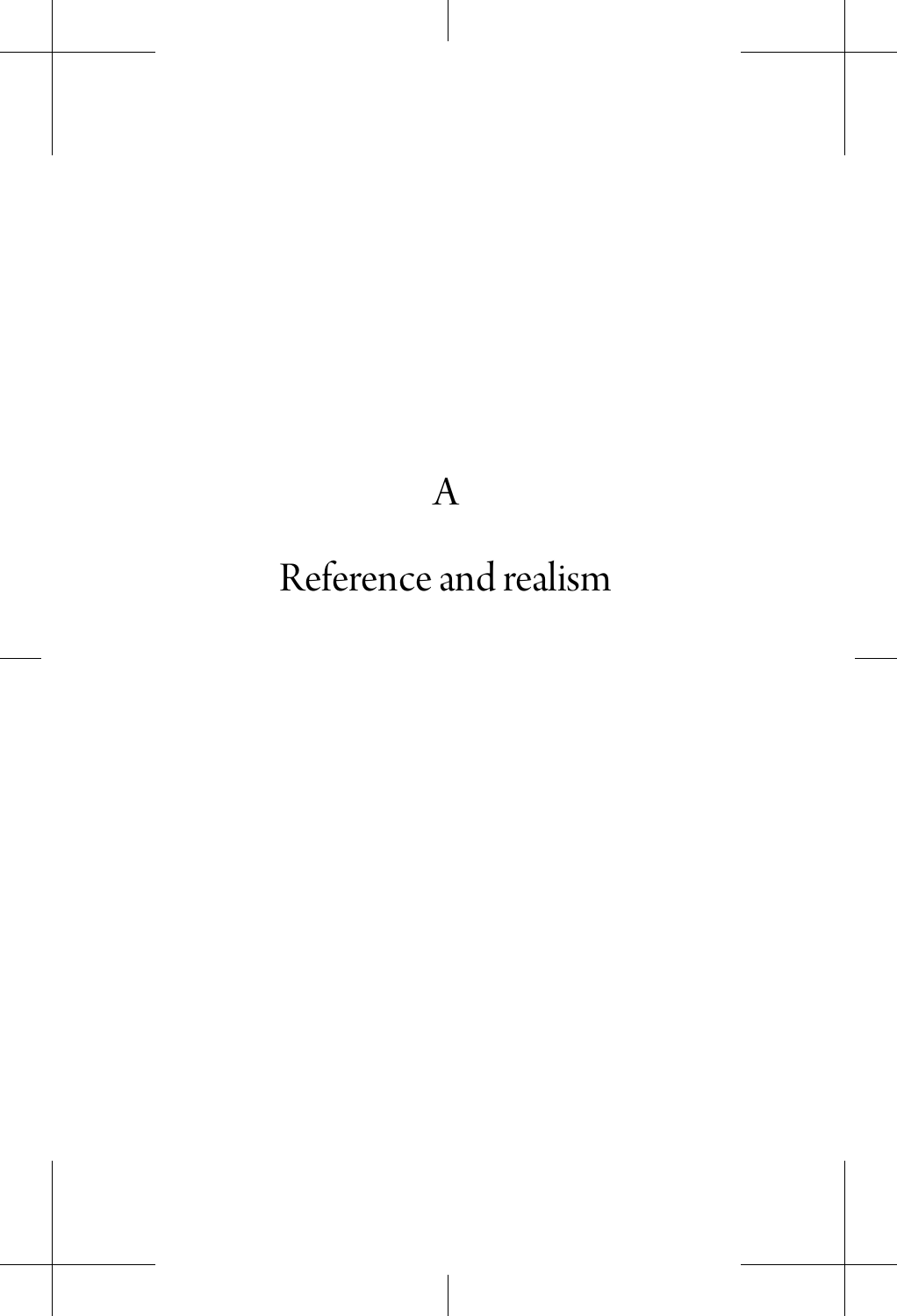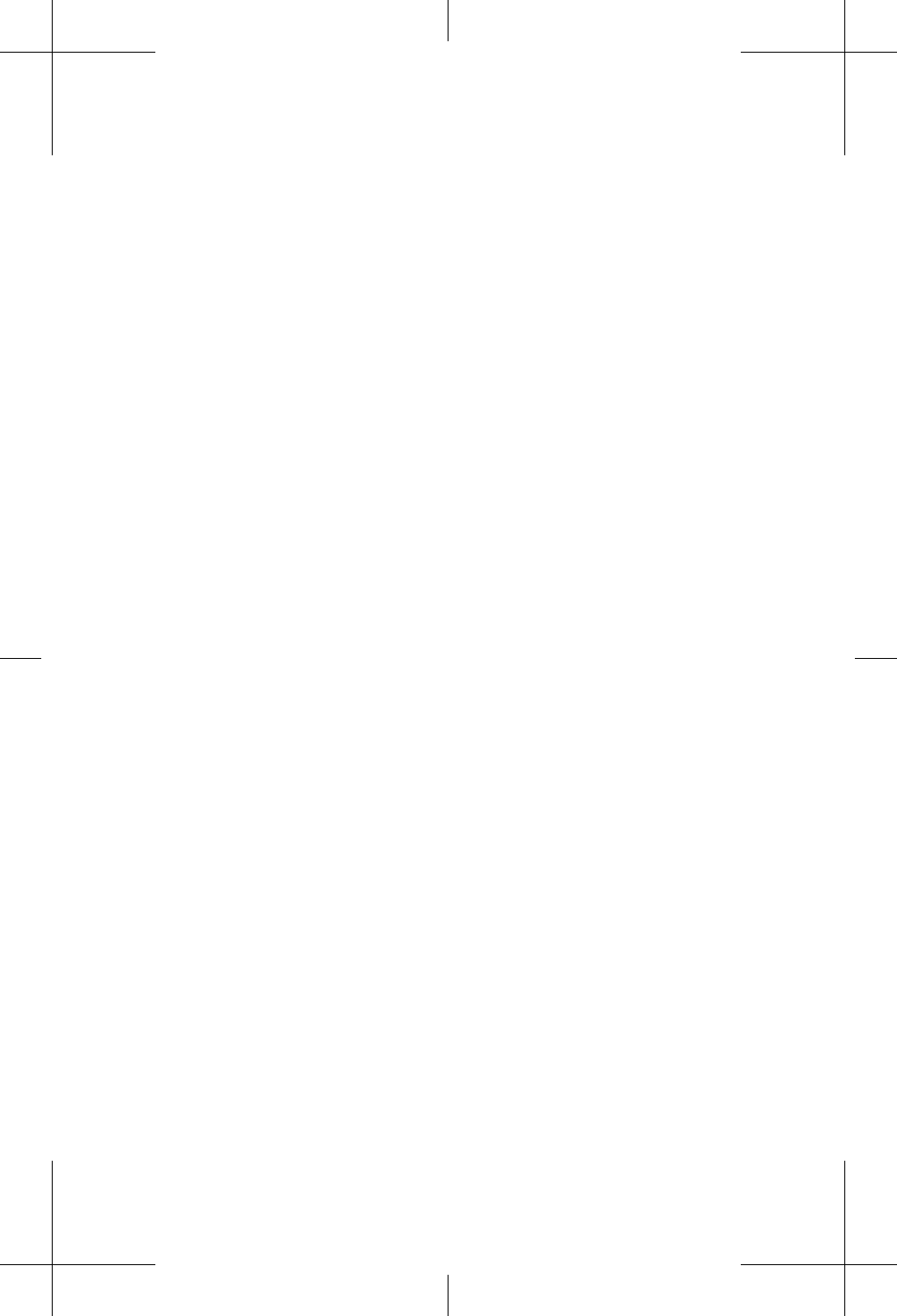## Introduction to Part A

The two central themes of Part A are *reference* and *realism*.

Here is an old philosophical chestnut: *How do we (even manage to) represent the world?* Our most sophisticated representations of the world are perhaps linguistic. So a specialised—but still enormously broad—version of this question is: *How do words (even manage to) represent things?*

Enter model theory. One of the most basic ideas in model theory is that a structure assigns interpretationsto bits of vocabulary, and in such a waythat we can make excellent sense of the idea that the structure makes each sentence (in that vocabulary) either true or false. Squint slightly, and model theory seems to be providing us with a perfectly precise, formal way to understand certain aspects of linguistic representation. It is no surprise at all, then, that almost any philosophical discussion of linguistic representation, or reference, or truth, ends up invoking notions which are recognisably model-theoretic.

In Chapter 1, we introduce the building blocks of model theory: the notions of signature, structure, and satisfaction. Whilst the bare technical bones should be familiar to anyone who has covered a 101-level course in mathematical logic, we also discuss the philosophical question: *How should we best understand quantifiers and variables?* Here we see that philosophical issues arise at the very outset of our model-theoretic investigations. We also introduce second-order logic and its various semantics. While second-order logic is less commonly employed in contemporary model theory, it is employed frequently in philosophy of model theory, and understanding the differences between its various semantics will be important in many subsequent chapters.

In Chapter 2, we examine various concerns about the determinacy of reference and so, perhaps, the determinacy of our representations. Here we encounter famous arguments from Benacerraf and Putnam, which we explicate using the formal Push-Through Construction. Since isomorphic structures are elementarily equivalent—that is, they make exactly the same sentences true and false—this threatens the conclusion that it is radically indeterminate, which of many isomorphic structures accurately captures how language represents the world.

Now, one might think that the reference of our word 'cat' is constrained by the causal links between cats and our uses of that word. Fair enough. But there are no causal links between mathematical objects and mathematical words. So, on certain conceptions of what humans are like, we will be unable to answer the question: *How do we (even manage to) refer to any particular mathematical entity?* That is, we will have to accept that we *do not* refer to particular mathematical entities.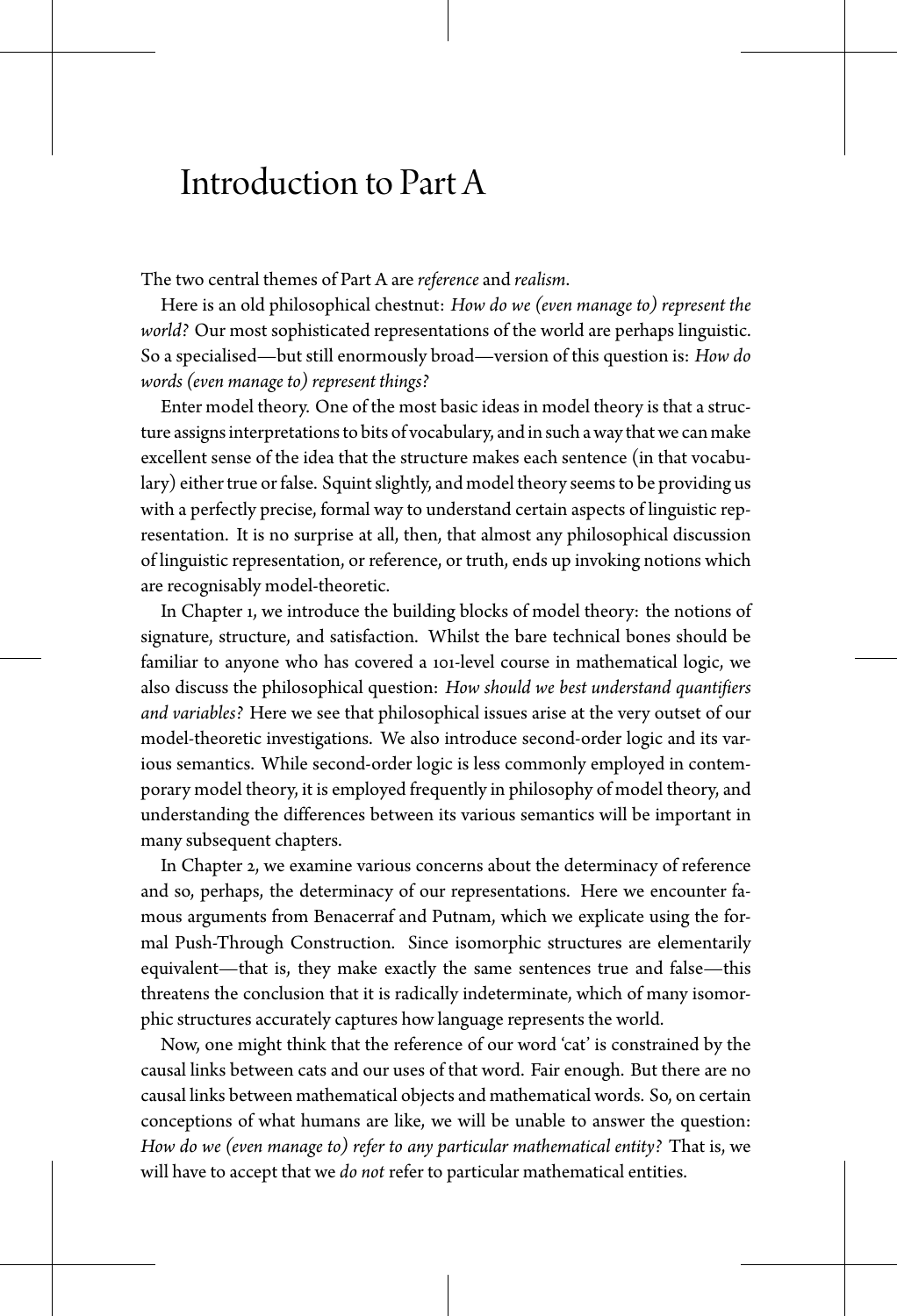#### INTRODUCTION TO PART A

Whilst discussing these issues, we introduce Putnam's famous *just-more-theory manoeuvre*. It is important to do this both clearly and early, since many versions of this dialectical move occur in the philosophical literature on model theory. Indeed, they occur especially frequently in Part B of this book.

Now, philosophers have often linked the topic of reference to the topic of realism. One way to draw the connection is as follows: If reference is radically indeterminate, then my word 'cabbage' and my word 'cat' fail to pick out anything determinately. So when I say something like 'there is a cabbage and there is a cat', I have *at best* managed to say that there are at least two distinct objects. That seems to fall far short of expressing any real commitment to *cats* and *cabbages* themselves.<sup>1</sup> In short, radical referential indeterminacy threatens to undercut certain kinds of realism altogether. But only certain kinds: we close Chapter 2 by suggesting that some versions of mathematical platonism can live with the fact that mathematical language is radically referentially indeterminate by embracing a supervaluational semantics.

Concerns about referential indeterminacy also feature in discussions about realism within the philosophy of science. In Chapter 3, we examine a particular version of scientific realism that arises by considering Ramsey sentences. Roughly, these are sentences where all the 'theoretical vocabulary' has been 'existentially quantified away'. Ramsey sentences seem promising, since they seem to incur a kind of existential commitment to theoretical entities, which is characteristic of realism, whilst making room for a certain level referential indeterminacy. We look at the relation between Newman's objection and the Push-Through Construction of Chapter 2, and between Ramsey sentences and various model-theoretic notions of conservation. Ultimately, by combining the Push-Through Construction with these notions of conservation, we argue that the dialectic surrounding Newman's objection should track the dialectic of Chapter 2, surrounding Putnam's permutation argument in the philosophy of mathematics.

The notions of conservation we introduce in Chapter 3 are crucial to Abraham Robinson's attempt to use model theory to salvage Leibniz's notion of an 'infinitesimal'. Infinitesimals are quantities whose absolute value is smaller than that of any given positive real number. They were an important part of the historical calculus; they fell from grace with the rise of  $ε-\delta$  notation; but they were given a new lease of life within model theory via Robinson's non-standard analysis. This is the topic of Chapter 4. Here we introduce the idea of *compactness* to prove that the use of infinitesimals is consistent.

Robinson believed that this vindicated the viability of the Leibnizian approach to the calculus. Against this, Bos has questioned whether Robinson's non-standard analysis is genuinely faithful to Leibniz's mathematical practice. In Chapter 4, we

<sup>&</sup>lt;sup>1</sup> Cf. Putnam (1977: 491) and Button (2013: 59-60).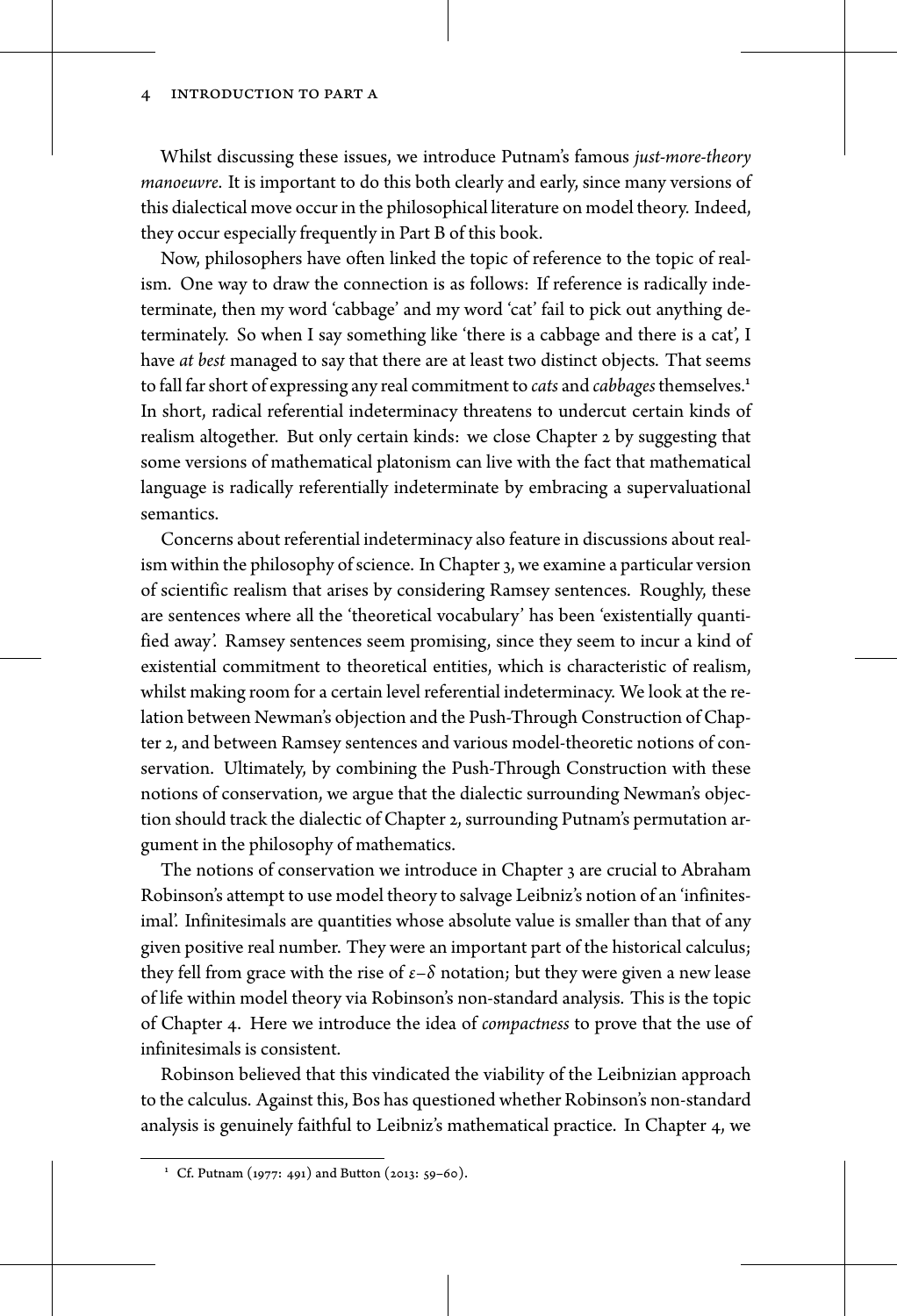offer a novel defence of Robinson. By building valuations into Robinson's model theory, we prove new results which allow us to approximate more closely what we know about the Leibnizian conception of the structure of the infinitesimals. Indeed, we show that Robinson's non-standard analysis can rehabilitate various historical methods for reasoning with and about infinitesimals that have fallen far from fashion.

The question remains, of whether we should *believe* in infinitesimals. Leibniz himself was tempted to treat his infinitesimals as 'convenient fictions'; Robinson explicitly regarded his infinitesimals in the same way; and their method of introduction in model theory allows for perhaps the cleanest possible version of a fictionalist-cum-instrumentalist attitude towards 'troublesome' entities. Indeed, we can prove that reasoning *as if* there are infinitesimals will only generate results that one could have obtained *without* that assumption. One can have anti-realism, then, with a clear conscience.

In Chapter 5, we take a step back from these specific applications of model theory, to discuss a more methodological question aboutthe philosophical application of model theory: *under what circumstances should we call two structures 'the same'?* This question can be posed within mathematics, where its answer will depend upon the similarities and differences that matter for the mathematical purposes at hand. But the question can also be given a metaphysical gloss. In particular, consider a philosopher who thinks (for example) that: (*a*) there is a *single*, abstract, entity which is 'the natural number structure', and that (*b*) there is a *single*, abstract entity which is 'the structure of the integers'; but that  $(c)$  these two entities are distinct. Then this philosopher must provide an account of identity and distinctness between 'structures', so construed; and we show just how hard this is.

Notions of sameness of structure also induce notions of sameness of theory. After surveying a wide variety of formal notions of sameness of structure and theory, we discuss three ambitious claims concerning what sameness of theory preserves, namely: truth; arithmetical provability; and proof. We conclude that more philosophically ambitious versions of these preservation-theses generally fail.

This meta-issue of sameness of structure and theory is a good place to end Part A, though, both because (*a*) the discussion is enhanced by the specific examples of structures and theories discussed earlier in the text, and because (*b*) questions about sameness of structure and theory inform a number of the discussions and debates which we treat in later Parts of the book.

Readers who only want to dip into particular topics of Part A can consult the following Hasse diagram of dependencies between the sections of Part A, whilst referring to the table of contents. A section *y* depends upon a section *x* iff there is a path leading downwards from *x* to *y*. So, a reader who wants to get straight to the discussion of fictionalism about infinitesimals will want to leap straight to §4.7; but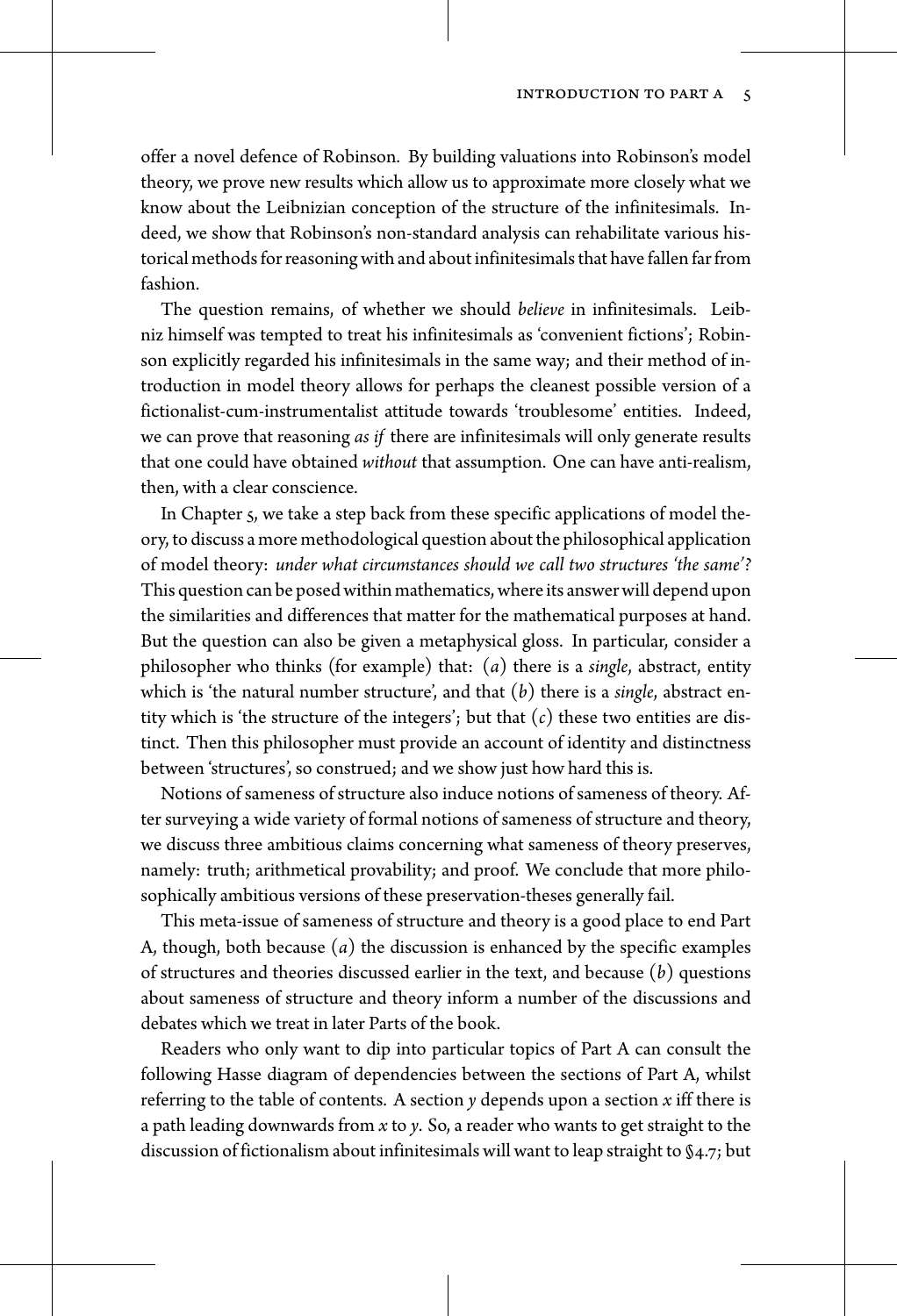#### 6 introduction to part a

they should know that this section assumes a prior understanding of §§2.1, 4.1, 4.2, and much (but not all) of Chapter 1. (We omit purely technical appendices from this diagram.)

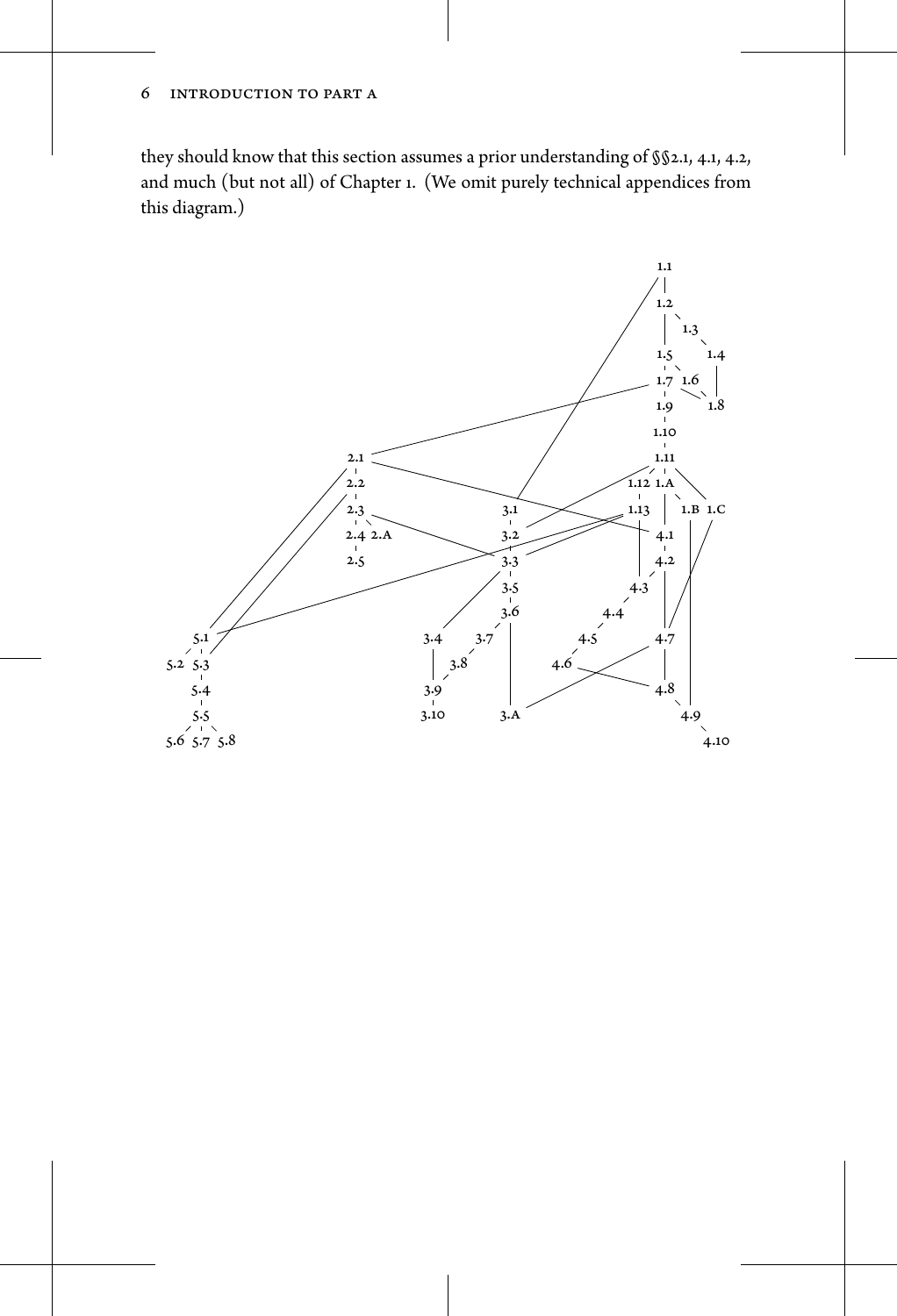1

Model theory begins by considering the relationship between languages and structures. This chapter outlines the most basic aspects of that relationship.

One purpose of the chapter will therefore be immediately clear: we want to lay down some fairly dry, technical preliminaries. Readers with some familiarity with mathematical logic should feel free to skim through these technicalities, as there are no great surprises in store.

Before the skimming commences, though, we should flag a second purpose of this chapter. There are at least three rather different approaches to the semantics for formal languages. In a straightforward sense, these approaches are technically equivalent. Most books simply choose one of them without comment. We, however, lay down all three approaches and discuss their comparative strengths and weaknesses. Doing this highlights that there are philosophical discussions to be had from the get-go. Moreover, by considering what is invariant between the different approaches, we can better distinguish between the merely idiosyncratic features of a particular approach, and the things which really matter.

One last point, before we get going: tradition demands that we issue a caveat. Since Tarski and Quine, philosophers have been careful to emphasise the important distinction between *using* and *mentioning* words. In philosophical texts, that distinction is typically flagged with various kinds of quotation marks. But within model theory, context almost always disambiguates between use and mention. Moreover, including too much punctuation makes for ugly text. With this in mind, we follow model-theoretic practice and avoid using quotation marks except when they will be especially helpful.

## 1.1 Signatures and structures

We start with the idea that formal languages can have primitive vocabularies:

Definition 1.1: *A* signature*, L , is a set of symbols, of three basic kinds: constant symbols, relation symbols, and function symbols. Each relation symbol and function symbol has an associated number of* places *(a natural number), so that one may speak of an n-place relation or function symbol.*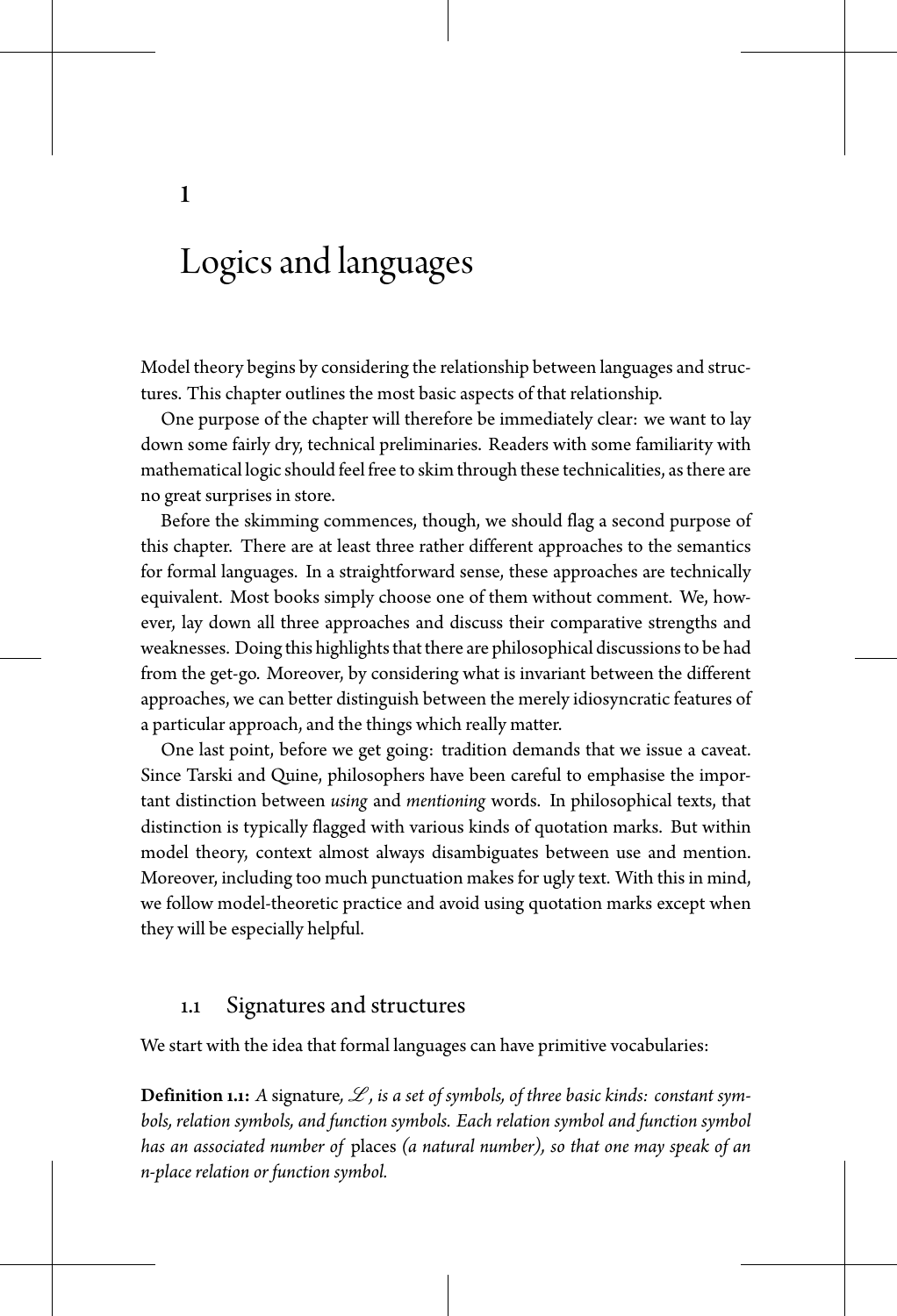Throughout this book, we use script fonts for signatures. Constant symbols should be thought of as *names* for entities, and we tend to use *c*1, *c*2, etc. Relation symbols, which are also known as predicates, should be thought of as picking out *properties* or *relations*. A two-place relation, such as *x is smaller than y*, must be associated with a two-place relation symbol. We tend to use  $R_1, R_2$ , etc. for relation symbols. Function symbols should be thought of as picking out functions and, again, they need an associated number of places: the function of *multiplication on the natural numbers* takes two natural numbers as inputs and outputs a single natural number, so we must associate that function with a two-place function symbol. We tend to use  $f_1$ ,  $f_2$ , etc. for function symbols.

The examples just given—*being smaller than*, and *multiplication on the natural numbers*—suggest that we will use our formal vocabulary to make determinate claims about certain objects, such as people or numbers. To make this precise, we introduce the notion of an  $L$ -structure; that is, a structure whose signature is *L* . An *L* -structure, *M*, is an underlying domain, *M*, together with an assignment of *L* 's constant symbols to elements of *M*, of *L* 's relation symbols to relations on *M*, and of *L* 's function symbols to functions over *M*. We always use calligraphic fonts *M*, *N*,… for structures, and *M*, *N*,… for their underlying domains. Where *s* is any *L* -symbol, we say that *s <sup>M</sup>* is the object, relation or function (as appropriate) assigned to *s* in the structure *M*. This informal explanation of an *L* -structure is always given a set-theoretic implementation, leading to the following definition:

#### Definition 1.2: *An L* -structure*, M, consists of:*

- *• a non-empty set, M, which is the underlying domain of M,*
- *• an object c<sup>M</sup>* <sup>∈</sup> *M for each constant symbol c from <sup>L</sup> ,*
- *• a relation R<sup>M</sup>* <sup>⊆</sup> *<sup>M</sup><sup>n</sup> for each n-place relation symbol R from L , and*
- *a function*  $f^{\mathcal{M}} : M^n \longrightarrow M$  for each *n*-place function symbol f from  $\mathcal{L}$ .

As is usual in set theory,  $M^n$  is just the set of *n*-tuples over M, i.e.:<sup>1</sup>

$$
M^n = \{(a_1, ..., a_n) : a_1 \in M \text{ and } ... \text{ and } a_n \in M\}
$$

Likewise, we implement a function  $g : M^n \longrightarrow M$  in terms of its settheoretic graph. That is, *g* will be a subset of  $M^{n+1}$  such that if  $(x_1, ..., x_n, y)$  and  $(x_1, ..., x_n, z)$  are elements of *g* then  $y = z$  and such that for every  $(x_1, ..., x_n)$  in  $M^n$ there is *y* in *M* such that  $(x_1, ..., x_n, y)$  is in *g*. But we continue to think about functions in the normal way, as maps sending *n*-tuples of the domain, *M<sup>n</sup>* , to elements of the co-domain, *M*, so tend to write  $(x_1, ..., x_n, y) \in g$  just as  $g(x_1, ..., x_n) = y$ .

<sup>&</sup>lt;sup>1</sup> The full definition of *X<sup>n</sup>* is by recursion:  $X^1 = X$  and  $X^{n+1} = X^n \times X$ , where  $A \times B = \{(a, b) : A \cup B \}$  is the set of  $B$  is the set of  $B$  is the set of  $A$  is the set of  $B$  is the set of  $B$  is the set of  $B$  is the *<sup>a</sup>* <sup>∈</sup> *<sup>A</sup>* and *<sup>b</sup>* <sup>∈</sup> *<sup>B</sup>*}. Likewise, we recursively define ordered *<sup>n</sup>*-tuples in terms of ordered pairs by setting e.g.  $(a, b, c) = ((a, b), c).$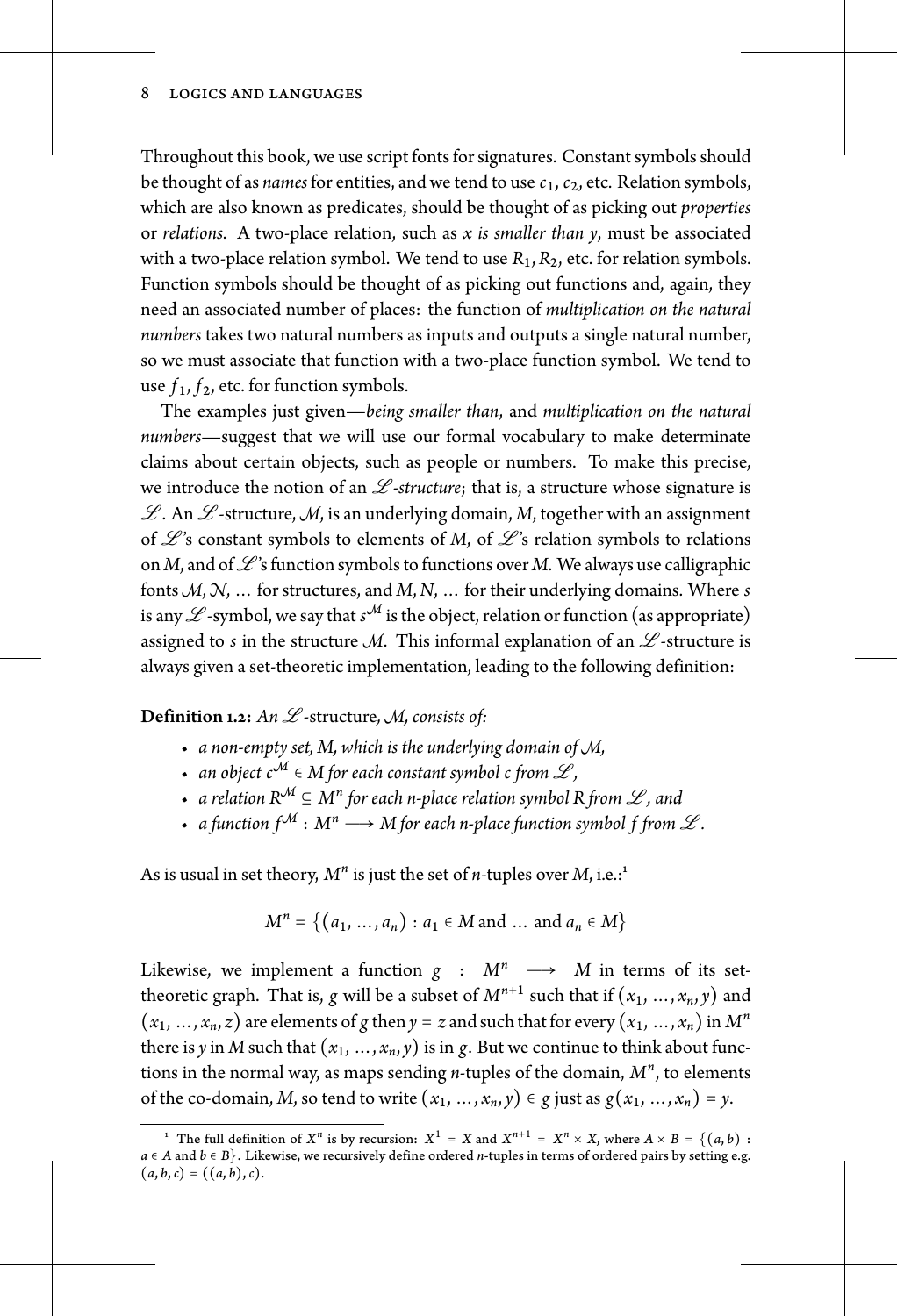Given the set-theoretic background, *L* -structures are individuated *extensionally*: they are identical iff they have exactly the same underlying domain and make exactly the same assignments. So, where  $M$ ,  $N$  are  $L$ -structures,  $M = N$  iff both  $M = N$  and  $s^M = s^N$  for all *s* from  $L$ . To obtain different structures, then, we can either change the domain, change the interpretation of some symbol $(s)$ , or both. Structures are, then, individuated rather finely, and indeed we will see in Chapters 2 and 5 that this individuation is too fine for many purposes. But for now, we can simply observe that there are many, *many* different structures, in the sense of Definition 1.2.

## 1.2 First-order logic: a first look

We know what ( $\mathscr{L}$ -)structures are. To move to the idea of a *model*, we need to think of a structure as making certain sentences true or false. So we must build up to the notion of a sentence. We start with their syntax.

### *Syntax for first-order logic*

Initially, we restrict our attention to *first-order sentences*. These are the sentences we obtain by adding a basic starter-pack of logical symbols to a signature (in the sense of Definition 1.1). These logical symbols are:

- variables:  $u, v, w, x, y, z$ , with numerical subscripts as necessary
- the identity sign:  $=$
- a one-place sentential connective:  $\neg$
- two-place sentential connectives: ∧, ∨
- quantifiers: ∃, ∀
- brackets:  $(,)$

We now offer a recursive definition of the syntax of our language:<sup>2</sup>

Definition 1.3: *The following, and nothing else, are first-order L* -terms*:*

*• any variable, and any constant symbol c from L*

 $2$  A pedantic comment is in order. The symbols  $'t_1$ ' and  $'t_2$ ' are not being used here as expressions in the object language (i.e. first-order logic with signature *L* ). Rather, they are being used as expressions of the metalanguage, within which we describe the syntax of first-order  $\mathscr L$ -terms and  $\mathscr L$ -formulas. Similarly, the symbol '*x*', as it occurs in the last clause of Definition 1.3, is not being used as an expression of the object language, but in the metalanguage. So the final clause in this definition should be read as saying something like this. *For any variable and any formula φ which does not already contain a concatenation of a quantifier followed by that variable, the following concatenation is a formula: a quantifier, followed by that variable, followed by <sup>φ</sup>*. (The reason for this clause is to guarantee that e.g. <sup>∃</sup>*v*∀*vF*(*v*) is not a formula.) We could flag this more explicitly, by using a different font for metalinguistic variables (for example). However, as with flagging quotation, we think the additional precision is not worth the ugliness.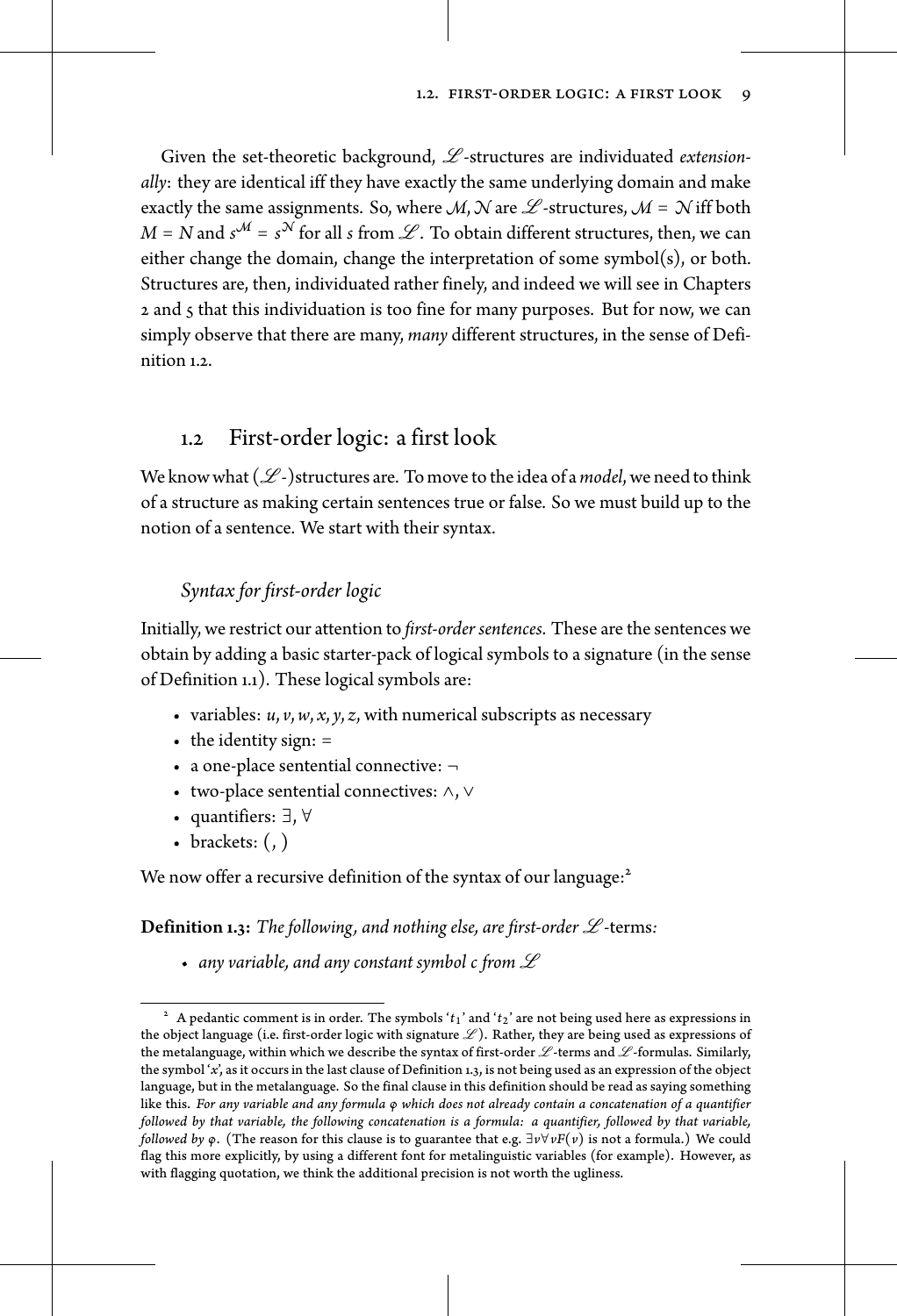•  $f(t_1, ..., t_n)$ , for any  $L$ -terms  $t_1, ..., t_n$  and any *n*-place function symbol f *from L*

*The following, and nothing else, are first-order L* -formulas*:*

- $t_1 = t_2$ , for any  $L$ -terms  $t_1$  and  $t_2$
- $R(t_1, ..., t_n)$ , for any  $L$ -terms  $t_1, ..., t_n$  and any *n*-place relation symbol R *from L*
- *•* ¬*φ, for any L -formula φ*
- *•* (*<sup>φ</sup>* <sup>∧</sup> *<sup>ψ</sup>*) *and* (*<sup>φ</sup>* <sup>∨</sup> *<sup>ψ</sup>*)*, for any <sup>L</sup> -formulas φ and ψ*
- *•* ∃*xφ and* ∀*xφ, for any variable x and any L -formula φ which contains neither of the expressions* ∃*x nor* ∀*x.*

*Formulas of the first two sorts—i.e. terms appropriately concatenated either with the identity sign or an L -predicate—are called* atomic *L* -formulas*.*

As is usual, for convenience we add two more sentential connectives,  $\rightarrow$  and  $\leftrightarrow$ , with their usual abbreviations. So,  $(\varphi \to \psi)$  abbreviates  $(\neg \varphi \lor \psi)$ , and  $(\varphi \leftrightarrow \psi)$ abbreviates  $((\varphi \rightarrow \psi) \land (\psi \rightarrow \varphi))$ . We will also use some extremely common bracketing conventions to aid readability, so we sometimes use square brackets rather than rounded brackets, and we sometimes omit brackets where no ambiguity can arise.

We say that a variable is *bound* if it occurs within the scope of a quantifier, i.e. we have something like <sup>∃</sup>*x*(…*x*…). A variable is *free* if it is not bound. We now say that an *L -sentence* is an *L* -formula containing no free variables. When we want to draw attention to the fact that some formula *φ* has certain free variables, say *x* and *y*, we tend to do this by writing the formula as  $\varphi(x, y)$ . We say that  $\varphi(x, y)$  is a formula *with free variables displayed* iff *x* and *y* are the *only*free variables in *φ*. When we consider a sequence of *n*-variables, such as  $v_1$ , ...,  $v_n$ , we usually use overlining to write this more compactly, as  $\bar{\nu}$ , leaving it to context to determine the number of variables in the sequence. So if we say  $\varphi(\bar{x})$  is a formula with free variables displayed', we mean that all and only its free variables are in the sequence  $\bar{x}$ . We also use similar overlining for other expressions. For example, we could have phrased part of Definition 1.3 as follows:  $f(\bar{t})$  is a term whenever each entry in  $\bar{t}$  is an  $\mathscr{L}$ -term and *f* is a function symbol from *L* .

#### *Semantics: the trouble with quantifiers*

We now understand the syntax of first-order sentences. Later, we will consider logics with a more permissive syntax. But first-order logic is something like the *default*, for both philosophers and model theorists. And our next task is to understand its *semantics*. Roughly, our aim is to define a relation,  $\models$ , which obtains between a structure and a sentence just in case (intuitively) the sentence is true in the structure. In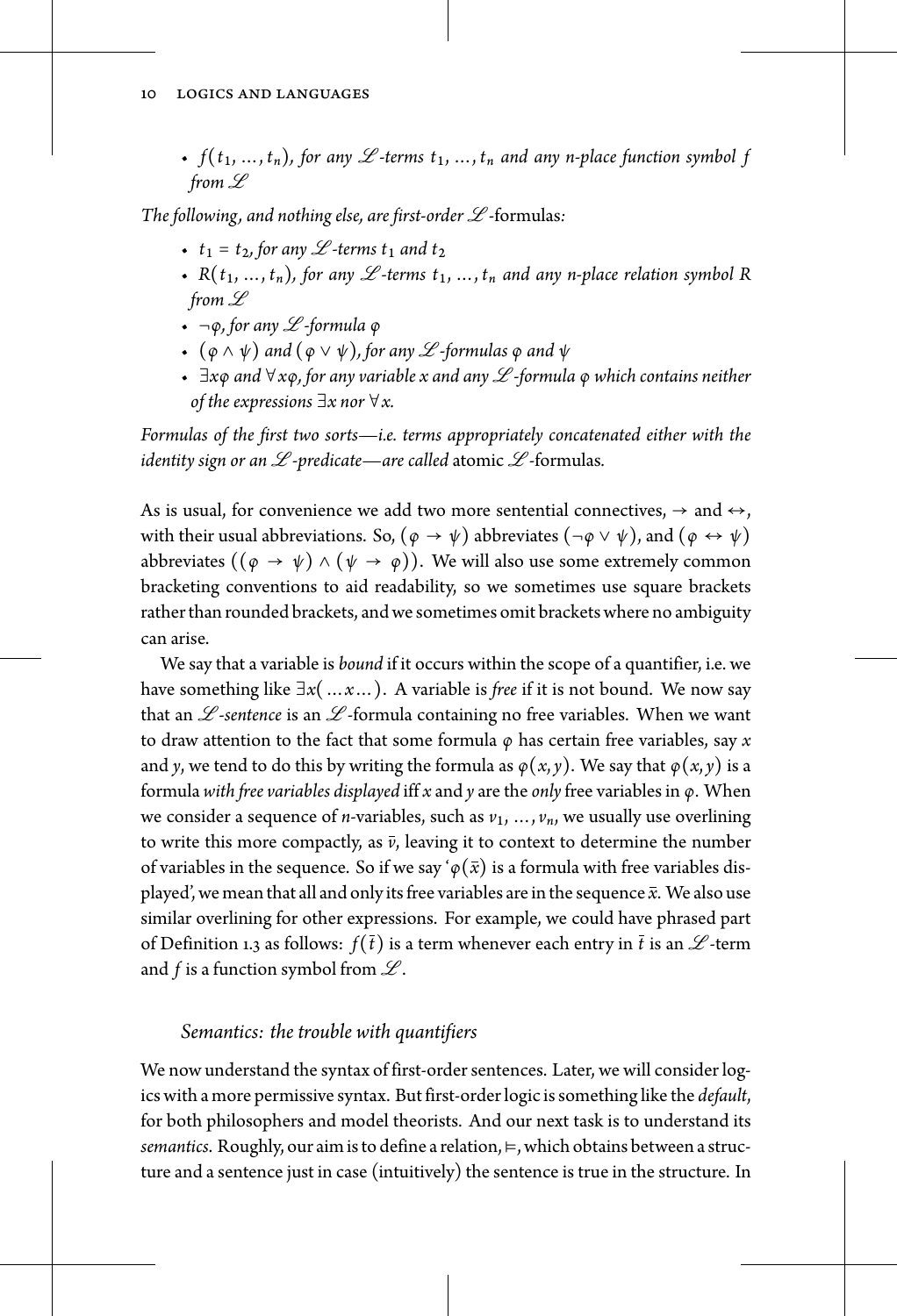fact, there are many different but extensionally equivalent approaches to defining this relation, and we will consider three in this chapter.

To understand why there are several different approaches to the semantics for first-order logic, we must see why the most obvious approach fails. Our sentences have a nice, recursive syntax, so we will want to provide them with a nice, recursive semantics. The most obvious starting point is to supply semantic clauses for the two kinds of atomic sentence, as follows:

$$
\mathcal{M} \vDash t_1 = t_2 \text{ iff } t_1^{\mathcal{M}} = t_2^{\mathcal{M}}
$$

$$
\mathcal{M} \vDash R(t_1, \dots, t_n) \text{ iff } (t_1^{\mathcal{M}}, \dots, t_n^{\mathcal{M}}) \in R^{\mathcal{M}}
$$

Next, we would need recursion clauses for the quantifier-free sentences. So, writing  $M \not\models \varphi$  for *it is not the case that*  $M \models \varphi$ , we would offer:

$$
\mathcal{M} \vDash \neg \varphi \text{ iff } \mathcal{M} \nvDash \varphi
$$

$$
\mathcal{M} \vDash (\varphi \land \psi) \text{ iff } \mathcal{M} \vDash \varphi \text{ and } \mathcal{M} \vDash \psi
$$

So far, so good. But the problem arises with the quantifiers. Where the notation  $\varphi(c/x)$  indicates the formula obtained by replacing every instance of the free variable *x* in  $\varphi(x)$  with the constant symbol *c*, an obvious thought would be to try:

 $\mathcal{M} \models \forall x \varphi(x)$  iff  $\mathcal{M} \models \varphi(c/x)$  for every constant symbol *c* from  $\mathcal{L}$ 

Unfortunately, *this recursion clause is inadequate*. To see why, suppose we had a very simple signature containing a single one-place predicate*R*and *no* constant symbols. Then, for any structure *M* in that signature, we would *vacuously* have that *M* ⊧ <sup>∀</sup>*vR*(*v*). But this would be the case even if *<sup>R</sup> <sup>M</sup>* <sup>=</sup> <sup>∅</sup>, that is, even if *nothing* had the property picked out by *R*. Intuitively, that is the wrong verdict.

The essential difficulty in defining the semantics for first-order logic therefore arises when we confront quantifiers. The three approaches to semantics which we consider present three ways to overcome this difficulty.

### *Why it is worth considering different approaches*

In a straightforward sense, the three approaches are technically equivalent. So most books simply adopt one of these approaches, without comment, and get on with other things. In deciding to present all three approaches here, we seem to be trebling our reader's workload. So we should pause to explain our decision.

First: the three approaches to semantics are so intimately related, at a technical level, that the workload is probably only *doubled*, rather than trebled.

Second: readers who are happy ploughing through technical definitions will find nothing very tricky here. And such readers should find that the additional technical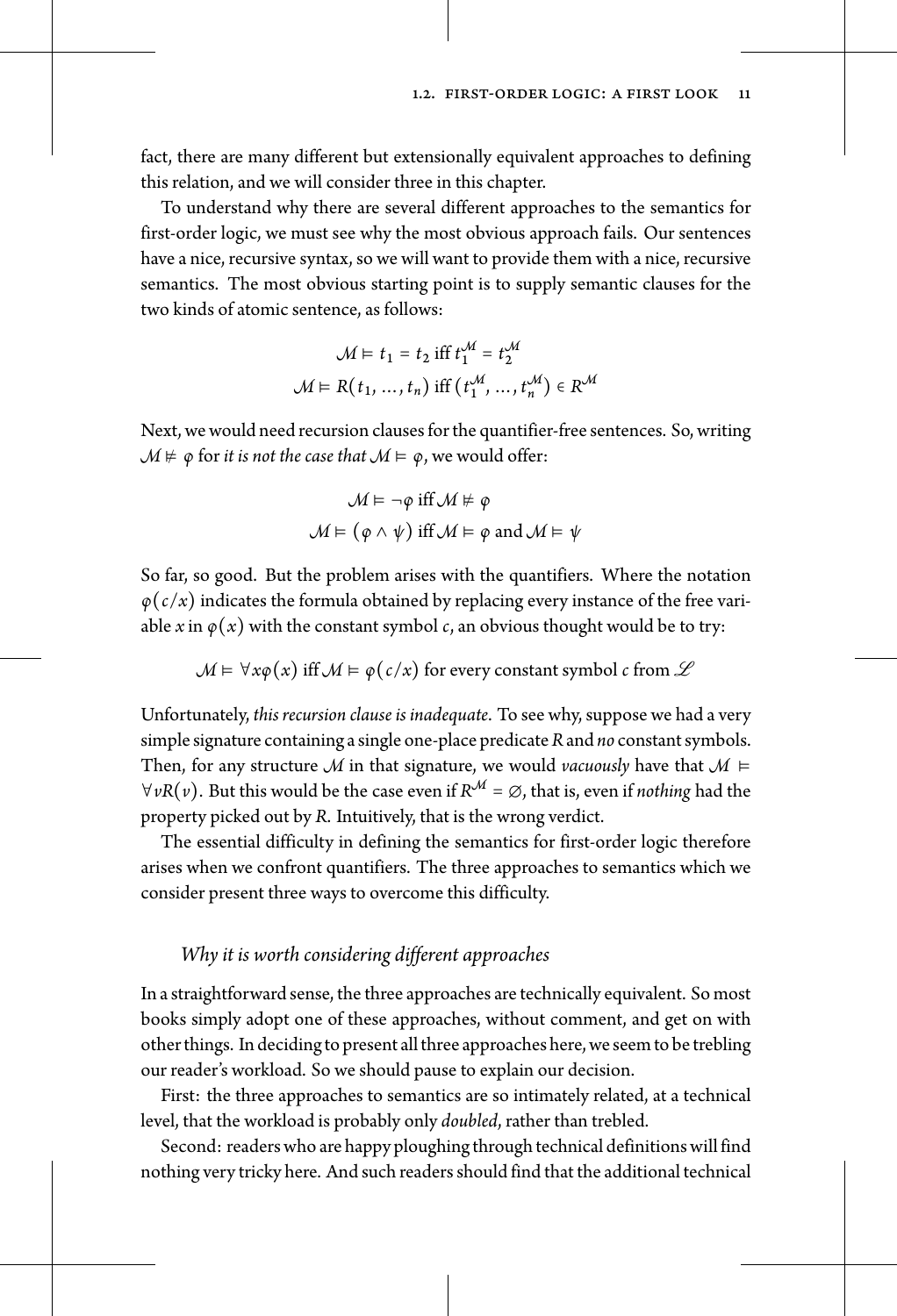investment gives a decent philosophical pay-off. For, as we move through the chapter, we will see that these (quite dry) technicalities can both generate and resolve philosophical controversies.

Third: we expect that even novice philosophers reading this book will have at least a rough and ready idea of what is coming next. And such readers will be better served by reading (and perhaps only partially absorbing) multiple *different* approaches to the semantics for first-order logic, than by trying to rote-learn one *specific* definition. They will thereby get a sense of what is important to supplying a semantics, and what is merely an idiosyncratic feature of a particular approach.

## 1.3 The Tarskian approach to semantics

We begin with the Tarskian approach.<sup>3</sup> Recall that the 'obvious' semantic clauses fail because *L* may not contain enough constant symbols. The Tarskian approach handles this problem by assigning interpretations to the *variables* of the language. In particular, where *M* is any *L* -structure, a *variable-assignment* is any function *σ* from the set of variables to the underlying domain *M*. We then define satisfaction with respect to pairs of structures with variable-assignments.

To do this, we must first specify how the structure / variable-assignment pair determines the behaviour of the *L* -terms. We do this by recursively defining an element  $t^{\mathcal{M}, \sigma}$  of  $M$  for a term  $t$  with free variables among  $x_1, ..., x_n$  as follows:

$$
t^{\mathcal{M}, \sigma} = \sigma(x_i), \text{ if } t \text{ is the variable } x_i
$$
  

$$
t^{\mathcal{M}, \sigma} = f^{\mathcal{M}}(s_1^{\mathcal{M}, \sigma}, \dots, s_k^{\mathcal{M}, \sigma}), \text{ if } t \text{ is the term } f(s_1, \dots, s_k)
$$

To illustrate this definition, suppose that *M* is the natural numbers in the signature  $\{0, 1, +, \times\}$ , with each symbol interpreted as normal. (This licenses us in dropping the '*M*'-superscript when writing the symbols.) Suppose that *σ* and *τ* are variableassignments such that  $\sigma(x_1) = 5$ ,  $\sigma(x_2) = 7$ ,  $\tau(x_1) = 3$ ,  $\tau(x_2) = 7$ , and consider the term  $t(x_1, x_2) = (1+x_1) \times (x_1+x_2)$ . Then we can compute the interpretation of the term relative to the variable-assignments as follows:

$$
t^{\mathcal{M}, \sigma} = (1 + x_1^{\mathcal{M}, \sigma}) \times (x_1^{\mathcal{M}, \sigma} + x_2^{\mathcal{M}, \sigma}) = (1 + 5) \times (5 + 7) = 72
$$
  

$$
t^{\mathcal{M}, \tau} = (1 + x_1^{\mathcal{M}, \tau}) \times (x_1^{\mathcal{M}, \tau} + x_2^{\mathcal{M}, \tau}) = (1 + 3) \times (3 + 7) = 40
$$

We next define the notion of satisfaction relative to a variable-assignment:

<sup>3</sup> See Tarski (1933) and Tarski and Vaught (1958), but also §12.a.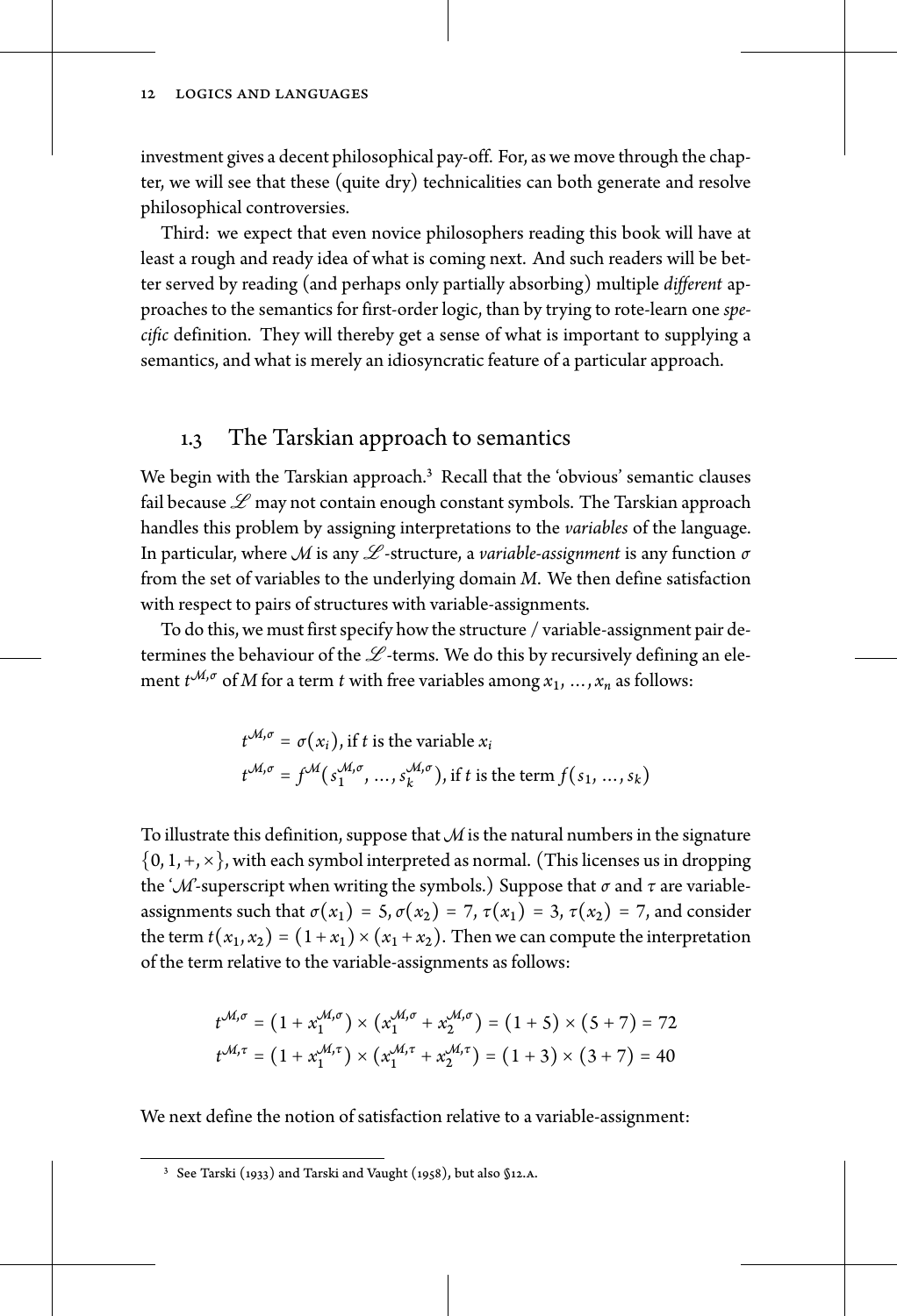$M, \sigma \models t_1 = t_2 \text{ iff } t_1^{M, \sigma} = t_2^{M, \sigma}$  $\mathcal{L}$ <sup>2</sup>, for any  $\mathcal{L}$ -terms  $t_1, t_2$  $M, \sigma \models R(t_1, ..., t_n)$  iff  $(t_1^{M, \sigma})$  $\binom{\mathcal{M}, \sigma}{1}$ ,  $\ldots$ ,  $t_n^{\mathcal{M}, \sigma}$ )  $\in R^{\mathcal{M}}$ , for any  $\mathcal{L}$ -terms  $t_1$ ,  $\ldots$ ,  $t_n$ and any *n*-place relation symbol *R* from *L M*, *σ*  $\models \neg$ *φ* iff *M*, *σ*  $\models$  *φ*  $M, \sigma \models (\varphi \land \psi)$  iff  $M, \sigma \models \varphi$  and  $M, \sigma \models \psi$  $M, \sigma \models \forall x \varphi(x)$  iff  $M, \tau \models \varphi(x)$  for every variable-assignment  $\tau$ which agrees with *σ* except perhaps on the value of *x*

We leave it to the reader to formulate clauses for disjunction and existential quantification. Finally, where  $\varphi$  is any first-order *L* -*sentence*, we say that  $\mathcal{M} \models \varphi$  iff  $M$ , *σ* ⊨ *φ* for all variable-assignments *σ*.

## 1.4 Semantics for variables

The Tarskian approach is technically flawless. However, the apparatus of variableassignments raises certain philosophical issues.

A variable-assignment effectively gives variables a particular interpretation. In that sense, variables are treated rather like names (or constant symbols). However, when we encounter the clause for a quantifier binding a variable, we allow ourselves to consider all ofthe *other*waysthatthe bound variable might have been interpreted. In short, the Tarskian approach treats variables as something like *varying names*.

This gives rise to a philosophical question: *should* we regard variables as varying names? With Quine, our answer is *No*: 'the "variation" connoted [by the word "variable"] belongs to a vague metaphor which is best forgotten.'<sup>4</sup>

To explain why we say this, we begin with a simple observation. A Tarskian variable-assignment may assign different semantic values to the formulas  $x > 0$  and *<sup>y</sup>* <sup>&</sup>gt; 0. But, on the face of it, that seems mistaken. As Fine puts the point, using one variable rather than the other 'would appear to be as clear a case as any of a mere "conventional" or "notational" difference; the difference is merely in the choice of the symbol and not in its linguistic function.'<sup>5</sup> And this leads Fine to say:

(a) 'Any two variables (ranging over a given domain of objects) have the same semantic role.'

<sup>4</sup> Quine (1981: §12). For ease of reference, we cite the 1981-edition. However, the relevant sections are entirely unchanged from the (first) 1940-edition. We owe several people thanks for discussion of material in this section. Michael Potter alerted us to Bourbaki's notation; Kai Wehmeier alerted us to Quine's (cf. Wehmeier forthcoming); and Robert Trueman suggested that we should connect all of this to Fine's antinomy of the variable.

<sup>&</sup>lt;sup>5</sup> Fine (2003: 606, 2007: 7), for this and all subsequent quotes from Fine.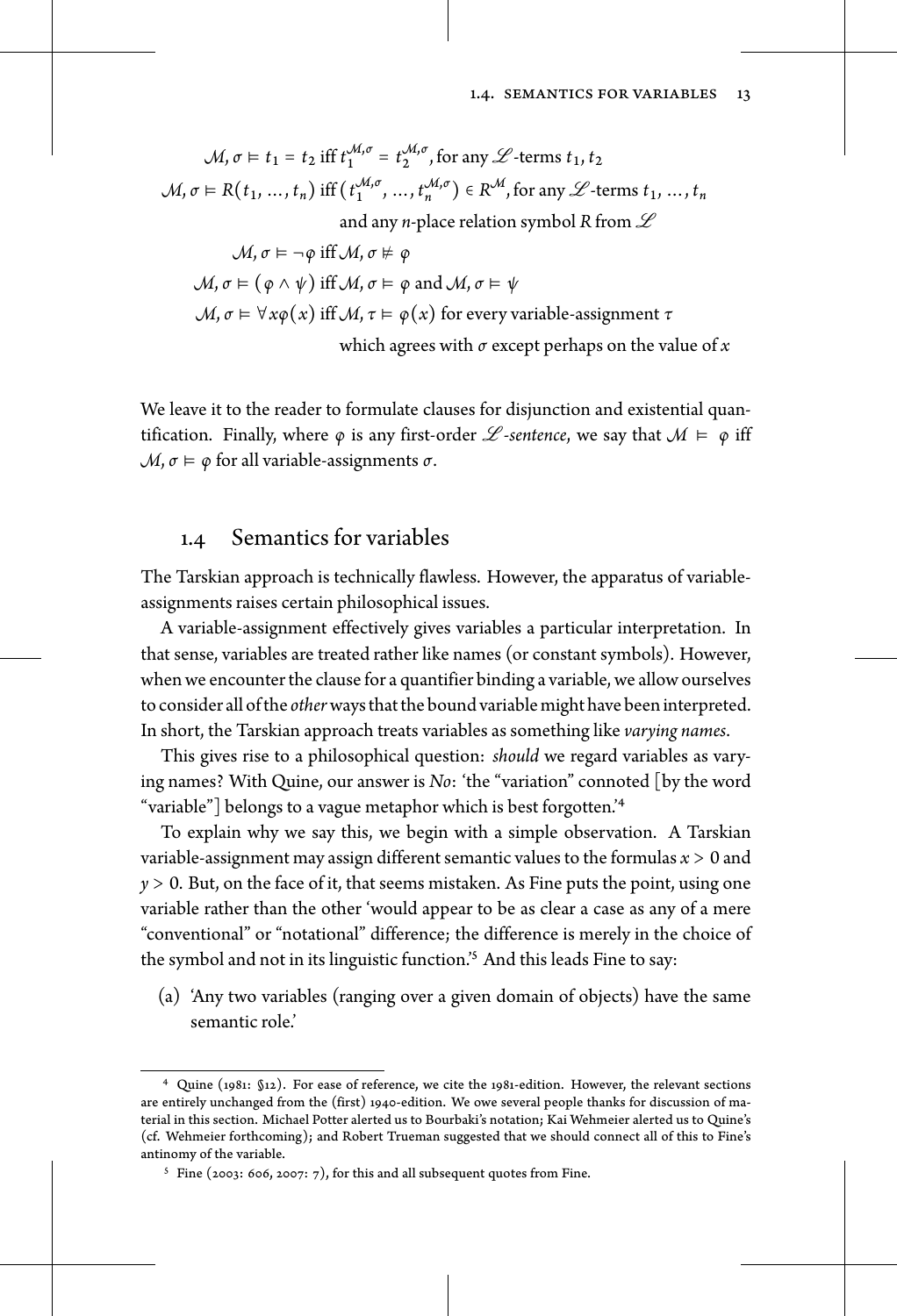But, as Fine notes, this cannot be right either. For, 'when we consider the semantic role of the variables in the same expression—such as " $x > y$ "—then it seems equally clear that their semantic role is different.' So Fine says:

(b) 'Any two variables (ranging over a given domain of objects) have a different semantic role.'

And now we have arrived at Fine's *antinomy of the variable*.

We think that this whole antinomy gets going from the mistaken assumption that we can assign a 'semantic role' to a variable in isolation from the quantifier which binds it.<sup>6</sup> As Quine put the point more than six decades before Fine: 'The variables […] serve merely to indicate cross-references to various positions of quantification.'<sup>7</sup> Quine's point is that <sup>∃</sup>*x*∀*yφ*(*x*,*y*) and <sup>∃</sup>*y*∀*xφ*(*y*, *<sup>x</sup>*) are indeed just typographical variants, but that both are importantly different from <sup>∀</sup>*x*∃*yφ*(*x*,*y*). And to illustrate this graphically, Quine notes that we could use a notation which abandons typographically distinct variables altogether. For example, instead of writing:

$$
\exists x \forall y ((\varphi(x,y) \land \exists z \varphi(x,z)) \rightarrow \varphi(y,x))
$$

we might have written:<sup>8</sup>



Bourbaki rigorously developed Quine's brief notational suggestion.<sup>9</sup> And the resulting*Quine–Bourbaki notation* is evidently just as expressively powerful as our ordinary notation. However, if we adopt the Quine–Bourbaki notation, then we will not even be able to *ask* whether typographically distinct variables like '*x*' and '*y*' have different 'semantic roles', and Fine's antinomy will dissolve away.<sup>10</sup>

 $6$  Fine (2003: 610-14, 2007: 12-16) considers this thought, but does not consider the present point.

<sup>7</sup> Quine (1981: 69–70). See also Curry (1933: 389–90), Quine (1981: iv, 5, 71), Dummett (1981: ch.1), Kaplan (1986: 244), Lavine (2000: 5–6), and Potter (2000: 64).

<sup>8</sup> Quine (1981: §12).

<sup>9</sup> Bourbaki (1954: ch.1), apparently independently. The slight difference is that Bourbaki uses Hilbert's epsilon operator instead of quantifiers.

<sup>&</sup>lt;sup>10</sup> Pickel and Rabern (2017: 148-52) consider and criticise the Quine–Bourbaki approach to Fine's antinomy. Pickel and Rabern assume that the Quine–Bourbaki approach will be coupled with Frege's idea that one obtains the predicate '( )  $\leq$  ( )' by taking a sentence like '7  $\leq$  7' and deleting the names. They then insist that Frege must distinguish between the case when '( )  $\le$  ( )' is regarded as a one-place predicate, and the case where it is regarded as a two-place predicate. And they then maintain: 'if Frege were to introduce marks capable of typographically distinguishing between these predicates, then that mark would need its own semantic significance, which in this context means designation.' We disagree with the last part of this claim. *Brackets* are semantically significant, in that  $\neg(\phi \land \psi)$  is importantly different from  $(\neg \phi \land \psi)$ ; but brackets do not denote. Fregeans should simply insist that any 'marks' on predicate-positions have a similarly *non-denotational* semantic significance. After all, their ultimate purpose is just to account for the different 'cross-referencing' in  $\forall x \exists y \varphi(x, y)$  and  $\forall x \exists y \varphi(y, x)$ .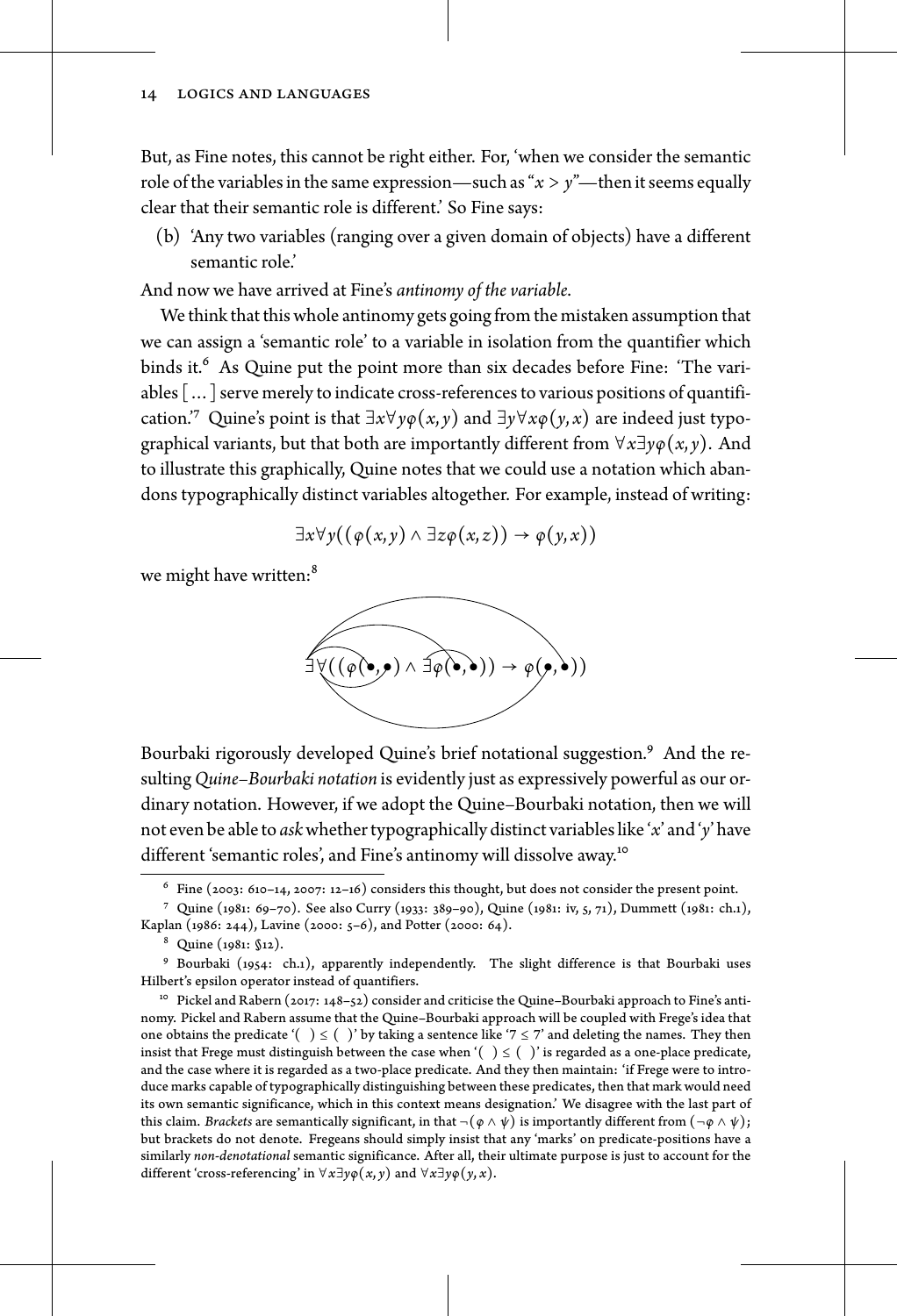To be clear, no one is recommending that we *should adopt* the Quine–Bourbaki notation in practice: it would be hard to read and a pain to typeset. To dissolve the antimony of the variable, it is enough to know that we *could in principle* have adopted this notation.

But there is a catch. Just as this notation leaves us unable to formulate Fine's antinomy of the variable, it leaves us unable to define the notion of a variableassignment. So, until we can provide a non-Tarskian approach to semantics, which does *not* essentially rely upon variable-assignments, we have no guarantee that we *could* have adopted the Quine–Bourbaki notation, even in principle. Now, we can of course use the Tarskian approach to supply a semantics for Quine–Bourbaki sentences derivatively.<sup>11</sup> But if we were to do that that, we would lose the right to say that we could, in principle, have done away with typographically distinct variables altogether, for we would still be relying upon them in our semantic machinery.

In sum, we want an approach to semantics which (unlike Tarski's) accords variables with no more apparent significance than is suggested by the Quine–Bourbaki notation. Fortunately, such approaches are available.

## 1.5 The Robinsonian approach to semantics

To recall: difficulties concerning the semantics for quantifiers arise because  $L$  may not contain names for every object in the domain. One solution to this problem is obvious: just *add* new constants. This was essentially Robinson's approach.<sup>12</sup>

To define how to *add* new symbols, it is easiest to define how to *remove* them. Given a structure *M*, its *L* -reduct is the *L* -structure we obtain by *ignoring* the interpretation of the symbols in  $\mathcal{M}$ s signature which are not in  $\mathcal{L}$ . More precisely:<sup>13</sup>

**Definition 1.4:** Let  $\mathcal{L}^+$  and  $\mathcal{L}$  be signatures with  $\mathcal{L}^+$  ⊇  $\mathcal{L}$ . Let  $\mathcal{M}$  be an  $\mathcal{L}^+$ *structure. ThenM*'s *L* -reduct*, N, is the unique L -structure with domain M such that s <sup>N</sup>* <sup>=</sup> *<sup>s</sup> <sup>M</sup> for all s from L . We also say thatM is a* signature-expansion *of N, and that N is a* signature-reduct *of M.*

In Quinean terms, the difference between a model and its reduct is not *ontological* but *ideological*. <sup>14</sup> We do not add or remove any entities from the domain; we just add or remove some (interpretations of) symbols.

 $^{\rm 11}$  Where φ is any Quine–Bourbaki sentence, let φ<sup>fo</sup> be the sentence of first-order logic which results by: (a) inserting the variable  $v_n$  after the  $n^{\rm th}$  quantifier in  $\phi$ , counting quantifiers from left-to-right; (b) replacing each blob connected to the  $n^{\text{th}}$ -quantifier with the variable  $v_n$  and  $(c)$  deleting all the connecting wires. Then say  $M \vDash \varphi$  iff  $M \vDash \varphi^{fo}$ , with  $M \vDash \varphi^{fo}$  defined via the Tarskian approach.

<sup>&</sup>lt;sup>12</sup> A. Robinson (1951: 19-21), with a tweak that one finds in, e.g., Sacks (1972: ch.4).

<sup>13</sup> Cf. Hodges (1993: 9ff) and Marker (2002: 31).

<sup>14</sup> Quine (1951: 14).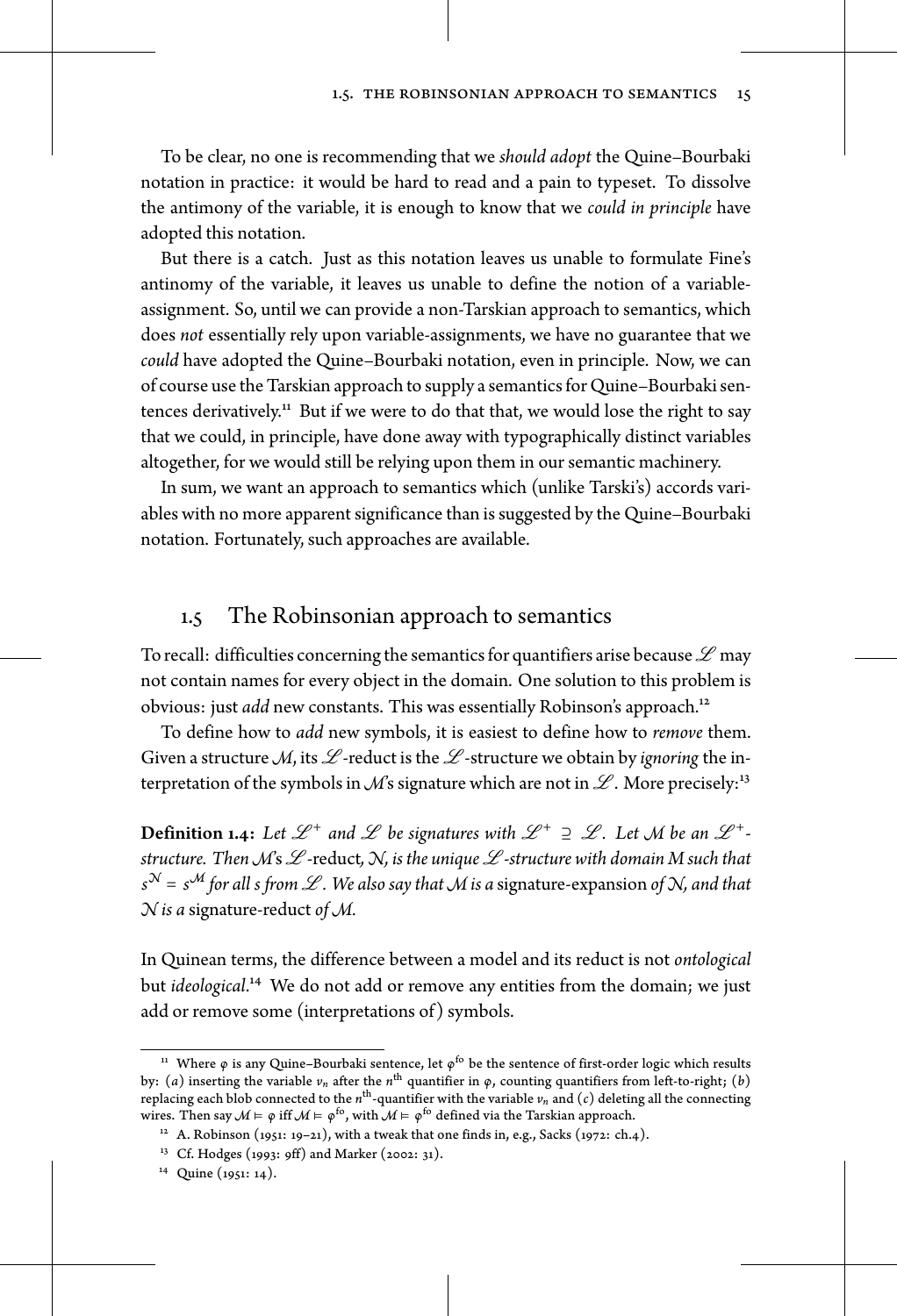We can now define the idea of 'adding new constants for every member of the domain'. The following definition explains how to add, for each element  $a \in M$ , a new constant symbol, *ca*, which is taken to name *a*:

**Definition 1.5:** Let  $\mathscr L$  be any signature. For any set M,  $\mathscr L(M)$  is the signature obtained *by adding to <sup>L</sup> a new constant symbol c<sup>a</sup> for each a* <sup>∈</sup> *M. For any <sup>L</sup> -structure M with domain M, we say thatM*○ *is the L* (*M*)*-structure whose L -reduct isM and such that*  $c_a^{\mathcal{M}^\circ} = a$  for all  $a \in M$ .

Since  $\mathcal{M}^{\circ}$  is flooded with constants, it is very easy to set up its semantics. We start by defining the interpretation of the  $\mathscr{L}(M)$ -terms which contain no variables:

$$
t^{\mathcal{M}^{\circ}} = f^{\mathcal{M}^{\circ}}(s_1^{\mathcal{M}^{\circ}}, ..., s_k^{\mathcal{M}^{\circ}}),
$$
 if *t* is the variable-free  $\mathcal{L}(M)$ -term  $f(s_1, ..., s_k)$ 

For each atomic first-order  $\mathscr{L}(M)$ -sentence, we then define:

$$
\mathcal{M}^{\circ} \vDash t_{1} = t_{2} \text{ iff } t_{1}^{\mathcal{M}^{\circ}} = t_{2}^{\mathcal{M}^{\circ}}, \text{ for any variable-free } \mathcal{L}(M) \text{-terms } t_{1}, t_{2}
$$
\n
$$
\mathcal{M}^{\circ} \vDash R(t_{1}, ..., t_{n}) \text{ iff } (t_{1}^{\mathcal{M}^{\circ}}, ..., t_{n}^{\mathcal{M}^{\circ}}) \in R^{\mathcal{M}^{\circ}}, \text{ for}
$$
\n
$$
\text{any variable-free } \mathcal{L}(M) \text{-terms } t_{1}, ..., t_{n} \text{ and}
$$
\n
$$
\text{any } n \text{-place relation symbol } R \text{ from } \mathcal{L}(M)
$$

And finally we offer:

$$
\mathcal{M}^{\circ} \vDash \neg \varphi \text{ iff } \mathcal{M}^{\circ} \nvDash \varphi
$$

$$
\mathcal{M}^{\circ} \vDash (\varphi \land \psi) \text{ iff } \mathcal{M}^{\circ} \vDash \varphi \text{ and } \mathcal{M}^{\circ} \vDash \psi
$$

$$
\mathcal{M}^{\circ} \vDash \forall x \varphi(x) \text{ iff } \mathcal{M}^{\circ} \vDash \varphi(c_a/x) \text{ for every } a \in M
$$

We now have what we want, in terms of*M*○ . And, since*M*○ is uniquely determined by *M*, we can now extract what we really wanted: definitions concerning *M* itself. Where  $\varphi(\bar{v})$  is a first-order  $\mathscr L$ -formula with free variables displayed, and  $\bar{a}$  are from *M*, we define a *three*-place relation which, intuitively, says that  $\varphi(\bar{v})$  is *true of* the entities *a* according to *M*. Here is the definition:

$$
\mathcal{M} \vDash \varphi(\bar{a}) \text{ iff } \mathcal{M}^{\circ} \vDash \varphi(\overline{c_a}/\overline{\nu})
$$

The notation  $\varphi(\bar{c}/\bar{v})$  indicates the  $\mathscr{L}(M)$ -formula obtained by substituting the  $k^{\text{th}}$  constant in the sequence  $\bar{c}$  for the  $k^{\text{th}}$  variable in the sequence  $\bar{\nu}$ . So we have defined a *three*-place relation between an *L* -formula, entities *a*, and a structure*M*, in terms of a *two-*place relation between a structure  $\mathcal{M}^{\circ}$  and an  $\mathscr{L}(M)$ -formula. For readability, we will write  $\varphi(\bar{c})$  instead of  $\varphi(\bar{c}/\bar{v})$ , where no confusion arises.

As a limiting case, a sentence is a formula with no free variables. So for each *L* sentence *φ*, our definition states that  $M \vDash φ$  iff  $M^\circ \vDash φ$ . And, intuitively, we can read this as saying that *φ* is *true* in *M*.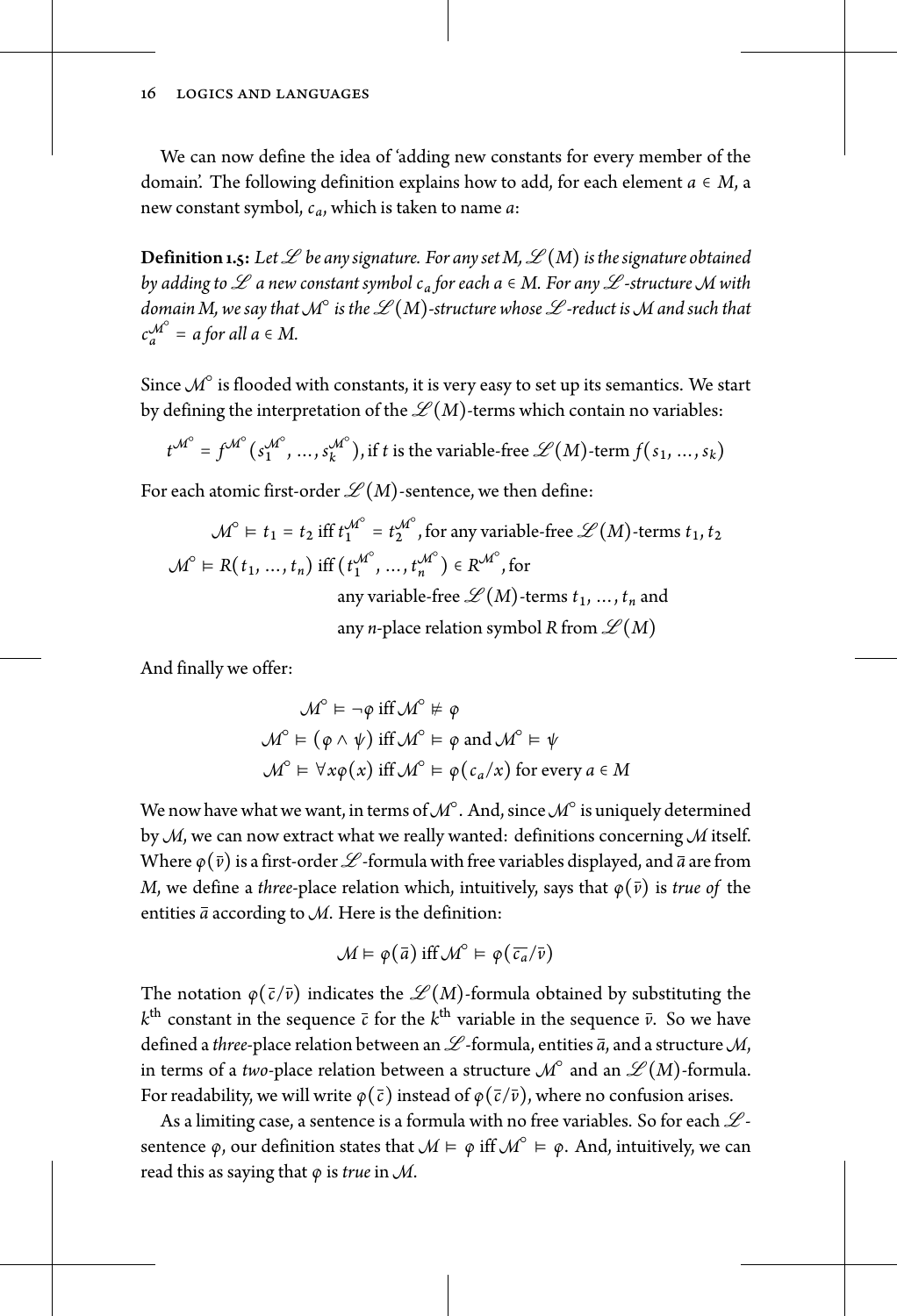To complete the Robinsonian semantics, we will define something similar for *terms.* So, where  $\bar{a}$  are entities from *M* and  $t(\bar{v})$  is an  $\mathscr{L}$ -term with free variables displayed, we define a function  $t^{\mathcal{M}} : M^n \longrightarrow M$ , by:

$$
t^{\mathcal{M}}(\bar{a})=(t(\overline{c_a}/\bar{\nu}))^{\mathcal{M}^{\circ}}
$$

This completes the Robinsonian approach. And the approach carries no taint of the antinomy of the variable, since it clearly accords variables with no more semantic significance than is suggested by the Quine–Bourbaki notation. Indeed, it is easy to give a Robinsonian semantics directly for Quine–Bourbaki sentences, via: *M*○ satisfies a Quine–Bourbaki sentence beginning with '∀' *iff* for every *<sup>a</sup>* <sup>∈</sup> *<sup>M</sup>* the model *M*○ satisfies the Quine–Bourbaki sentence which results from replacing all blobs connected to the quantifier with '*ca*' and then deleting the quantifier and the connecting wires.

## 1.6 Straining the notion of 'language'

For all its virtues, the Robinsonian approach has some eyebrow-raising features of its own. To define satisfaction for the sentences of the first-order *L* -sentences, we have considered the sentences in some *other* formal languages, namely, those with signature  $\mathscr{L}(M)$  for any  $\mathscr{L}$ -structure M. These languages can be *enormous*. Let M be an infinite *L* -structure, whose domain *M* has size *κ* for some very big cardinal *κ*. <sup>15</sup> Then *<sup>L</sup>* (*M*) contains at least *<sup>κ</sup>* symbols. Can such a beast really count as a *language*, in any intuitive sense?

Of course, there is no technical impediment to defining these enormous languages. So, if model theory is just regarded as a branch of *pure* mathematics, then there is no real reason to worry about any of this. But we might, instead, want model theory to be regarded as a branch of *applied* mathematics, whose (idealised) subject matter is the languages and theories that mathematicians *actually* use. And if we regard model theory that way, then we will not want our technical notion of a 'language' to diverge too far from the kinds of things which we would ordinarily count as languages.

There is a second issue with the Robinsonian approach. In Definition 1.5, we introduced a new constant symbol,  $c_a$ , for each  $a \in M$ . But we did not say what, exactly, the constant symbol  $c_a$  *is*. Robinson himself suggested that the constant  $c_a$  should just be the object *a itself*.<sup>16</sup> In that case, every object in  $\mathcal{M}^{\circ}$  would name itself. But this is both philosophically strange and also technically awkward.

On the philosophical front: we might want to consider a structure, *W*, whose domain is the set of all living wombats. In order to work out which sentences are

<sup>&</sup>lt;sup>15</sup> As is standard, we use  $\kappa$  to denote a cardinal; see the end of §1.B for a brief review of cardinals.

<sup>16</sup> A. Robinson (1951: 21).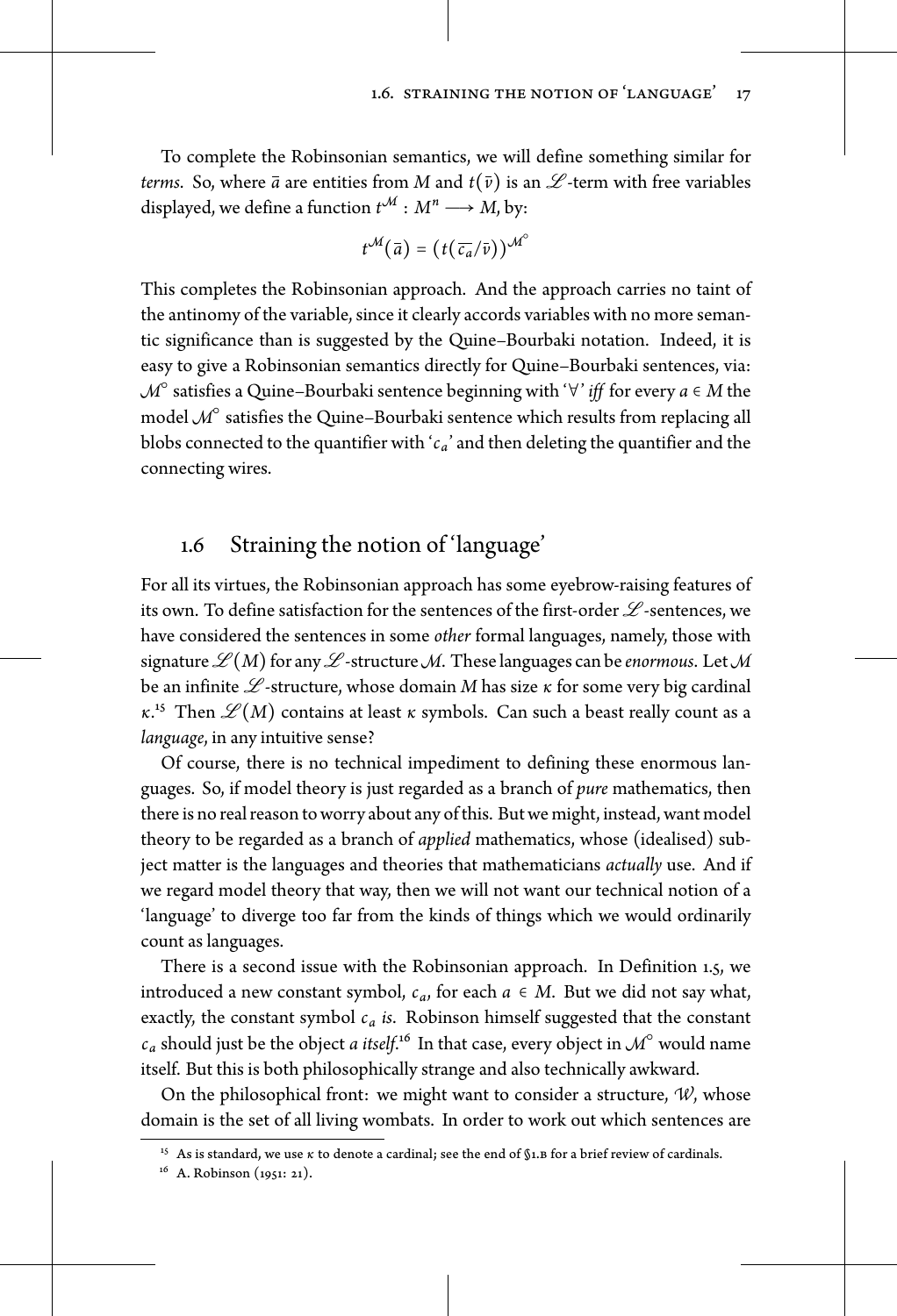true in *W* using Robinson's own proposal, we would have to treat each wombat as a name for itself, and so imagine a language whose syntactic parts are live wombats.<sup>17</sup> This stretches the ordinary notion of a language to breaking point.

There is also a technical hitch with Robinson's own proposal. Suppose that *c* is a constant symbol of *L* . Suppose that *M* is an *L* -structure where the *symbol c* is itself an *element* of *M*'s underlying domain. Finally, suppose that *M* interprets *c* as naming some element other than *c* itself, i.e.  $c^M \neq c$ . Now Robinson's proposal requires that  $c^{\mathcal{M}^{\circ}} = c$ . But since  $\mathcal{M}^{\circ}$  is a signature expansion of  $\mathcal{M}$ , we require that  $c^{\mathcal{M}^{\circ}} = c^{\mathcal{M}}$ , which is a contradiction.

To fix this bug whilst retaining Robinson's idea that *<sup>c</sup><sup>a</sup>* <sup>=</sup> *<sup>a</sup>*, we would have to tweak the definition of an *L* -structure to ensure that the envisaged situation cannot arise.<sup>18</sup> A better alternative—which also spares the wombats—is to abandon Robinson's suggestion that  $c_a = a$ , and instead define the symbol  $c_a$  so that it is guaranteed *not* to be an element of *M*'s underlying domain.<sup>19</sup> So this is our official Robinson*ian* semantics (even if it was not exactly Robinson's).

## 1.7 The Hybrid approach to semantics

Tarskian and Robinsonian semantics are technically equivalent, in the following sense: they use the same notion of an *L* -structure, they use the same notion of an *L* -sentence, and they end up defining exactly the same relation, ⊨, between structures and sentences. But, as we have seen, neither approach is exactly ideal. So we turn to a third approach: a *hybrid* approach.

In the Robinsonian semantics, we used  $\mathcal{M}^{\circ}$  to define the expression  $\mathcal{M} \vDash \varphi(\bar{a})$ . Intuitively, this states that *φ* is true of *a* in*M*. If we *start* by defining this notation which we can do quite easily—then we can use it to present a semantics with the following recursion clauses:

 $\mathcal{M} \models t_1 = t_2$  iff  $t_1^{\mathcal{M}} = t_2^{\mathcal{M}}$ , for any variable-free  $\mathcal{L}$ -terms  $t_1, t_2$  $\mathcal{M} \vDash R(t_1, ..., t_n)$  iff  $(t_1^{\mathcal{M}}, ..., t_n^{\mathcal{M}}) \in R^{\mathcal{M}}$ , for any variable-free  $\mathcal{L}$ -terms  $t_1$ , ...,  $t_n$  and any *n*-place relation symbol *R* from  $\mathscr L$  $M$  ⊨ ¬*φ* iff  $M$  ⊭ *φ*  $\mathcal{M} \models (\varphi \land \psi)$  iff  $\mathcal{M} \models \varphi$  and  $\mathcal{M} \models \psi$  $\mathcal{M} \models \forall v \varphi(v)$  iff  $\mathcal{M} \models \varphi(a)$  for all  $a \in M$ 

<sup>&</sup>lt;sup>17</sup> Cf. Lewis (1986: 145) on 'Lagadonian languages'.

<sup>&</sup>lt;sup>18</sup> We would have to add a clause: if *M* is an  $\mathscr L$ -structure and  $s \in \mathscr L \cap M$ , then  $s^{\mathscr M} = s$ .

<sup>&</sup>lt;sup>19</sup> A simple way to do this is as follows: let  $c_a$  be the ordered pair  $(a, M)$ . By Foundation in the background set theory within which we implement our model theory,  $(a, M) \notin M$ .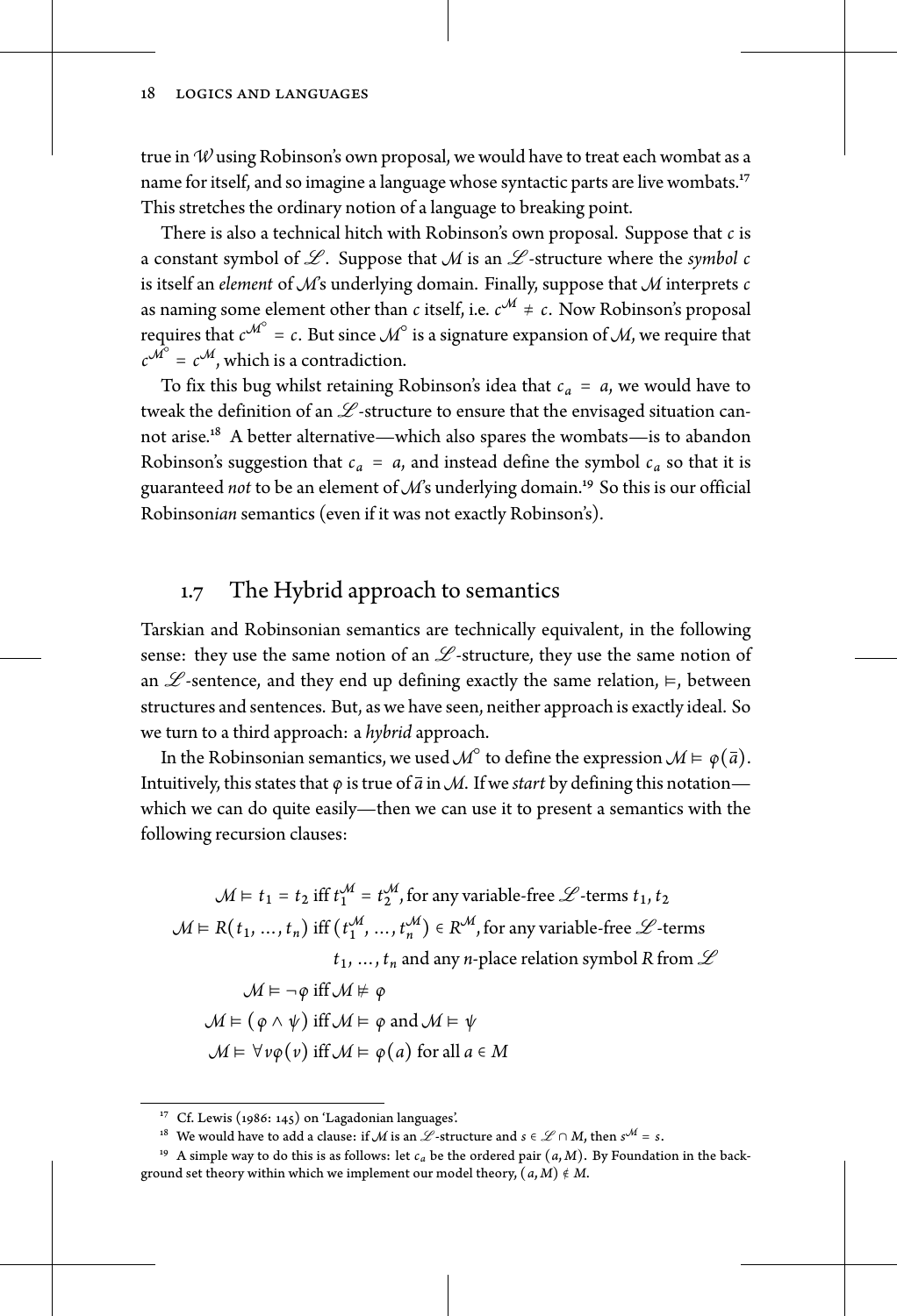All that remains is to define  $\mathcal{M} \models \varphi(\bar{a})$  without going all-out Robinsonian. And the idea here is quite simple: we just add new constant symbols when we need them, but not before. Here is the idea, rigorously developed. Let *M* be an *L* -structure with  $\bar{a}$  from  $M$ . For each  $a_i$  among  $\bar{a}$ , let  $c_{a_i}$  be a constant symbol not occurring in  $L$ . Intuitively, we interpret each  $c_{a_i}$  as a name for  $a_i$ . More formally, we define  $\mathcal{M}[\bar{a}]$  to be a structure whose signature is  $\mathscr L$  together with the new constant symbols among  $\overline{c}_a$ , whose  $\mathcal{L}$ -reduct is  $\mathcal{M}$ , and such that  $c_a^{\mathcal{M}[\bar{a}]} = a_i$  for each *i*. Where  $\varphi(\bar{v})$  is an  $\mathscr L$ -formula with free variables displayed, the Hybrid approach defines:

$$
\mathcal{M} \vDash \varphi(\bar{a}) \text{ iff } \mathcal{M}[\bar{a}] \vDash \varphi(\overline{c_a}/\overline{v})
$$

When we combine our new definition of  $\mathcal{M} \models \varphi(a)$  with the clause for universal quantification, we see that universal quantification effectively amounts to considering all the different ways of expanding the signature of *M* with a *new* constant symbol which could be interpreted to name *any* element of *M*. (So the Hybrid approach offers a semantics by simultaneous recursion over structures and languages.) Finally, we offer a similar clause for terms:

$$
t^{\mathcal{M}}(\bar{a})=t^{\mathcal{M}[\bar{a}]}(\bar{c}_a/\bar{\nu})
$$

thereby completing the Hybrid approach.<sup>20</sup>

## 1.8 Linguistic compositionality

Unsurprisingly, the Hybrid approach is technically equivalent to the Robinsonian and Tarskian approaches. However, its philosophical merits come out when we revisit some of the potential defects of the other approaches. The Tarskian approach does not distinguish sufficiently between names and variables; the Hybrid approach has no such issues. Indeed, just like the Robinsonian approach, the Hybrid approach accords variables with no greater semantic significance than is suggested by the Quine–Bourbaki notation. But the Robinsonian approach involved vast, peculiar 'languages'; the Hybrid approach has no such issues. And, following Lavine, we will pause on this last point.<sup>21</sup>

It is commonto insistthat languages should be *compositional*, in some sense. One of the most famous arguments to this effect is due to Davidson. Because natural languages are *learnable*, Davidson insists that 'the meaning of each sentence [must be] a function of a finite number of features of the sentence'. For, on the one hand,

<sup>&</sup>lt;sup>20</sup> The hybrid approach is hinted at by Geach (1962: 160), and Mates (1965: 54-7) offers something similar. But the clearest examples we can find are Boolos and Jeffrey (1974: 104–5), Boolos (1975: 513–4), and Lavine (2000: 10–12).

<sup>&</sup>lt;sup>21</sup> See Lavine's (2000: 12-13) comments on compositionality and learnability.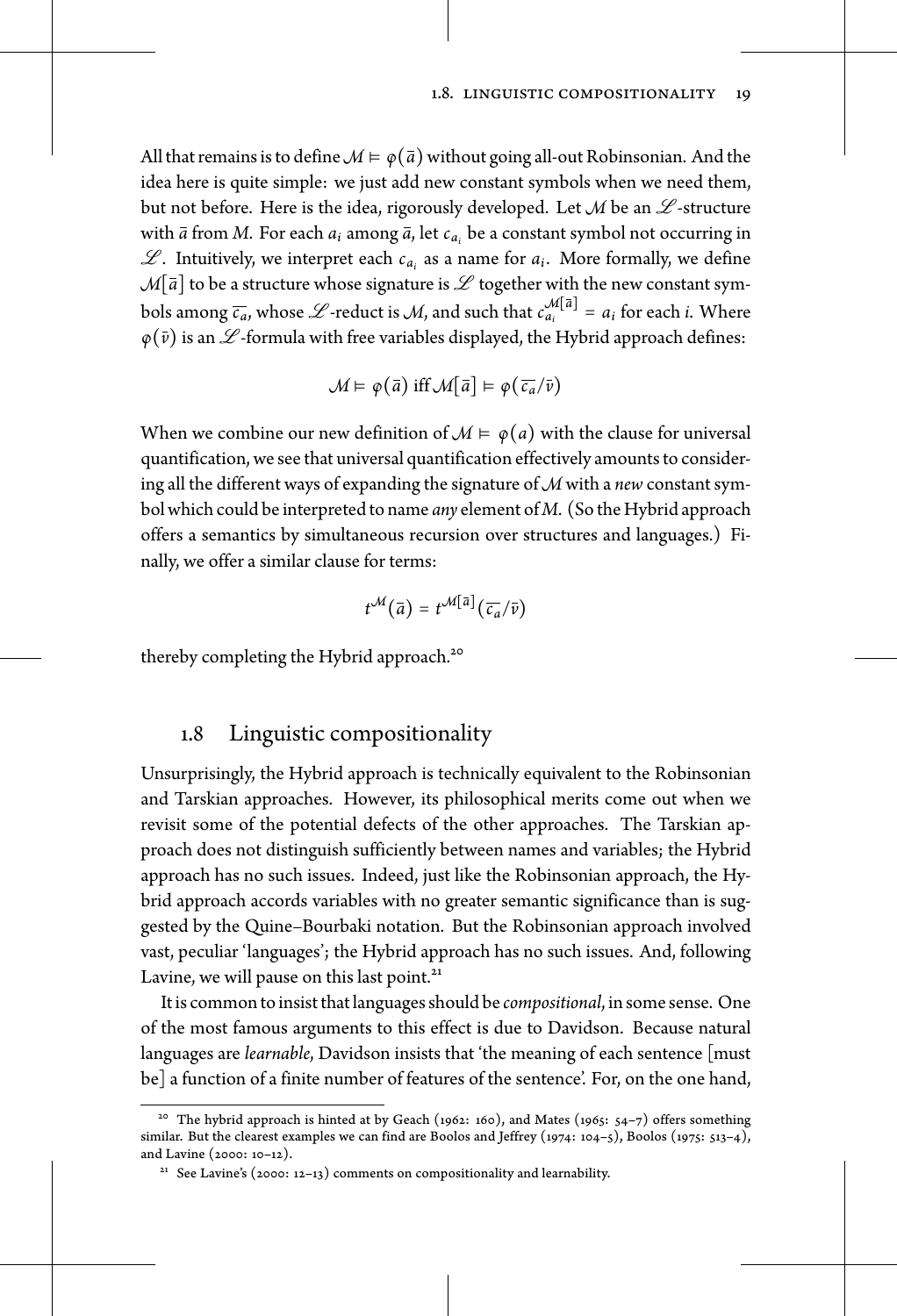if a language has this feature, then we 'understand how an infinite aptitude can be encompassed by finite accomplishments'. Conversely, if 'a language lacks this feature then no matter how many sentences a would-be speaker learns to produce and understand, there will remain others whose meanings are not given by the rules already mastered.'22

Davidson's argument is too quick. After all, it is a *wild* idealisation to suggest that any actual human can indeed understand or learn the meanings of *infinitely* many sentences: some sentences are just too long for any actual human to parse. It is unclear, then, why we should worry about the 'learnability' of such sentences.

Still, something in the *vicinity* of Davidson's argument seems right. In §1.6, we floated the idea that model theory should be regarded as a branch of *applied* mathematics, whose (idealised) subject matter is the languages and theories that (pure) mathematicians *actually* use. But here is an apparent phenomenon concerning that subject matter: once we have a fixed interpretation in mind, we tend to act as if that interpretation fixes the truth value of *any* sentence of the appropriate language, no matter how long or complicated that sentence is.<sup>23</sup> All three of our approaches to formal semantics accommodate this point. For, given a signature *L* and an *L* structure *M*—i.e. an interpretation of the range of quantification and an interpretation of each *L* -symbol—the semantic value of every *L* -sentence is completely determined within *M*, in the sense that, for every *L* -sentence  $\varphi$ , either  $\mathcal{M} \models \varphi$ , or  $M \models \neg \varphi$ , but not both.

But the Hybrid approach, specifically, may allow us to go a little further. For, when  $L$  is finite,<sup>24</sup> and we offer the Hybrid approach to semantics, we may gain some insight into how a finite mind might *fully understand* the rules by which an interpretation fixes the truth-value of every sentence. That understanding seems to reduce to three rather tractable components:

- (a) an understanding of the finitely many recursion clauses governing satisfaction for atomic sentences (finitely many, as we assumed that *L* is finite);
- (b) an understanding of the handful of recursion clauses governing sentential connectives; and
- (c) an understanding of the recursion clauses governing quantification

On the Hybrid approach, point (c) reduces to an understanding of two ideas: (i) the *general* idea that names can pick out objects,<sup>25</sup> and (ii) the intuitive idea that, for any object, we could expand our language with a new name for that object. In short:

<sup>&</sup>lt;sup>22</sup> Davidson (1965: 9).

<sup>&</sup>lt;sup>23</sup> A theme of Part B is whether, in certain circumstances, axioms can also fix truth values.

 $^{24}~$  We can make a similar point if  ${\mathscr L}$  can be recursively specified.

 $^{25}$  There are some deep philosophical issues concerning the question of how names pick out objects (see Chapters 2 and 15). However, the general notion seems to be required by *any* model-theoretic semantics, so that there is no *special* problem here for the Hybrid approach.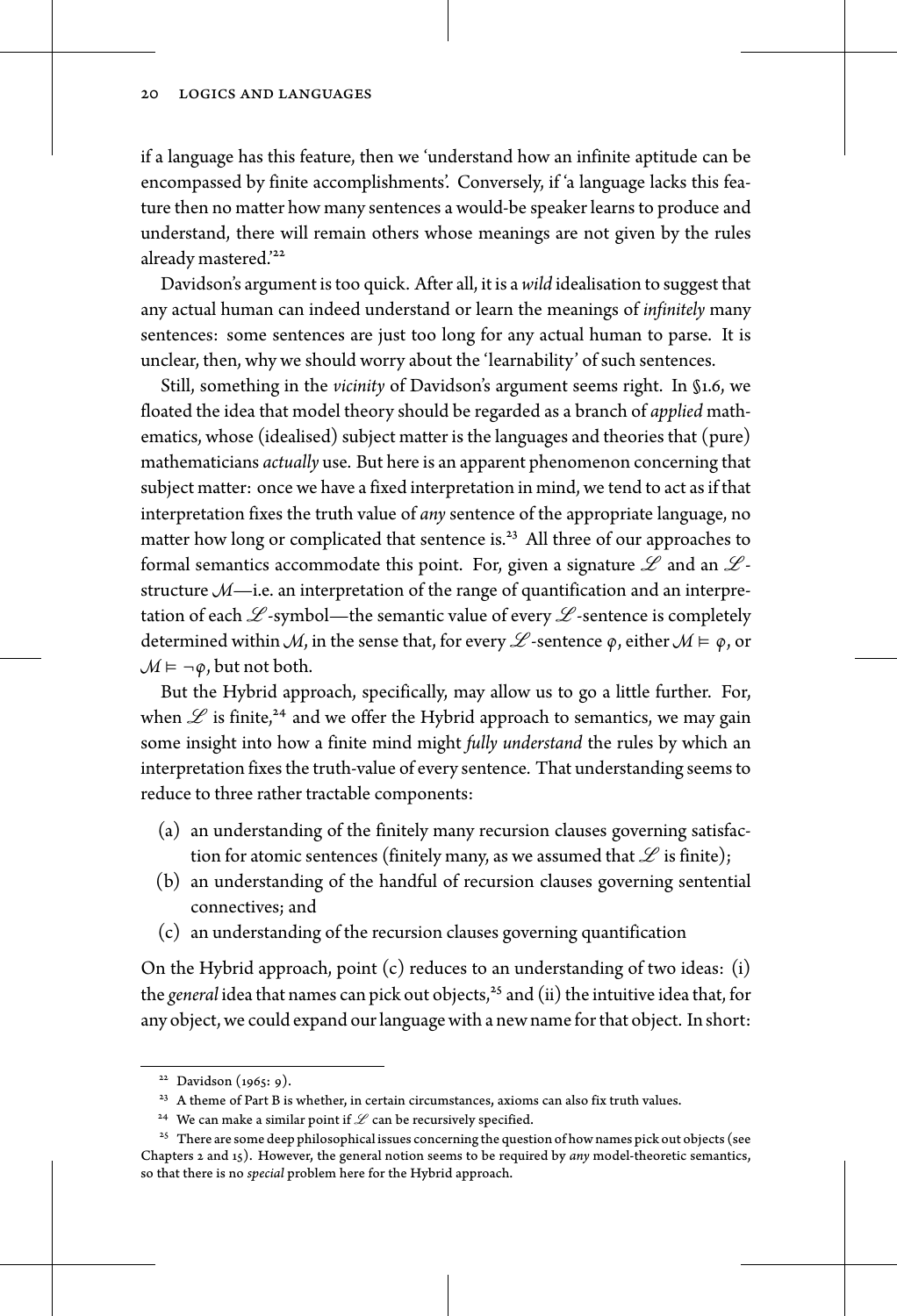the Hybrid semantics seemsto provide atruly *compositional* notion of meaning. But we should be clear on what this means.

First, we are not aiming to escape what Sheffer once called the 'logocentric predicament', that '*In order to give an account of logic, we must presuppose and employ logic.*' <sup>26</sup> Our semantic clause for object-language conjunction, ∧, always involves conjunction in the metalanguage. On the Hybrid approach, our semantic clause for object-language universal quantification, ∀, involved (metalinguistic) quantification over all the ways in which a new name could be added to a signature. We do not, of course, claim that anyone could read these semantic clauses and come to *understand* the very idea of conjunction or quantification from scratch. We are making a much more mundane point: to understand the hybrid approach to semantics, one need only understand a tractable number of ideas.

Second, in describing our semantics as compositional, we are *not* aiming to supply a semantics according to which the meaning of <sup>∀</sup>*xF*(*x*) depends upon the separate meanings of the expressions ∀, *x*, *F*, and *x*. <sup>27</sup> Not only would that involve an oddly inflexible understanding of the word 'compositional'; the discussion of §1.4 should have convinced us that variables do not have semantic values in isolation.<sup>28</sup> Instead, on the hybrid approach, the meaning of  $\forall x F(x)$  depends upon the meanings of the quantifier-expression <sup>∀</sup>*x*…*<sup>x</sup>* and the predicate-expression *<sup>F</sup>*( ). The crucial point is this: the Hybrid approach delivers the truth-conditions of infinitely many sentences using only a small 'starter pack' of principles.

Having aired the virtues of the Hybrid approach, though, it is worth repeating that our three semantic approaches are technically equivalent. As such, we can in good faith use whichever approach we like, whilst claiming all of the pleasant philosophical features of the Hybrid approach. Indeed, in the rest of this book, we simply use whichever approach is easiest for the purpose at hand.

This concludes our discussion of first-order logic. It also concludes the 'philosophical' component of this chapter. The remainder of this chapter sets down the purely technical groundwork for several later philosophical discussions.

## 1.9 Second-order logic: syntax

Having covered first-order logic, we now consider *second*-order logic. This is much less popular than first-order logic among working model-theorists. However, it has

<sup>26</sup> Sheffer (1926: 228).

 $^{27}$  Pickel and Rabern (2017: 155) call this 'structure intrinsicalism', and advocate it.

<sup>28</sup> Nor would it help to suggest that the meaning of <sup>∀</sup>*xF*(*x*) depends upon the separate meanings of the two composite expressions  $\forall x$  and  $F(x)$ . For if we think that open formulas possess semantic values (in isolation), we will obtain an exactly parallel (and exactly as confused) 'antinomy of the open formula' as follows: clearly  $F(x)$  and  $F(y)$  are notational variants, and so should have the same semantic value; but they cannot have the same value, since  $F(x) \wedge \neg F(y)$  is not a contradiction.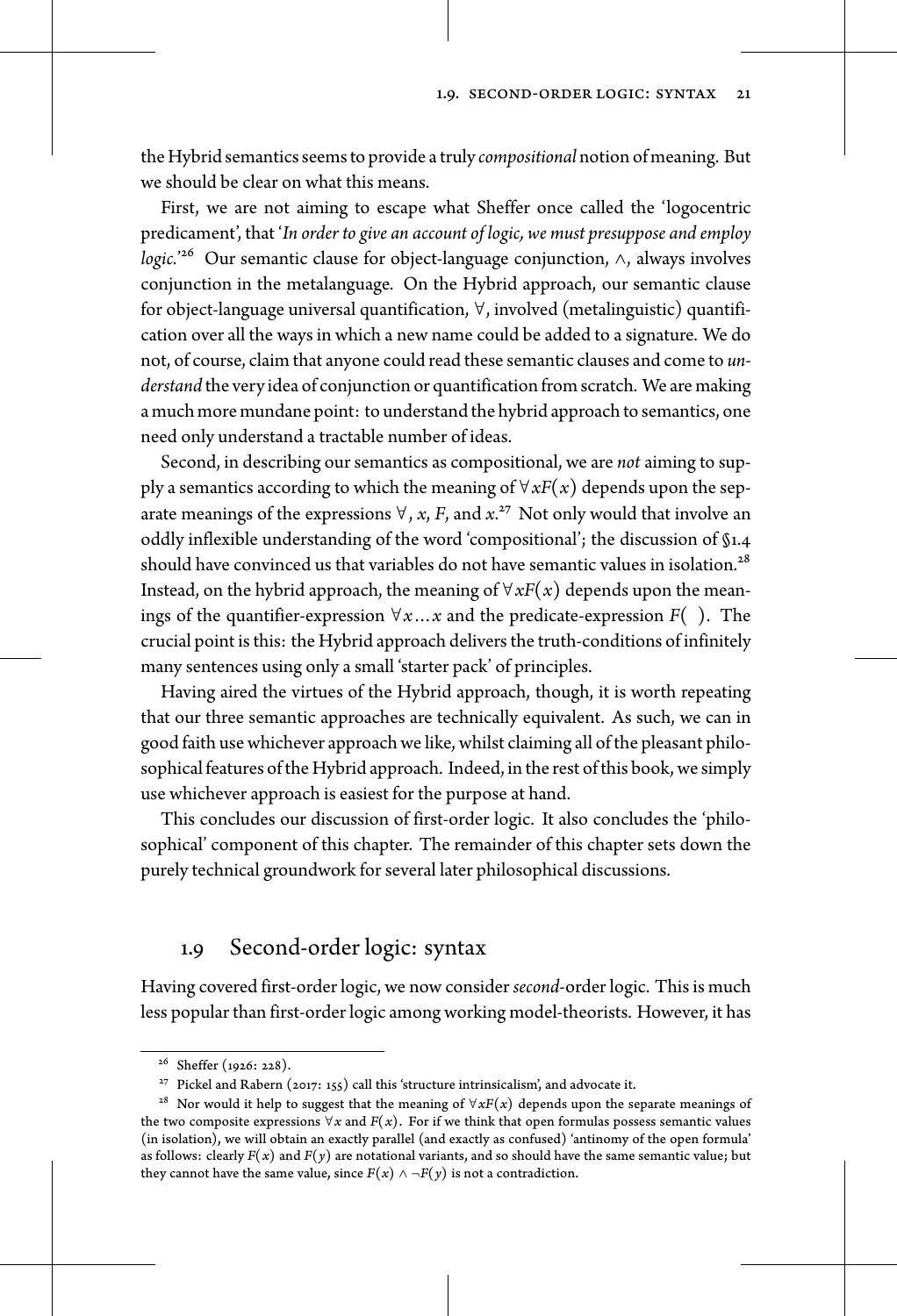certain philosophically interesting dimensions. We explore these philosophical issues in later chapters; here, we simply outline its technicalities.

First-order logic can be thought of as allowing quantification into *name* position. For example, if  $\varphi(c)$  is a formula containing a constant symbol *c*, then we also have a formula <sup>∀</sup>*vφ*(*v*/*c*), replacing *<sup>c</sup>* with a variable which is bound by the quantifier. To extend the language, we can allow quantification into *relation symbol* or *function symbol* position. For example, if *φ*(*R*) is a formula containing a relation symbol *R*, we would want to have a formula <sup>∀</sup>*Xφ*(*X*/*R*), replacing the relation symbol *<sup>R</sup>* with a relation-variable, *X*, which is bound by the quantifier. Equally, if  $\varphi(f)$  is a formula containing a function symbol *f*, we would want to have a formula  $\forall p \phi(p/f)$ .

Let us make this precise, starting with the syntax. In addition to all the symbols of first-order logic, our language adds some new symbols:

- relation-variables: *U*,*V*, *W*,*X*, *Y*, *Z*
- function-variables: *p*, *q*

both with numerical subscripts and superscripts as necessary. In more detail: just like relation symbols and functions symbols, these higher-order variables come equipped with a number of places, indicated (where helpful) with superscripts. So, together with the subscripts, this means we have countably many relation-variables and function-symbols for each number of places. We then expand the recursive definition of a term, to allow:

•  $q^n(t_1, ..., t_n)$ , for any  $\mathscr L$ -terms  $t_1, ..., t_n$  and *n*-place function-variable  $q^n$ and we expand the notion of a formula, to allow

- $X^n(t_1, ..., t_n)$ , for any  $\mathscr L$ -terms  $t_1, ..., t_n$  and *n*-place relation-variable  $X^n$
- $\exists X^n \varphi$  and  $\forall X^n \varphi$ , for any *n*-place relation-variable  $X^n$  and any second-order  $\mathscr{L}$ -formula φ which contains neither of the expressions  $\exists X^n$  nor  $\forall X^n$
- $\exists q^n \varphi$  and ∀ $q^n \varphi$ , for any *n*-place function-variable  $q^n$  and any second-order  $\mathscr{L}$ -formula φ which contains neither of the expressions ∃q<sup>n</sup> nor  $\forall$  q<sup>n</sup>

We will also introduce some abbreviations which are particularly helpful in a second-order context. Where Ξ is any one-place relation symbol or relationvariable, we write  $(\forall x : \Xi) \varphi$  for  $\forall x (\Xi(x) \to \varphi)$ , and  $(\exists x : \Xi) \varphi$  for  $\exists x (\Xi(x) \land \varphi)$ . We also allow ourselves to bind multiple quantifiers at once; so (∀*x*,*y*, *<sup>z</sup>* : Ξ)*<sup>φ</sup>* abbreviates  $\forall x \forall y \forall z ((\Xi(x) \land \Xi(y) \land \Xi(z)) \rightarrow \varphi).$ 

## 1.10 Full semantics

The syntax of second-order logic is straightforward. The semantics is more subtle; for here there are some genuinely *non*-equivalent options.

We start with *full semantics* for second-order logic (also known as *standard* semantics). This uses  $L$ -structures, exactly as we defined them in Definition 1.2.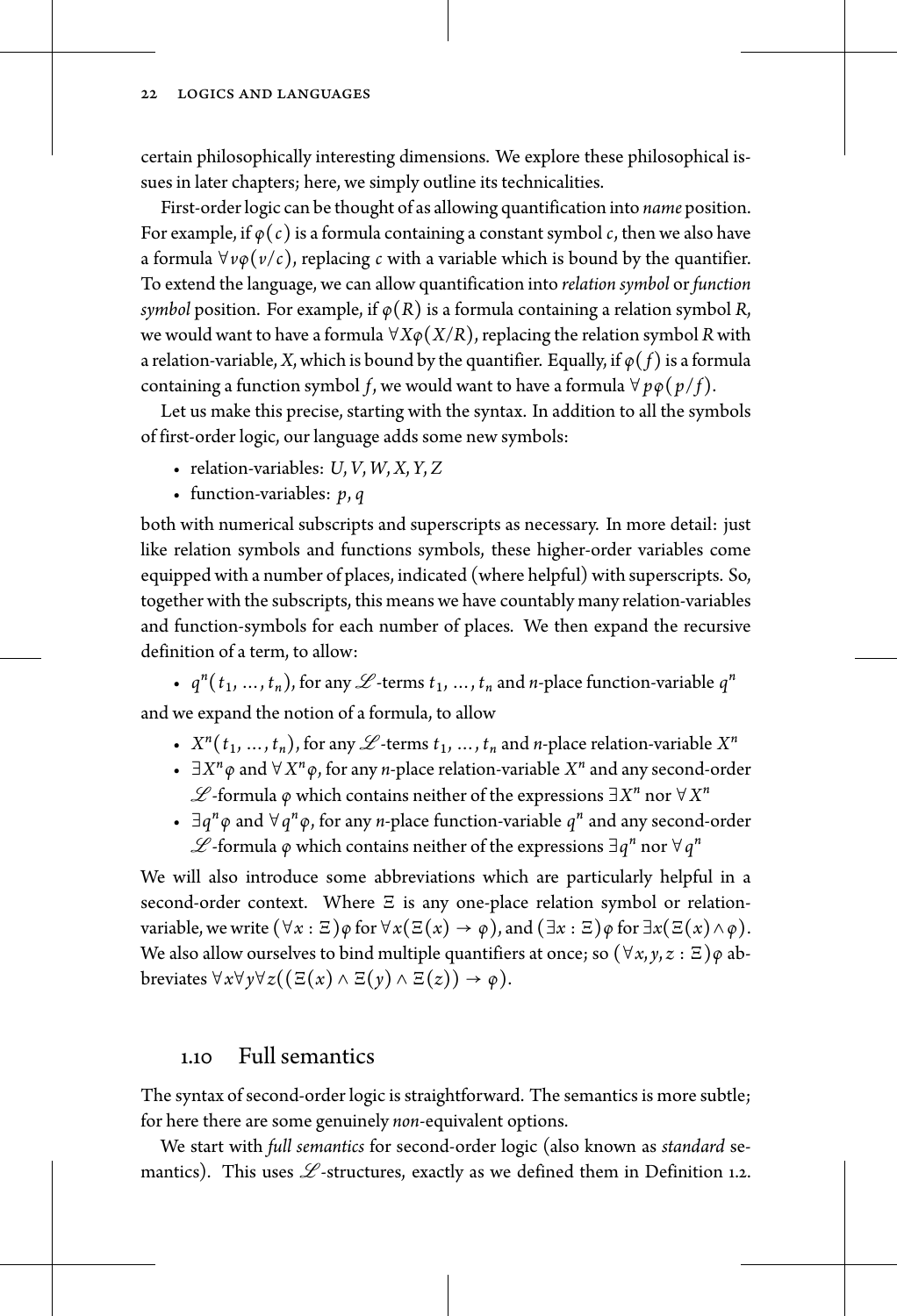The trick is to add new semantic clauses for our second-order quantifiers. In fact, we can adopt any of the Tarskian, Robinsonian, or Hybrid approaches here, and we sketch all three (leaving the reader to fill in some obvious details).

*Tarskian.* Variable-assignments arethe keytothe Tarskian approachtofirst-order logic. So the Tarskian approach to second-order logic must expand the notion of a variable-assignment, to cover both relation-variables and function-variables. In particular, we take it that  $\sigma$  is a function which assigns every variable to some entity  $a \in M$ , every *n*-place relation-variable to some subset of  $M^n$ , and every functionvariable to some function  $M^n\longrightarrow M.$  We now add clauses:

$$
\mathcal{M}, \sigma \vDash X^{n}(t_{1}, ..., t_{n}) \text{ iff } (t_{1}^{\mathcal{M}, \sigma}, ..., t_{n}^{\mathcal{M}, \sigma}) \in (X^{n})^{\mathcal{M}, \sigma} \text{ for any}
$$
  

$$
\mathcal{L}\text{-terms } t_{1}, ..., t_{n}
$$
  

$$
\mathcal{M}, \sigma \vDash \forall X^{n} \varphi(X^{n}) \text{ iff } \mathcal{M}, \tau \vDash \varphi(X^{n}) \text{ for every variable-assignment } \tau
$$
  
which agrees with  $\sigma$  except perhaps on  $X^{n}$   

$$
\mathcal{M}, \sigma \vDash \forall q^{n} \varphi(q^{n}) \text{ iff } \mathcal{M}, \tau \vDash \varphi(q^{n}) \text{ for every variable-assignment } \tau
$$
  
which agrees with  $\sigma$  except perhaps on  $q^{n}$ 

*Robinsonian.* The key to the Robinsonian approach to first-order logic is to introduce a new constant symbol for every entity in the domain. So the Robinsonian approach to second-order logic must introduce a new relation symbol for every possible relation on *M*, and a new function symbol for every possible function. Let  ${\cal M}^{\bullet}$  be the structure which expands  ${\cal M}$  in just this way. So, for each  $n$  and each *S* ⊆ *M<sup>n</sup>*, we add a new relation symbol *R<sub>S</sub>* with *S* =  $R_S^{\mathcal{M}^{\bullet}}$ , and for each function *g* :  $M^n \longrightarrow M$  we add a new function symbol  $f_g$  with  $g = f_g^M$ . We can now simply rewrite the first-order semantics, replacing *M*○ with *M*<sup>◾</sup> , and adding:

$$
\mathcal{M}^{\bullet} \models \forall X^{n} \varphi(X^{n}) \text{ iff } \mathcal{M}^{\bullet} \models \varphi(R_{S}/X^{n}) \text{ for every } S \subseteq M^{n}
$$

$$
\mathcal{M}^{\bullet} \models \forall q^{n} \varphi(q^{n}) \text{ iff } \mathcal{M}^{\bullet} \models \varphi(f_{S}/q^{n}) \text{ for every function } g: M^{n} \longrightarrow M
$$

*Hybrid.* The key to the Hybrid approach to second-order logic is to define, upfront, the three-place relation between *M*, a formula *φ*, and a relation (or function) on *M*. <sup>29</sup> We illustrate the idea for the case of relations (the case of functions is exactly similar). Let *S* be a relation on *M<sup>n</sup>* . Let *R<sup>S</sup>* be an *n*-place relation symbol not occurring in *L* . We define *M*[*S*] to be a structure whose signature is *L* together with the new relation symbol  $R_S$ , such that  $\mathcal{M}[S]^s \mathcal{L}$ -reduct is  $\mathcal{M}$  and  $R_S^{\mathcal{M}[S]} = S$ . Then where  $\varphi$ (*X*) is an  $\mathscr L$ -formula with free relation-variable displayed, we define:

 $\mathcal{M} \models \varphi(S)$  iff  $\mathcal{M}[S] \models \varphi(R_S/X)$  for any relation symbol  $R_S \notin \mathcal{L}$  $\mathcal{M} \vDash \forall X^n \varphi(X^n) \text{ iff } \mathcal{M} \vDash \varphi(S) \text{ for every relation } S \subseteq M^n$ 

 $29$  Trueman (2012) recommends a semantics like this as a means for overcoming philosophical resistance to the use of second-order logic.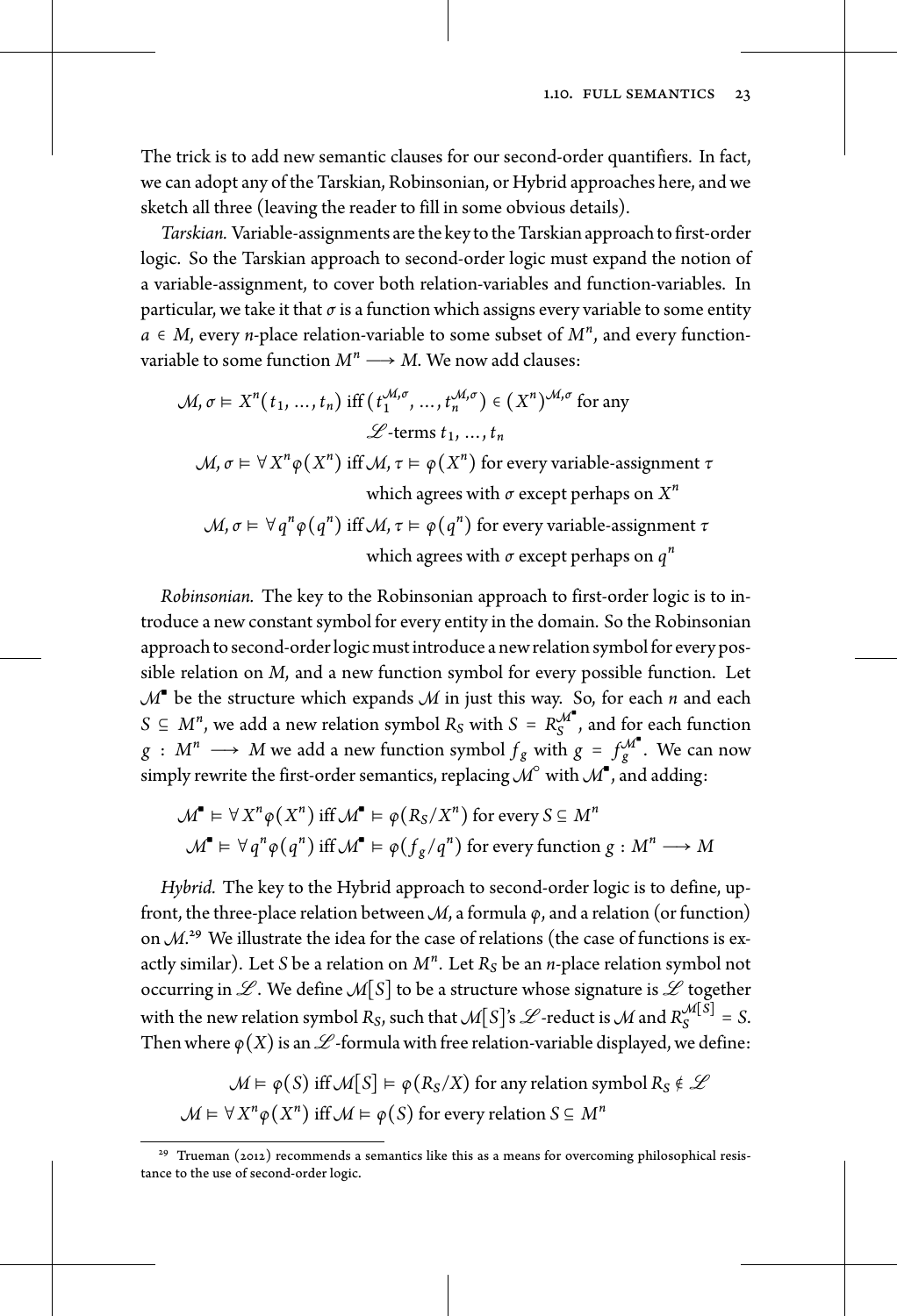The three approaches ultimately define the same semantic relation. And we call the ensuing semantics *full* second-order semantics.

The relative merits of these three approaches are much as before. So: the Tarskian approach unhelpfully treats relation-variables as if they were varying predicates; the Robinsonian approach forces us to stretch the idea of a language to breaking point; but the Hybrid approach avoids both problems and provides us with a reasonable notion of compositionality. (It is worth noting, though, that all three approaches effectively assume that we understand notions like 'all subsets of *M<sup>n</sup>* '. We revisit this point in Part B.)

## 1.11 Henkin semantics

The Tarskian, Robinsonian, and Hybrid approaches all yielded the same relation, ⊧. However, there is a *genuinely alternative*semantics for second-order logic. Moreover, the availability of this alternative is an important theme in Part B of this book. So we outline that alternative here.

In *full* second-order logic, universal quantification into relation-position effectively involves considering *all possible* relations on the structure. Indeed, using  $\mathcal{P}(A)$  for *A*'s powerset, i.e.  $\{B : B \subseteq A\}$ , we have the following: if *X* is a one-place relation-variable, then the relevant 'domain' of quantification in  $\forall X \varphi$  is  $\mathcal{P}(M)$ ; and if *X* is an *n*-place relation-variable, then the relevant 'domain' of quantification in ∀*X* $\phi$  is  $\mathcal{P}(M^n)$ . An alternative semantics naturally arises, then, by considering more *restrictive* 'domains' of quantification, as follows:

Definition 1.6: *A* Henkin *L* -structure*, M, consists of:*

- *• a non-empty set, M, which is the underlying domain of M*
- $\cdot$  *a set*  $M_n^{\text{rel}} \subseteq \mathcal{P}(M^n)$  *for each n* < *ω ω ω λ f*<sup>fun</sup> ∈ *∫ ω*  $\mathcal{P}(M^n)$  *ω ω*
- *• a set*  $M_n^{\text{fun}} \subseteq \{g \in \mathcal{P}(M^{n+1}) : g \text{ is a function } M^n \longrightarrow M\}$  for each  $n < \omega$
- *• an object c<sup>M</sup>* <sup>∈</sup> *M for each constant symbol c from <sup>L</sup>*
- *• a relation R<sup>M</sup>* <sup>⊆</sup> *<sup>M</sup><sup>n</sup> for each n-place relation symbol R from L*
- *a function*  $f^{\mathcal{M}} : M^{n} \longrightarrow M$  for each *n*-place function symbol f from  $\mathcal{L}$ .

In essence,  $M_n^{\text{rel}}$  serves as the domain of quantification for the *n*-place relationvariables, and  $M_n^{\text{fun}}$  serves as the domain of quantification for the *n*-place functionvariables. As before, though, we can make this idea precise using any of our three approaches to formal semantics. We sketch all three.

*Tarskian.* Where *M* is a Henkin structure, we take our variable-assignments *σ* to be restricted in the following way: *σ* assigns each variable to some entity  $a \in M$ , each *n*-place relation-variable to some element of  $M_n^{\text{rel}}$ , and each *n*-place functionvariable to some element of  $M_n^{\text{fun}}$  . We then rewrite the clauses for the full semantics,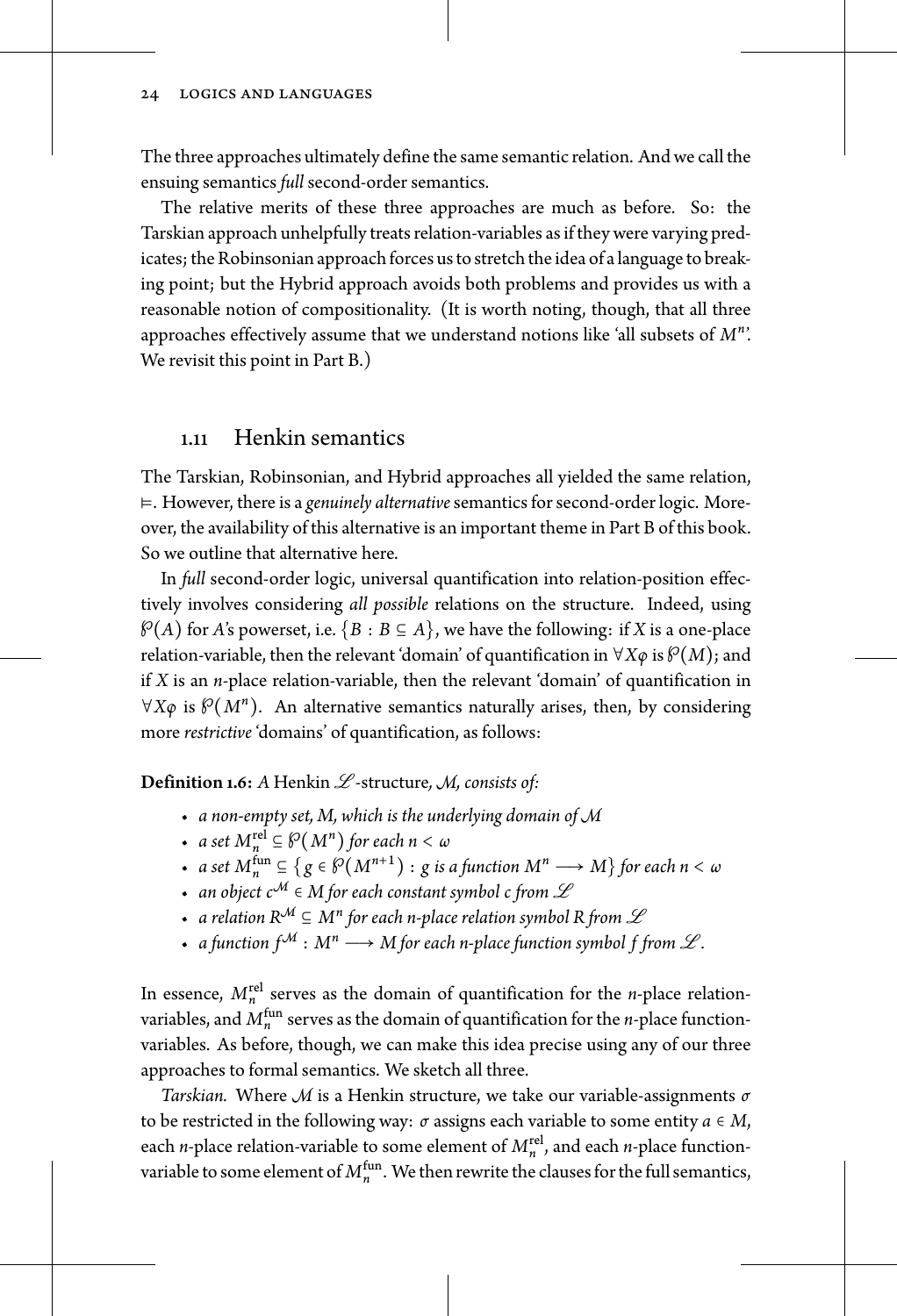exactly as before, but using this more restricted notion of a variable-assignment.

*Robinsonian.* Where *M* is a Henkin structure, we let *M*<sup>◽</sup> be the structure which expands *M* by adding new relation symbols  $R_S$  such that  $S = R_S^{\mathcal{M}^\circ}$  for every relation *S* ∈ *M*<sup>rel</sup>, and new function symbols  $f_g$  such that  $g = f_g^{\mathcal{M}^{\text{d}}}$  for every function  $g \in$  $M_n^{\text{fun}}$ . We then offer these clauses:

$$
\mathcal{M}^{\circ} \vDash \forall X^{n} \varphi(X^{n}) \text{ iff } \mathcal{M}^{\circ} \vDash \varphi(R_{S}/X^{n}) \text{ for every relation } S \in M_{n}^{\text{rel}}
$$

$$
\mathcal{M}^{\circ} \vDash \forall q^{n} \varphi(q^{n}) \text{ iff } \mathcal{M}^{\circ} \vDash \varphi(f_{g}/q^{n}) \text{ for every function } g \in M_{n}^{\text{fun}}
$$

*Hybrid.* We need only tweak the recursion clauses, as follows:

$$
\mathcal{M} \vDash \forall X^{n} \varphi(X^{n}) \text{ iff } \mathcal{M} \vDash \varphi(S) \text{ for every relation } S \subseteq M_{n}^{\text{rel}}
$$

$$
\mathcal{M} \vDash \forall q^{n} \varphi(q^{n}) \text{ iff } \mathcal{M} \vDash \varphi(g) \text{ for every function } g \in M_{n}^{\text{fun}}
$$

We say that *Henkin semantics* is the semantics yielded by any of these three approaches, as applied to Henkin structures. Importantly, Henkin semantics generalises the *full*semantics of §1.10. To show this, let*M*be an *L* -structure in the sense of Definition 1.2. From this, define a Henkin structure *<sup>N</sup>* by setting, for each *<sup>n</sup>* <sup>&</sup>lt; *<sup>ω</sup>*,  $N_n^{\text{rel}} = \mathcal{P}(N^n)$  and  $N_n^{\text{fun}}$  as the set of all functions  $N^n \longrightarrow N$ . Then *full* satisfaction, defined over *N*, is exactly like *Henkin* satisfaction, defined over *N*.

The notion of a Henkin structure may, though, be a bit *too* general. To see why, consider a Henkin  $L$ -structure  $M$ , and suppose that  $R$  is a one-place relation symbol of *L*, so that  $R^M \subseteq M$ . Presumably, we should want *M* to satisfy  $\exists X \forall v (R(v) \leftrightarrow X(v))$ , for  $R^{\mathcal{M}}$  should *itself* provide a witness to the second-order existential quantifier. But this holds if and only if  $R^M \in M_1^{\text{rel}}$ , and the definition of a Henkin structure does not guarantee this. For this reason, it is common to insist that the following axiom schema should hold in all structures:

 $\mathcal{L}$ **Comprehension Schema.**  $\exists X^n \forall \bar{\nu}(\varphi(\bar{\nu}) \leftrightarrow X^n(\bar{\nu}))$ , for every formula  $\varphi(\bar{\nu})$  which *does not contain the relation-variable X<sup>n</sup>*

We must block  $X^n$  from appearing in  $\varphi(\bar{v})$ , since otherwise an axiom would be  $\exists X \forall v (\neg X(v) \leftrightarrow X(v))$ , which will be inconsistent. However, we allow other free first-order and second-order variables, because this allows us to form new concepts from old concepts. For instance, given the two-place relation symbol *R*, we have as an axiom  $\exists X^2 \forall v_1 \forall v_2 (\neg R(v_1, v_2) \leftrightarrow X^2(v_1, v_2))$ , i.e.  $M_2^{\text{rel}}$  must contain the set of all pairs not in  $R^{\mathcal{M}}$ , i.e.  $M^2 \smallsetminus R^{\mathcal{M}}.$  So: if we insist that (all instances) of the Comprehension Schema must hold in all Henkin structures, then we are insisting on further properties concerning our various *M*rel *n* s. There is also a *predicative* version of Comprehension:

*Predicative Comprehension Schema.*  $\exists X^n \forall \bar{\nu}(\varphi(\bar{\nu}) \leftrightarrow X^n(\bar{\nu}))$ *, for every formula <sup>φ</sup>*(*v*) *which neither contains the relation-variable X<sup>n</sup> nor any second-order quantifiers*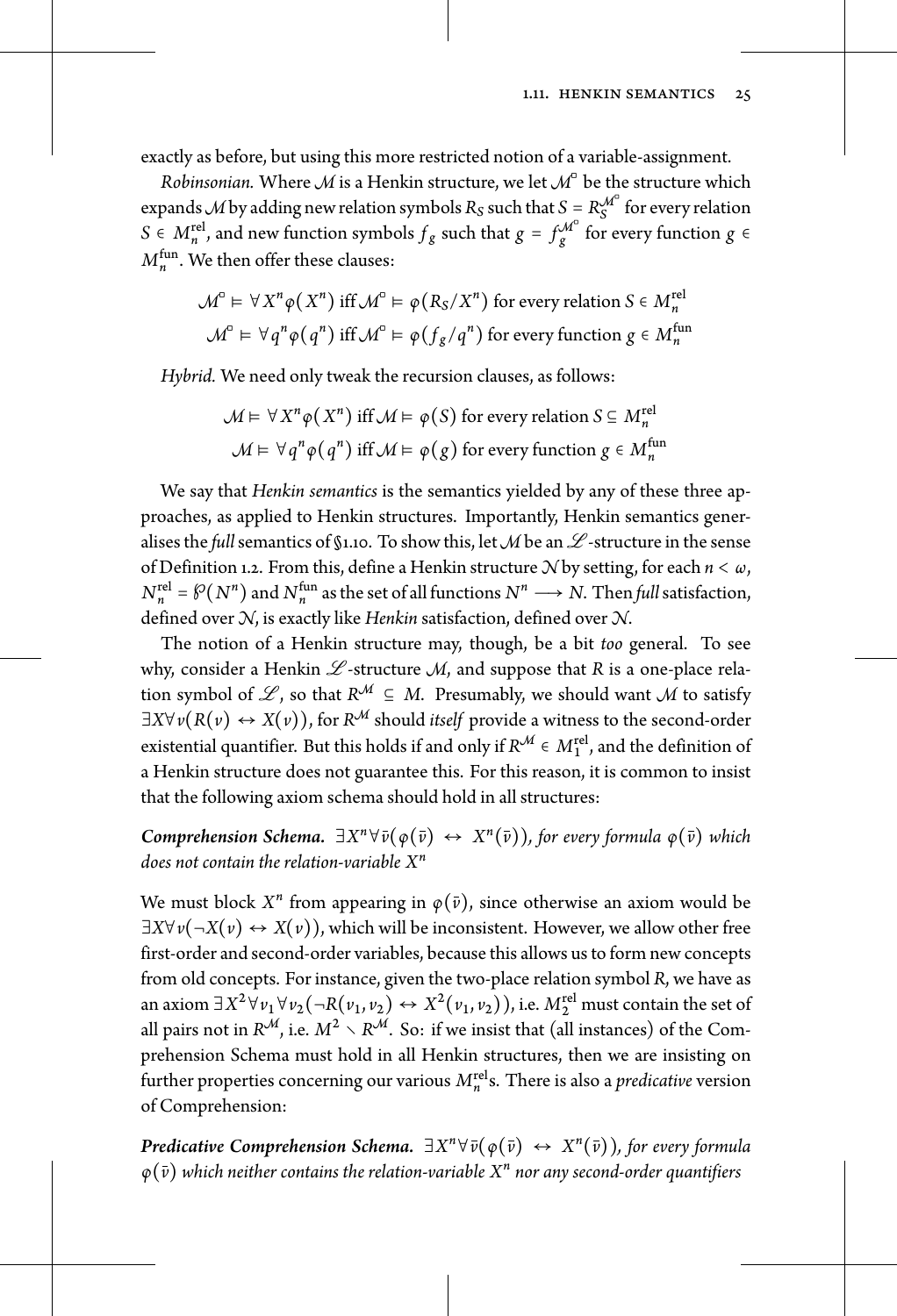When we want to draw the contrast, we call the (plain vanilla) Comprehension Schema the *Impredicative* Comprehension Schema. But this will happen only rarely; we only mention Predicative Comprehension in §§5.7, 10.2, 10.c, and 11.3.

We could provide a similar schema to govern functions. But it is usual to make the stronger claim, that the following should hold in all structures (for every *n*):<sup>30</sup>

## *Choice Schema.*  $\forall X^{n+1} (\forall \bar{\nu} \exists y X^{n+1}(\bar{\nu}, y) \rightarrow \exists p^n \forall \bar{\nu} X^{n+1}(\bar{\nu}, p^n(\bar{\nu})))$

To understand these axioms, let *S* be a two-place relation on the domain, and suppose that the antecedent is satisfied, i.e. that for any *x* there is some *y* such that  $S(x, y)$ . The relevant Choice instance then states that there is then a one-place function, *p*, which 'chooses', for each *x*, a *particular* entity  $p(x)$  such that  $S(x, p(x))$ . For obvious reasons, this *p* is known as a *choice function*. Hence, just like the Comprehension Schema, the Choice Schema guarantees that the domains of the higherorder quantifiers are well populated.

This leads to a final definition: a *faithful Henkin structure* is a Henkin structure within which both (impredicative) Comprehension and Choice hold.<sup>31</sup>

## 1.12 Consequence

We have defined satisfaction for first-order logic and for both the full- and Henkinsemantics for second-order logic. However, any definition of satisfaction induces a notion of consequence, via the following:

Definition 1.7: *A* theory *is a set of sentences in the logic under consideration. Given a structure M and a theory T, we say that M is a model of T, or more simply M*  $\vDash$  *T, iff*  $M \vDash \varphi$  for all sentences  $\varphi$  from T. We say that T has  $\varphi$  as a consequence, or that T *entails*  $\varphi$ *, or more simply just*  $T \models \varphi$ *, iff: if*  $\mathcal{M} \models T$  *then*  $\mathcal{M} \models \varphi$  *for all structures*  $\mathcal{M}$ *.* 

Note that this definition is relative to a semantics. So there are as many notions of logical consequence as there are semantics.

Here are some examples to illustrate the notation. Consider the natural numbers  $X$  and the integers  $\zeta$  in the signature consisting just of the symbol  $\zeta$ , where this is given its natural interpretation. It is easy to see that both structures satisfy the following axioms:

$$
\forall x \forall y \forall z ((x < y \land y < z) \rightarrow x < z)
$$
  

$$
\forall x (x \nless x)
$$
  

$$
\forall x \forall y (x < y \lor x = y \lor y < x)
$$

 $30$  For more, see Shapiro (1991: 67).

<sup>31</sup> See e.g. Shapiro (1991: 98–9).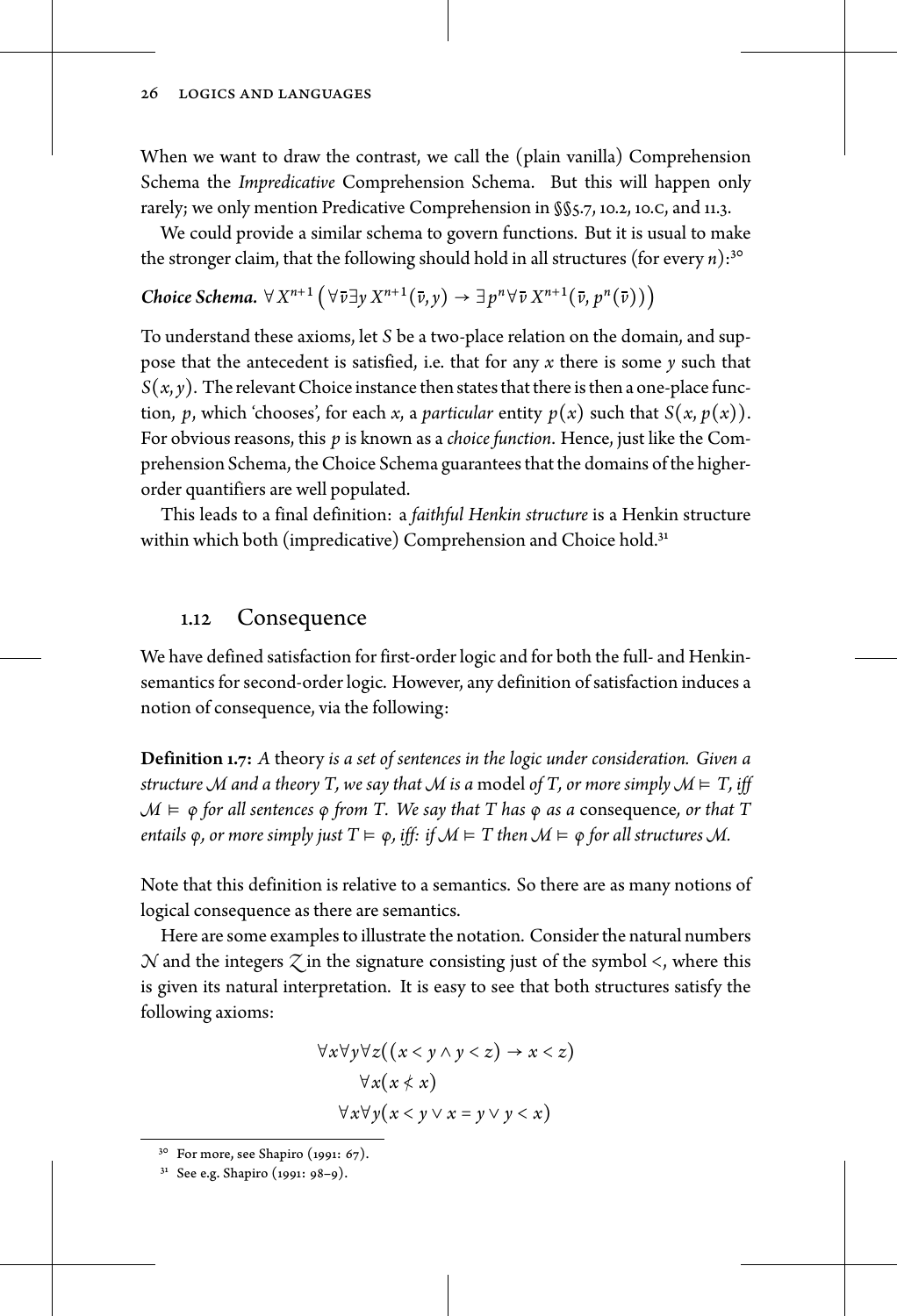These are the axioms of a *linear order*. Let*T*LO be the theory consisting of just these three axioms. Then we would write  $\mathcal{N} \models T_{LO}$  and  $\mathcal{Z} \models T_{LO}$ . But if we drop the third axiom, we obtain the related notion of a *partial order*. For an example of a partial order which is not a linear order, consider any set *X* with more than two elements, and consider the structure  $\mathcal P$  whose first-order domain is the powerset  $\mathcal P(X)$  of  $X$ , with <sup>&</sup>lt; interpreted in *<sup>P</sup>* as the subset relation. If *<sup>a</sup>*, *<sup>b</sup>* are distinct elements of *<sup>X</sup>*, then *P* ⊨ {*a*}  $\nless$  {*b*} ∧ {*a*} ≠ {*b*} ∧ {*b*}  $\nless$  {*a*}. So *P* ⊭ *T*<sub>LO</sub>.

## 1.13 Definability

In addition to a notion of consequence, a semantics will induce a notion of definability, as follows:

**Definition 1.8:** Let M be any structure and  $n \geq 1$ . We say that a subset X of  $M^n$ *is* definable *iff there is both a formula*  $\varphi(\nu_1, \ldots, \nu_n, x_1, \ldots, x_m)$  *with all free variables displayed and also elements*  $b_1, \ldots, b_m \in M$  *such that:* 

$$
X = \{(a_1, ..., a_n) \in M^n : \mathcal{M} \models \varphi(a_1, ..., a_n, b_1, ..., b_m)\}
$$

Here, the elements  $b_1, ..., b_m$  are called *parameters*. Many authors allow parameters to be tacitly suppressed, and so say that *X* is definable iff  $X = \{(a_1, ..., a_n) \in$  $M^n$  :  $\mathcal{M} \models \varphi(a_1, ..., a_n)$  for some  $\varphi(v_1, ..., v_n)$  which is (tacitly) allowed to contain further unmentioned parameters. If parameters are not allowed, such authors typically say this explicitly. We will be similarly explicit. When parameters are not allowed, the resulting sets are called *parameter-free definable sets*. Clearly a set is *M*definable iff it is parameter-free definable in some signature-expansion of *M* (see Definition 1.4).

To illustrate the idea of definability, consider again the natural numbers *N* in the signature consisting just of <sup>&</sup>lt;, again with its natural interpretation. Here is a simple definable set:

$$
\{0\} = \{n \in \mathbb{N} : \mathcal{N} \models \neg \exists x \, x < n\}
$$

As a slightly more complicated example, the graph of the successor operation in *N* is definable, since intuitively  $n = m + 1$  iff *m* is less than *n* and there is no natural number strictly between *m* and *n*. More precisely:

$$
G = \left\{ (n, m) \in N^2 : \mathcal{N} \models (m < n \land \neg \exists z (m < z < n)) \right\}
$$

Now, both of these sets are *parameter-free* definable. And so it follows that *all* definable sets over  $\mathcal N$  are parameter-free definable. For, where  $S$  is the successor function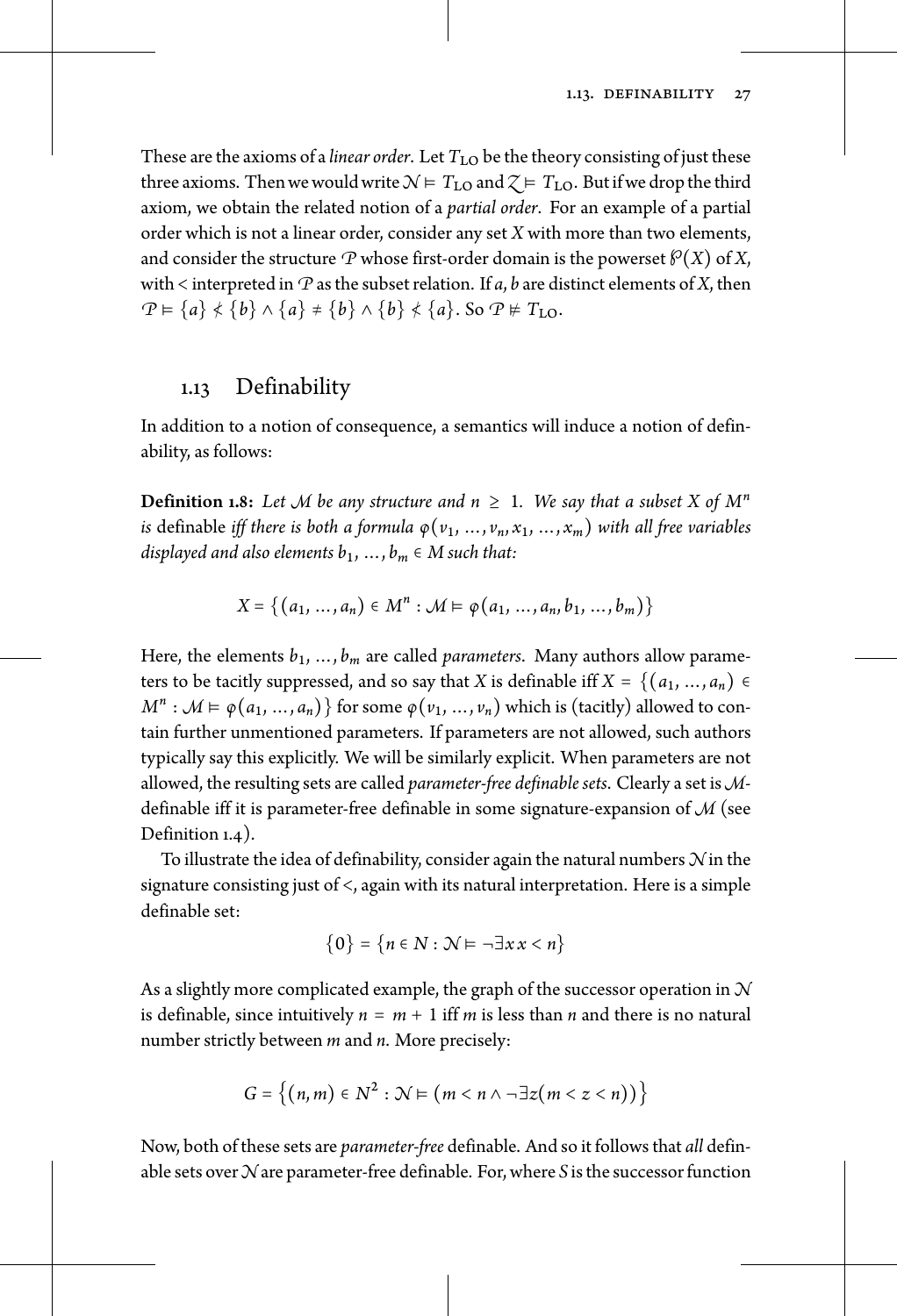on the natural numbers, each natural number *n* is equal to the term  $S<sup>n</sup>(0)$ , which we define recursively as follows:

$$
S^{0}(a) = a \qquad S^{n+1}(a) = S(S^{n}(a)) \qquad (numerals)
$$

(We label this definition '(*numerals*)' for future reference.) Hence, to say that 2 <sup>=</sup> *S* 2 (0) is just a fancy way of saying that two is the second successor of zero. The terms  $S<sup>n</sup>(0)$  are sometimes called the *numerals*, and clearly  $\mathcal{N} \models n = S<sup>n</sup>(0)$  for each natural number  $n \geq 0$ . So, we can explicitly define the numerals in terms of the less-than relation using *G*, any definable set on *N* is *parameter-free* definable, by the following:

$$
\{(a_1, ..., a_n) \in N^n : \mathcal{N} \models \varphi(a_1, ..., a_n, b_1, ..., b_m)\}
$$
  
=
$$
\{(a_1, ..., a_n) \in N^n : \mathcal{N} \models \varphi(a_1, ..., a_n, S^{b_1}(0), ..., S^{b_m}(0))\}
$$

For an example of a structure with definable sets which are not parameter-free definable, let  $\mathscr L$  be a countable signature and let  $\mathscr M$  be an uncountable  $\mathscr L$ -structure. Since there are only countably many *L* -formulas, there are only countably many parameter-free definable sets. But trivially the singleton {*a*} of any element *a* from *M* is definable, as  $\{a\} = \{x \in M : \mathcal{M} \models x = a\}$ . So *M* has uncountably many definable subsets which are not parameter-free definable.

Finally, it is worth mentioning a particular aspect of definability in second-order logic. Consider the natural numbers  $N$  in the full semantics, and consider the set  $\{(n, A) \in N \times \mathcal{P}(N) : \mathcal{N} \models A(n)\}\)$  consisting of all pairs of numbers and sets of numbers such that the number is in the set. It obviously makes good sense to say that this set is definable, even though it is not a subset of  $N \times N$  but rather of  $N \times \mathcal{P}(N)$ . So, in the case of second-order logic, we expand the notion of definability to include both subsets of products of the *second-order* domain, and subsets of products of the first-order domain and the second-order domain. This point holds for both the Henkin and the full semantics.

## 1.a First- and second-order arithmetic

We have laid down the syntax and semantics for the logics which occupy us throughout this book. However, we will frequently discuss certain specific mathematical theories. So, for ease of reference, in this appendix we lay down the usual first- and second-order axioms of arithmetic. We cover set theory in the next appendix, and reserve all philosophical commentary for later chapters.

Definition 1.9: *The theory of Robinson Arithmetic,* Q*, is given by the universal closures of the following eight axioms:*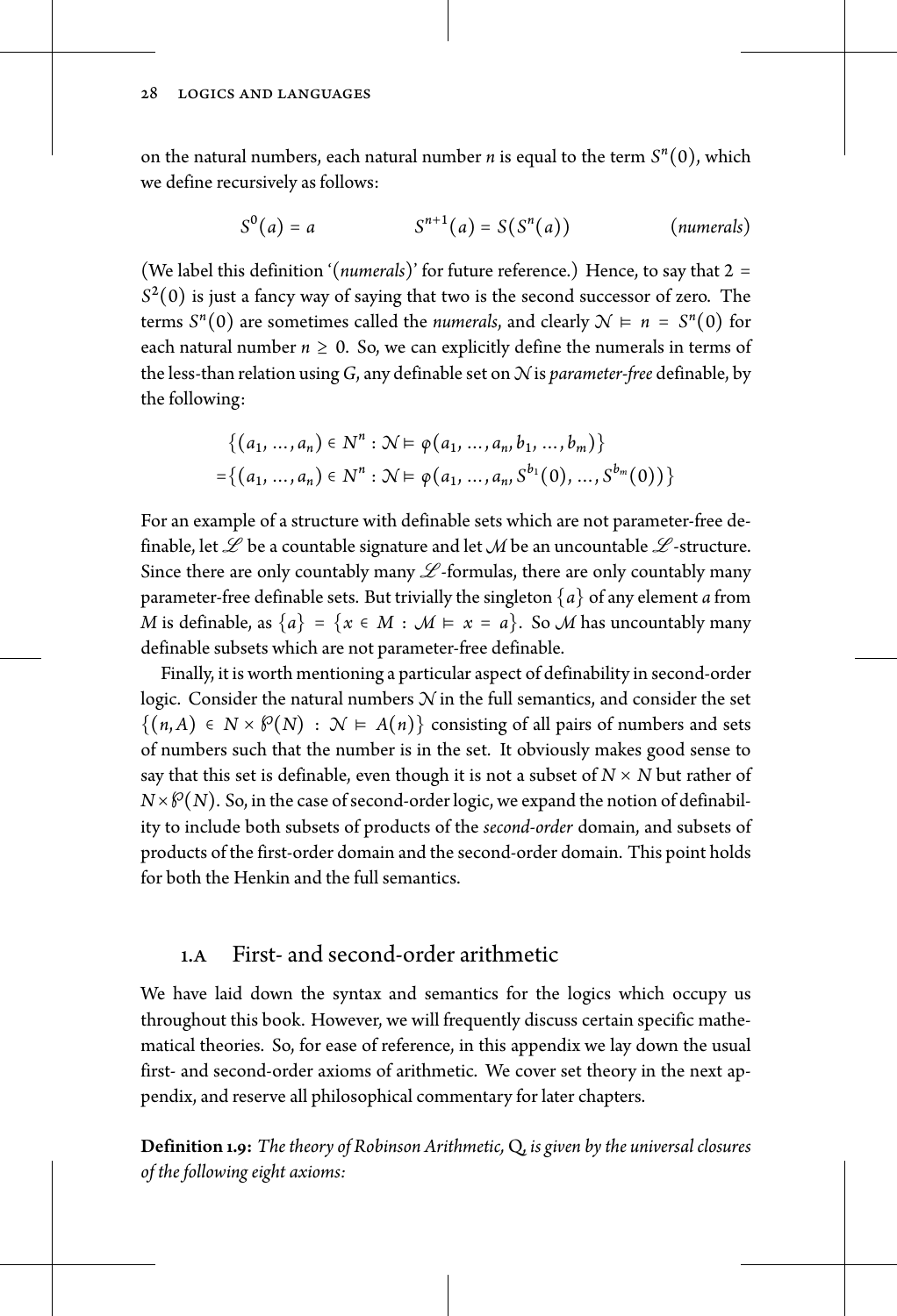| $(Q1) S(x) \neq 0$                                  | $(Q5)$ $x + S(y) = S(x + y)$                                |
|-----------------------------------------------------|-------------------------------------------------------------|
| $(Q2)$ $S(x) = S(y) \rightarrow x = y$              | $(Q6)$ $x \times 0 = 0$                                     |
| $(Q3)$ $x \neq 0 \rightarrow \exists y \, x = S(y)$ | $(Q7)$ $x \times S(y) = (x \times y) + x$                   |
| $(Q4) x + 0 = x$                                    | $(Q8)$ $x \leq y \leftrightarrow \exists z \cdot x + z = y$ |
|                                                     |                                                             |

*The theory of Peano Arithmetic,* PA*, is given by adding to Robinson Arithmetic the following Induction Schema:*

$$
\big[\varphi(0)\wedge \forall y\, \big(\varphi(y)\rightarrow \varphi\big(S(y)\big)\big)\big]\rightarrow \forall y \varphi\big(y\big)
$$

While PA obviously formalises an important part of number-theoretic practice, it was axiomatised only in 1934.<sup>32</sup> We now turn to second-order arithmetic:

Definition 1.10: *The theory of* second-order Peano arithmetic*,* PA2*, is given by axioms (Q*1*)–(Q*3*) of Definition 1.9, the Comprehension Schema of §1.11, andthe following mathematical Induction Axiom:*

$$
\forall X (\big[ X(0) \wedge \forall y \big( X(y) \to X \big( S \big( y \big) \big) \big) \big] \to \forall y X \big( y \big) \big)
$$

With the exception of the Comprehension Schema, the axioms of  $PA<sub>2</sub>$  were first explicitly written down by Dedekind.<sup>33</sup> The Choice Schema is typically not built into axiomatisations of  $PA<sub>2</sub>$ , although it is valid on the standard semantics.<sup>34</sup>

Note that the signature of PA<sub>2</sub> is just  $\{0, S\}$ , whereas the signature of the firstorder theory PA is  $\{0, S, \langle , +, \times \rangle\}$ . However, in the setting of PA<sub>2</sub>, order, addition and multiplication are explicitly definable in the sense of Definition 1.8. For instance, the graph of the addition function is the unique three-place relation which is the union of all three-place relations satisfying the following condition, which intuitively describes an initial segment of the graph of addition:

$$
\Phi(B) := \forall x B(x, 0, x) \land \forall x \forall y \forall w [B(x, S(y), w) \rightarrow \exists z (w = S(z) \land B(x, y, z))]
$$

By Comprehension, there is a three-place relation *A* satisfying  $A(a, b, c)$  iff  $\exists B(\Phi(B) \land B(a, b, c))$ . If we then define  $a + b = c$  by  $A(a, b, c)$  we can easily show by induction that this satisfies axioms  $(Q4)-(Q5)$  of Definition 1.9. An analogous definition can be presented in second-order logic for a formula which satisfies axioms  $(Q6)-(Q7)$ . Finally, obviously  $(Q8)$  allows  $\leq$  to be explicitly defined in terms of addition and first-order logic.

<sup>&</sup>lt;sup>32</sup> Hilbert and Bernays (1934). For contemporary references on PA and its subsystems, see e.g. Kaye (1991) and Hájek and Pudlák (1998).

<sup>33</sup> Dedekind (1888).

 $34$  A contemporary reference on PA<sub>2</sub> and its subsystems is Simpson (2009).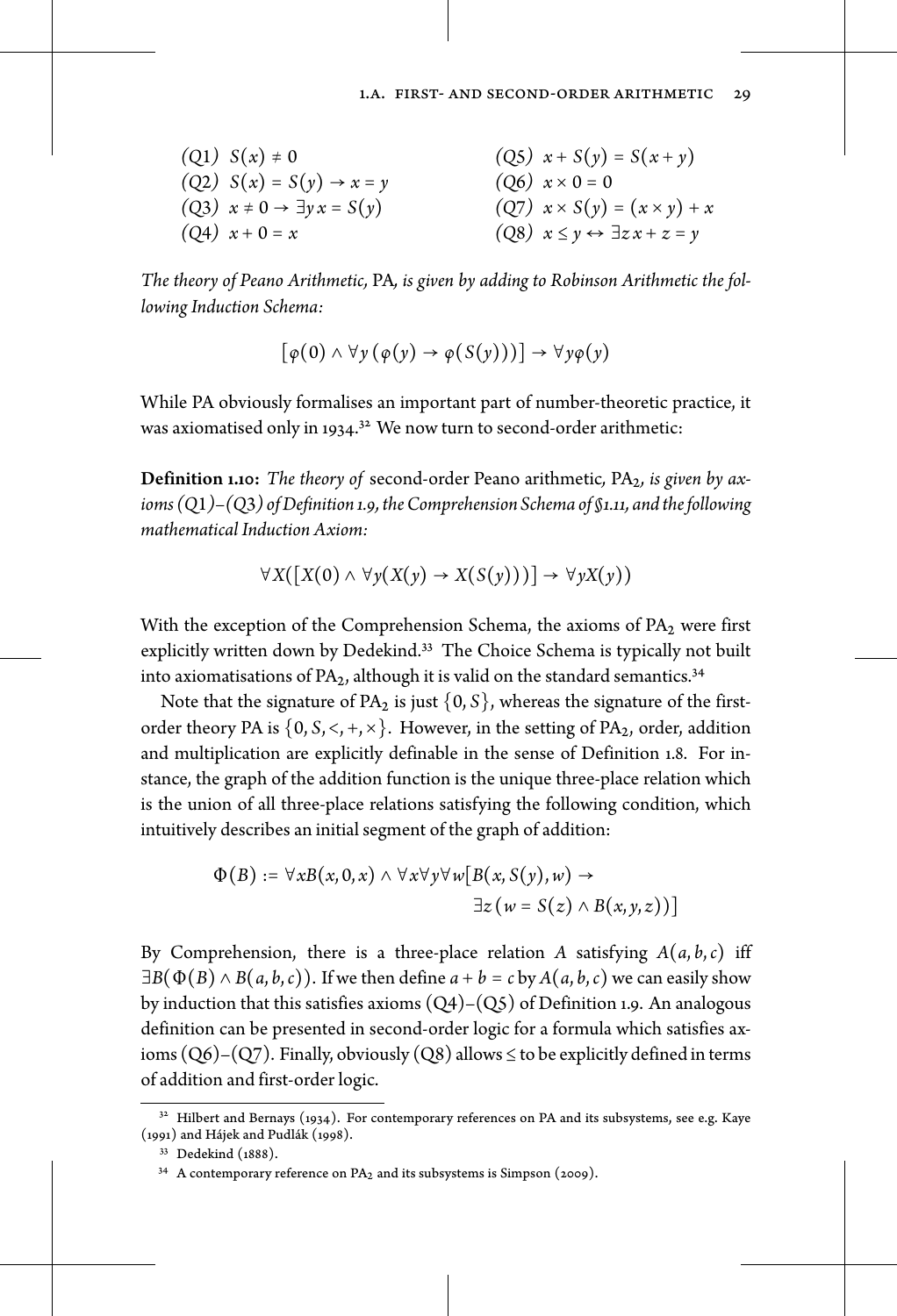### 1.b First- and second-order set theory

We now turn to set theory. The signature of set theory consists just of the binary relation  $∈$ , where we read  $x ∈ y$  as ' $x$  is a member of  $y'$ . We start with the following axioms, which we state slightly informally, leaving the reader to transcribe them into sentences of first-order logic if she wishes. Here and throughout, (∀*<sup>y</sup>* <sup>∈</sup> *<sup>x</sup>*)*<sup>φ</sup>* abbreviates  $\forall y (y \in x \rightarrow \varphi)$  and  $(\exists y \in x) \varphi$  abbreviates  $\exists y (y \in x \land \varphi)$ .

*Extensionality.* For all x and y, we have:  $x = y$  iff  $\forall z (z \in x \leftrightarrow z \in y)$ *Pairing.* For all x and y, there is a unique set,  $\{x, y\}$ , such that for all z:  $z \in \{x, y\}$  iff *either*  $z = x$  *or*  $z = y$ 

*Union.* For all *x*, there is a unique set,  $\bigcup x$ , , such that for all  $z: z \in \bigcup x$  iff  $(\exists y \in x)z \in y$ *Power Set.* For all x, there is a unique set,  $\mathcal{P}(x)$ , such that for all z:  $z \in \mathcal{P}(x)$  iff  $z \subseteq x$ *Separation Schema.* For all x and  $\bar{v}$  there is a unique set,  $\{y \in x : \varphi(y, \bar{v})\}$ , such that *for all z:*  $z \in \{y \in x : \varphi(y, \overline{v})\}$  *iff both*  $z \in x$  *and*  $\varphi(z, \overline{v})$ 

In the Separation Schema, there is one axiom for each formula  $\varphi(y, \bar{v})$  in the signature. It is worth noting that the uniqueness claims in Pairing, Union, Power Set, and the Separation Schema are redundant, given Extensionality,<sup>35</sup> and that the left-toright directions of the biconditionals in Pairing, Union, and Power Set are redundant, given the Separation Schema. For instance, suppose that for all *x* and *y* there is some *v* such that if  $z = x$  or  $z = y$  then  $z \in v$ . Then  $\{z \in v : z = x \vee z = y\}$  exists by Separation and is obviously equal to  $\{x, y\}$ .

Using these axioms, we define  $\varnothing$  as the unique set with no members; the empty set. Whilst there are *philosophical* discussions to have about ∅'s existence,<sup>36</sup> there are no *technical* discussions to be had. The usual background axioms for first-order logic assert that there exists at least one object *x*, and applying Separation to the formula  $z \neq z$  we obtain a set  $\emptyset$  such that,  $\forall z (z \in \emptyset \leftrightarrow (z \in x \land z \neq z))$ , from which it follows by elementary logic that  $\forall z \in \emptyset$ . The uniqueness of the empty set then follows from Extensionality.

The intersection of *x*, written  $\bigcap x$ , is the set whose members elements are exactly those which are members of every element of *x*. This exists whenever *x* is non-empty, since  $\bigcap x = \{y \in \bigcup x : (\forall z \in x) y \in z\}$ , which exists by Union and Separation. The usual binary operations of union  $x \cup y$  and intersection  $x \cap y$  can then be defined via  $x \cup y = \bigcup \{x, y\}$  and  $x \cap y = \bigcap \{x, y\}$ . Finally, the singleton  $\{x\}$ is defined to be  $\{x, x\}$  and is the set whose unique member is *x*.

We define the successor *s*(*x*) of *x* to be the set  $x \cup \{x\}$ , so that  $z \in s(x)$  iff either  $z = x$  or  $z \in x$ . This notation allows us to state another axiom:

*Infinity. There is a set w such that*  $\emptyset \in w$  *and for all x, if*  $x \in w$  *then*  $s(x) \in w$ 

<sup>35</sup> For philosophical commentary on uniqueness, see Potter (2004: 258–9).

<sup>36</sup> See e.g. Oliver and Smiley (2006: 126–32).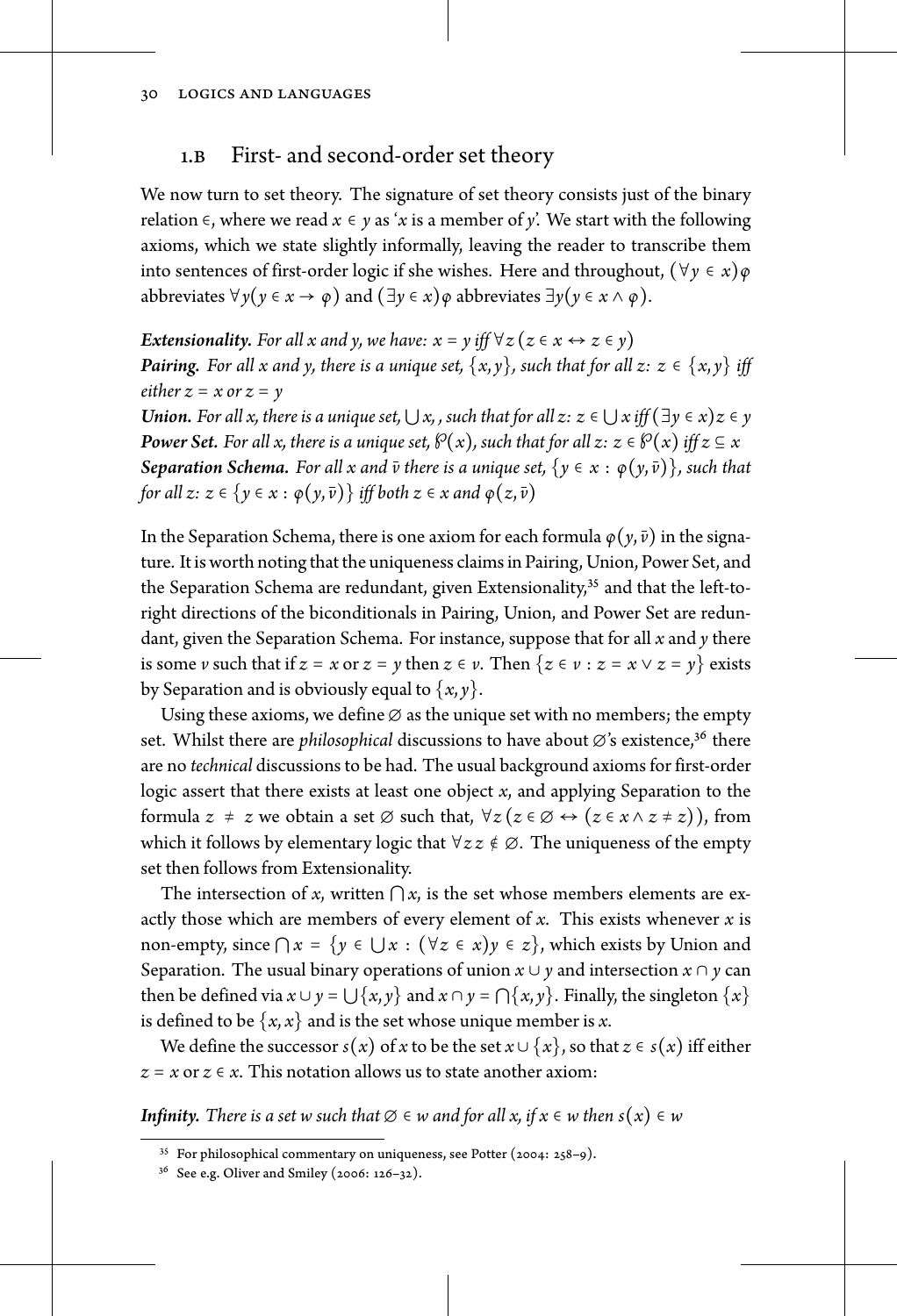The empty set  $\varnothing$  plays a role in set theory similar to the role zero plays in arithmetic, and the successor function *s* in set theory is similar to the successor function *S* from the axioms of Definition 1.9. In these terms, the Infinity Axiom says that there is a set which contains the ersatz of zero and is closed under the ersatz of successor.

Usingthe intersection operation, defined above, we can also state another axiom, whose role is to rule out infinite descending membership chains:

#### *Foundation.* For every non-empty set x there is some  $z \in \mathcal{x}$  such that  $z \cap x = \emptyset$

After all, if an infinite chain …  $\in x_n \in ... \in x_2 \in x_1 \in x_0$  existed, then the non-empty set  $x = \{x_0, x_1, x_2, \ldots, x_n, \ldots\}$  would violate Foundation.

Introducing the usual notation <sup>∃</sup>!*xφ* to abbreviate <sup>∃</sup>*x*∀*v*(*<sup>φ</sup>* <sup>↔</sup> *<sup>x</sup>* <sup>=</sup> *<sup>v</sup>*), for any variable *v* not occurring in *φ*, we lay down an axiom schema which, intuitively, states that the image of any set under a function is a set:

*Replacement Schema. For all w and all*  $\bar{v}$ *: if*  $(\forall x \in w) \exists! y \varphi(x, y, \bar{v})$ *, then*  $\exists z (\forall x \in \mathbb{R})$ *w*)(∃*y* ∈ *z*) $\varphi$ (*x*, *y*, *v*̃)

Finally, we lay down an axiom stating that any set can be equipped with a binary relation that satisfies the axioms of a well-order:

#### *Choice. Any set can be well-ordered*

A well-order is a linear order such that any non-empty set of ordered elements has a least element. (The axioms of a linear order were given in §1.12.) Note that Choice, here, is a single axiom, expressed in first-order logic with an additional primitive, <sup>∈</sup>. This single Axiom should *not* be confused with the Choice Schema for second-order logic, as laid down in §1.11, which yields infinitely many secondorder sentences. That said, there is evidently a connection between the Axiom and the Schema: the Axiom of Choice (in our model theory) entails that the full semantics for second-order logic always satisfies the Choice Schema, since one can use a well-order of the underlying domain of the model (or one of its finite products) to obtain the relevant witnesses for the Choice Schema.

Having discussed the axioms, we can finally define some theories:<sup>37</sup>

Definition 1.11: *The axioms of* first-order Zermelo–Fraenkel set theory*,* ZF*, are Extensionality, Pairing, Union, Power Set, Infinity, Foundation, the Separation Schema, and the Replacement Schema. The theory* ZFC *adds Choice to* ZF*.*

We can form second-order versions of these theories by replacing the first-order schemas with appropriate second-order sentences. In particular, we replace the

 $37\;$  A contemporary reference for ZFC is e.g. the monograph Kunen (1980).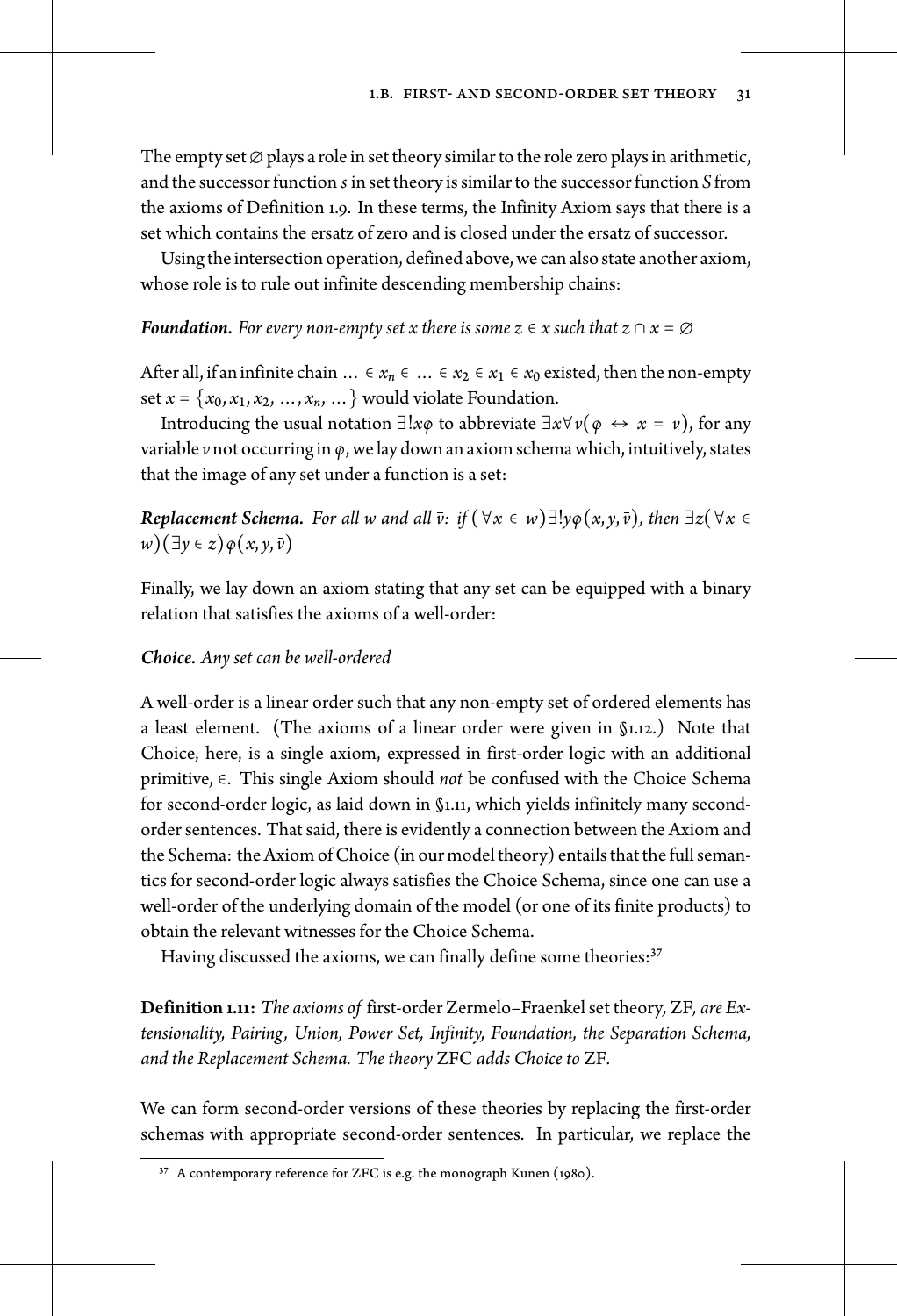Separation and Replacement *Schemas* with simple *Axioms*, i.e. individual sentences of second-order logic with an additional primitive, <sup>∈</sup>:

*Separation.*  $\forall F \forall x \exists y \forall w \ [w \in y \leftrightarrow (w \in x \land F(w))]$ *Replacement.*  $\forall G \forall w [(∀x ∈ w) \exists! y G(x, y) \rightarrow \exists z (∀x ∈ w)(\exists y ∈ z) G(x, y)]$ 

We then define:

Definition 1.12: *The theory of* second-order Zermelo–Fraenkel set theory with Choice*,* ZFC2*, is formed by taking the axioms of first-order* ZFC*, and replacing the Separation Schema with the Separation Axiom, and the Replacement Schema with the Replacement Axiom, and by adding on the Comprehension Schema.*

As with second-order arithmetic, the Choice Schema is not built into these theories, and should not be confused with the (set-theoretic) Axiom of Choice. The theory  ${\rm ZFC}_2$  is sometimes also called *Kelly–Morse set theory*.<sup>38</sup> While second-order set theory is less widely used than first-order set theory, it plays an important role in the foundations and philosophy of set theory. We discuss this in Chapters 8 and 11.

Occasionally, but especially from Chapter 7 onwards, we invoke elementary considerations about ordinals and cardinals. As is usual, we reserve *α*, *β*, *γ*, *δ* for ordinals. An *ordinal* is defined to be a transitive set which is well-ordered by membership, where *x* is transitive iff every member of *x* is a subset of *x*. The membership relation on ordinals is usually just written with  $\lt$ , and it is provable in very weak fragments of ZFC that <sup>&</sup>lt; well-orders the ordinals. The successor operation  $s(a) = a \cup \{a\} = a + 1$  on ordinals is such that  $a < s(a)$  and there is no ordinal *β* with *α* < *β* < *s*(*α*). We define 0 =  $\emptyset$ , then 1 = *s*(0), 2 = *s*(1), 3 = *s*(2), ..., and *ω* = {0, 1, 2, 3, ... }. A limit ordinal is an ordinal *β* such that  $β ≠ 0$  and  $β ≠ s(γ)$  for any ordinal  $\gamma$ ; and  $\omega$  is the least limit ordinal.

A *cardinal* is an ordinal which is not bijective with any smaller ordinal. The finite ordinals  $0, 1, 2, \ldots$  and  $\omega$  are all cardinals. The aleph sequence provides the standard enumeration of infinite cardinals:  $\aleph_0 = \omega$ ;  $\aleph_{\alpha+1}$  is the least cardinal greater  $\aleph_{\alpha}$ ; and when *a* is a limit ordinal, the cardinal  $\aleph_{\alpha}$  is the least upper bound of  $\{\aleph_{\beta} : \beta < \alpha\}$ *a*}. Hence  $\aleph_{\omega}$  is the least ordinal which is greater than  $\aleph_0$ ,  $\aleph_1$ ,  $\aleph_2$ , ... and it too is a cardinal. We reserve *κ*,*λ* for cardinals, and we use ∣*X*∣ for the *cardinality* of the set *X*, that is  $|X| = \kappa$  iff *X* is bijective with  $\kappa$  but with no smaller ordinal. We frequently invoke the facts that  $|X \times Y| = \max\{|X|, |Y|\}$  when one of  $|X|, |Y|$  is infinite, and that the union of  $\leq \kappa$ -many sets of cardinality  $\leq \kappa$  itself has cardinality  $\leq \kappa$  when  $\kappa$ is infinite.<sup>39</sup>

 $38$  See Monk (1969) for an axiomatic development of set theory in this framework.

<sup>&</sup>lt;sup>39</sup> These elementary facts about cardinality can be found in any set-theory textbook, such as Hrbáček and Jech (1999) or the beginning chapters of Kunen (1980) or Jech (2003).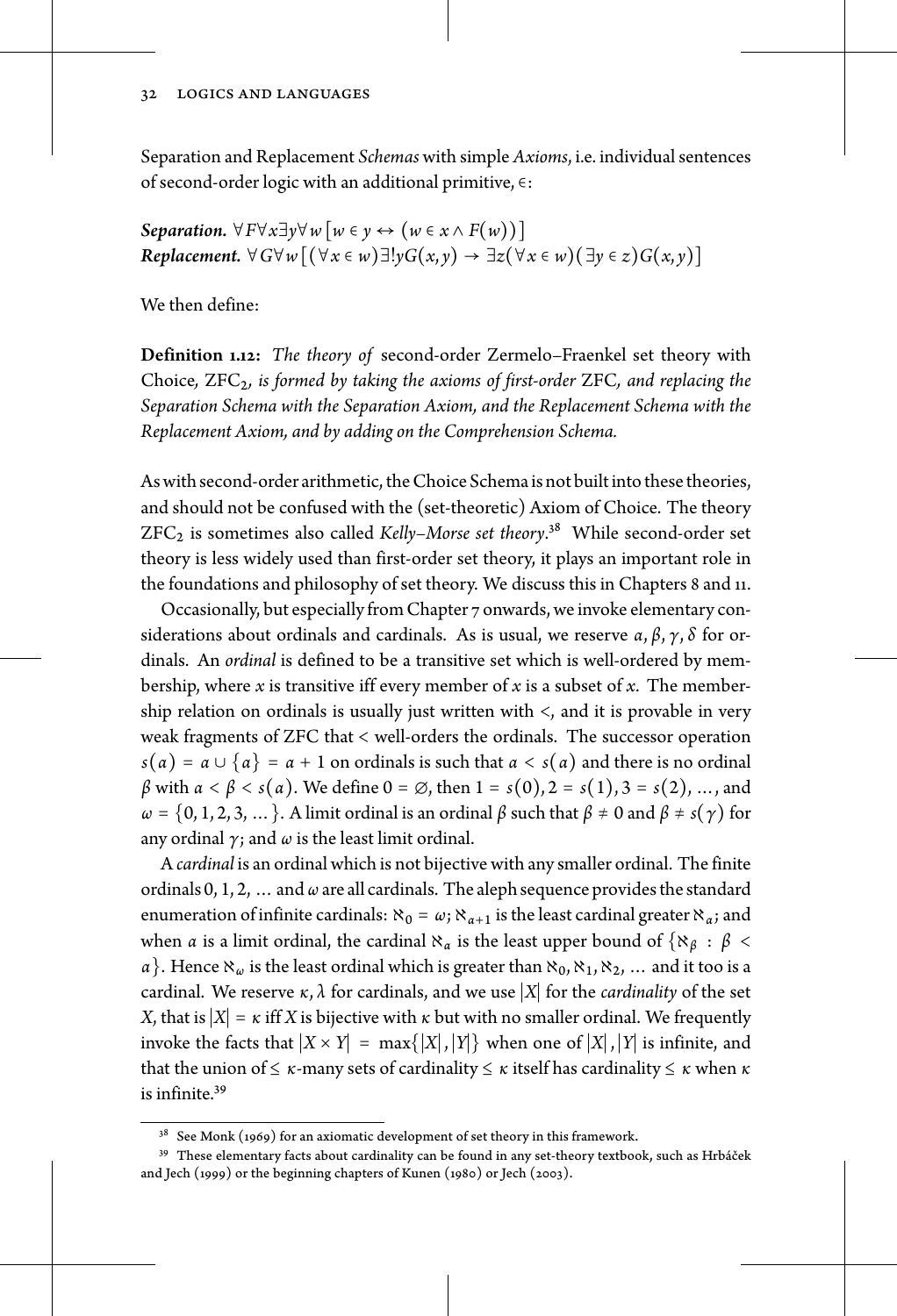## 1.c Deductive systems

In several places in this book, we will need to refer to a deductive system for firstorder and second-order logics. Many different but provably equivalent deductive systems are possible, and we could compare and contrast their relative technical and philosophical merits. However, deduction is not the focus of this book, so we will simply set down a system of natural deduction without much comment.<sup>40</sup>

To be clear: we do not expect anyone to be able to learn how to use or manipulate natural deductions just by reading this appendix. Equally, we did not expect that anyone could learn how to do arithmetic or set theory just by reading the previous two appendices. The aim is just to lay down a particular system, so that we can refer back to it later in this book.

First, we lay down rules for the sentential connectives. In the rules ¬E, ∨E, and →I, an assumption is *discharged* at the point when the rule is applied. We mark this using square brackets, and a cross-referencing index, *n*:

$$
\frac{1}{\varphi}Ex
$$
\n
$$
[\varphi]^{n}
$$
\n
$$
[\varphi]^{n}
$$
\n
$$
\frac{1}{-\varphi}\neg I, n
$$
\n
$$
\frac{\varphi \neg \varphi}{\varphi}Ex
$$
\n
$$
[\varphi]^{n}
$$
\n
$$
\frac{1}{-\varphi}\neg I, n
$$
\n
$$
\frac{\varphi \psi}{\varphi}Ex
$$
\n
$$
\frac{\varphi \psi}{\varphi}Ex
$$
\n
$$
\frac{\varphi \psi}{\varphi}Ex
$$
\n
$$
\frac{\varphi \psi}{\varphi}Ex
$$
\n
$$
\frac{\varphi \neg \varphi}{\varphi}Ex
$$
\n
$$
\frac{\varphi \neg \varphi}{\varphi}Ex
$$
\n
$$
\frac{\varphi \neg \varphi}{\varphi}Ex
$$
\n
$$
\frac{\varphi \neg \varphi}{\varphi}Ex
$$
\n
$$
\frac{\varphi \neg \varphi}{\varphi}Ex
$$
\n
$$
\frac{\varphi \wedge \psi}{\varphi}E
$$
\n
$$
\frac{\varphi \wedge \psi}{\varphi}E
$$
\n
$$
\frac{\varphi \wedge \psi}{\varphi}E
$$
\n
$$
\frac{\varphi \vee \psi}{\chi}X
$$
\n
$$
\frac{\varphi \vee \psi}{\chi}E, n
$$

$$
\begin{array}{ccc}\n[\varphi]^n & & \varphi & (\varphi \to \psi) \\
\vdots & & \psi & \to E \\
(\varphi \to \psi) & \to I, n\n\end{array}
$$

We now consider the rules for first-order quantifiers. These rules are subject to the following restrictions: *t* can be any term; in ∀I, *c* must not occur in any undischarged assumption on which  $\varphi(c)$  depends; in  $\exists I$  one can replace any/all occurrences of *t* with *x*, but in ∀I one must replace *all* occurrences of *c* with *x*, and in both of these rules *x* should not already occur in  $\varphi(c)$ ; finally, in implementing  $\exists E$ , *c* must not occur in  $\exists x \varphi(x)$ , in  $\psi$ , or in any undischarged assumption on which  $\psi$ depends, except for *φ*(*c*).

<sup>40</sup> It is essentially based on Prawitz (1965).